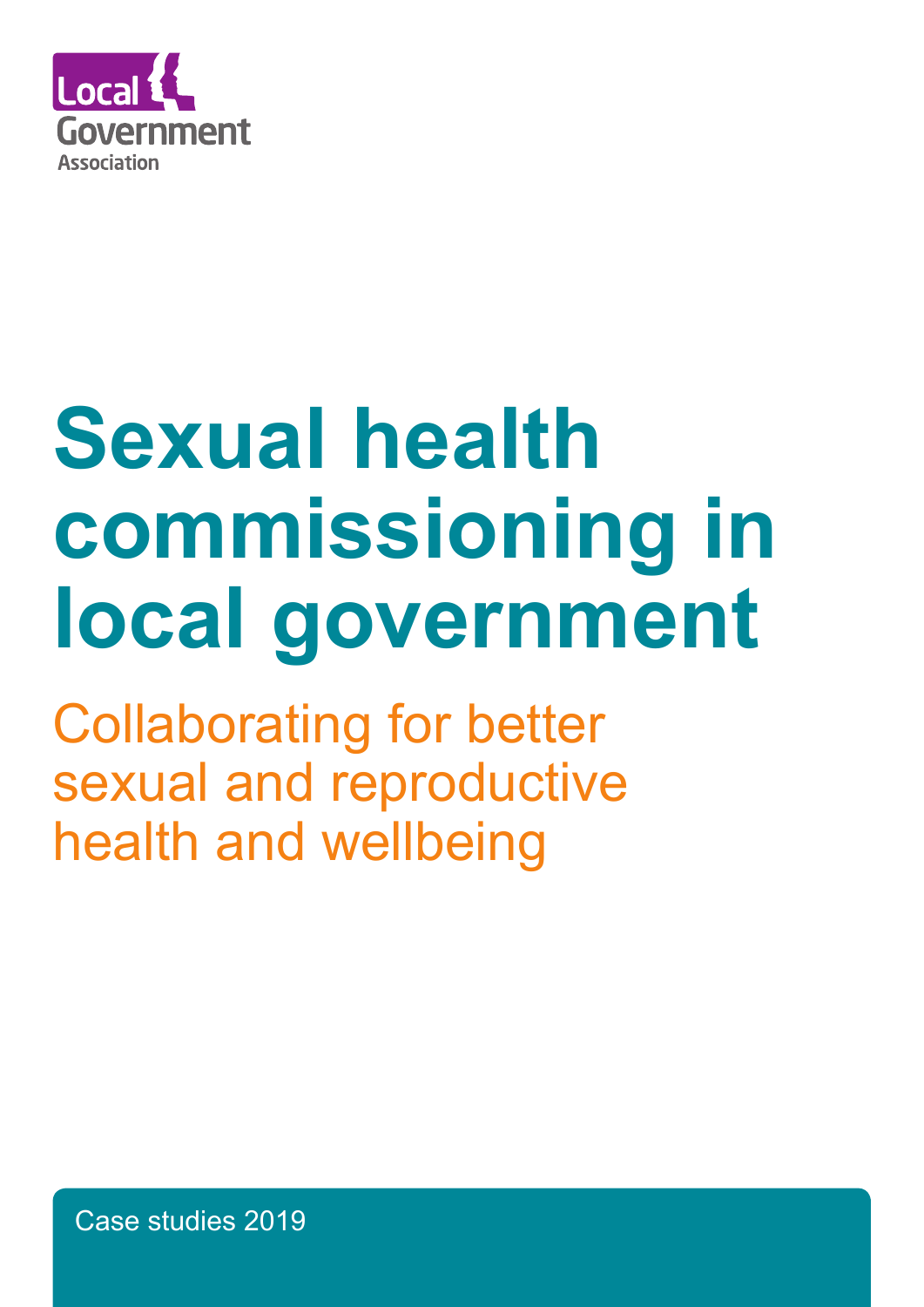Written by **Ruth Lowbury**

### Acknowledgements

Thanks are due to all those who devoted time to interviews and commenting on the resulting drafts, to Kate Folkard (Public Health England), Harry Walker and Camila Azevedo (both of the Faculty of Sexual and Reproductive Healthcare) for help with scoping potential case studies, and to the following panel of expert advisers who gave advice and comments on the selection of case studies, interview schedule and draft publication:

#### **Professor Jim McManus**

Director of Public Health, Hertfordshire County Council and Vice-President, Association of Directors of Public Health UK

#### **Professor Kevin Fenton**

Director of Public Health, London Borough of Southwark

#### **Dr Louise Smith**

Director of Public Health, Norfolk County Council

#### **Rob Carroll**

Public Health Principal, Hampshire Council and Chair, English HIV and Sexual Health Commissioners Group

#### **Robbie Currie**

Sexual and Reproductive Health Programme Lead, London Borough of Bexley

The Project Consultant was **Ruth Lowbury.**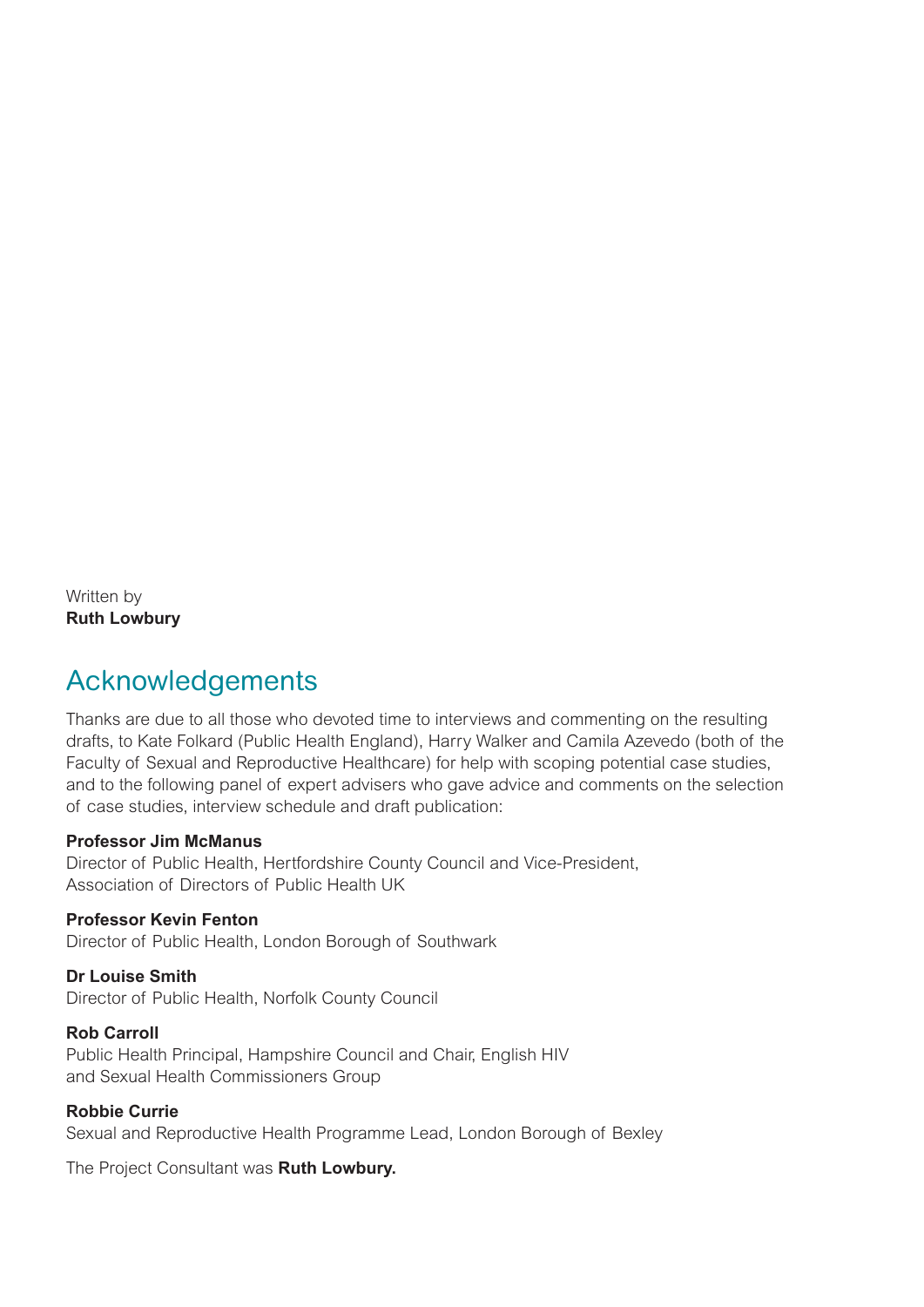## **Contents**

| Foreword                                                                                        | $\overline{4}$ |
|-------------------------------------------------------------------------------------------------|----------------|
| Introduction                                                                                    | 6              |
| Case studies                                                                                    | 11             |
| A single contract for sexual health services across Teesside                                    | 12             |
| Commissioning abortion and reproductive health in Lambeth,<br>Southwark and Lewisham            | 20             |
| Integrating contraception into the maternity service in Gloucestershire                         | 28             |
| Population-based cervical screening in sexual health services<br>across Cheshire and Merseyside | 35             |
| Integrated sexual health commissioning across Leicester,<br>Leicestershire and Rutland          | 43             |
| Transforming sexual health services in Plymouth                                                 | 51             |
| Conclusion                                                                                      | 59             |
| Appendix: commissioning responsibilities                                                        | 60             |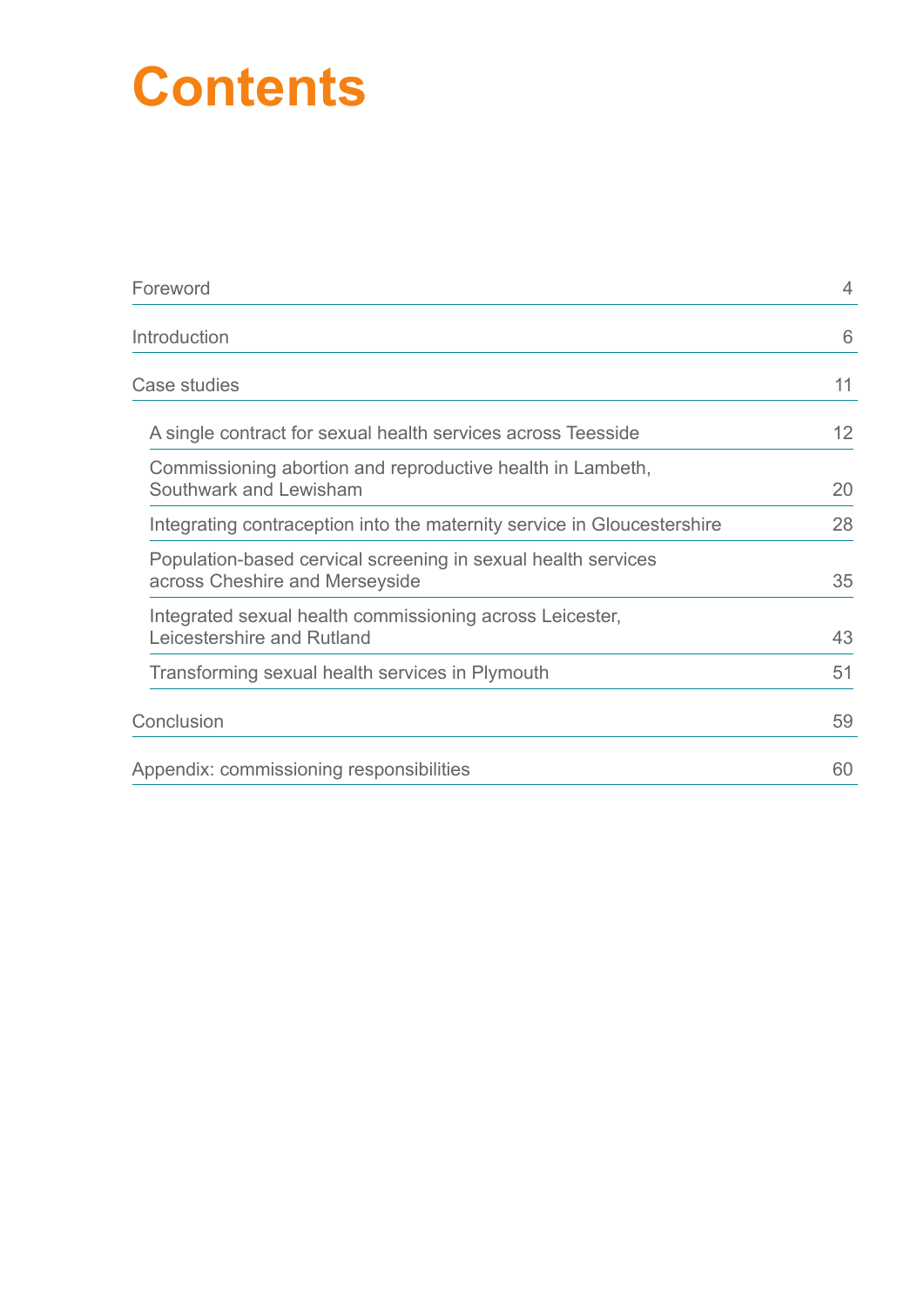## **Foreword**

The sexual and reproductive health of local populations depends on councils adopting a whole-system approach to service commissioning, in partnership with NHS colleagues.

The challenges are great. Sexually transmitted infections (STIs) and unplanned pregnancy are amongst the most important contributors to poor health, particularly in the most deprived neighbourhoods. Public Health England reports a 5 per cent increase from 2017 to 2018 in STI diagnoses in England, reaching a total of 447,694. For gonorrhoea, the increase was a startling 26 per cent. New diagnoses of HIV have recently declined thanks to treatment coverage and new prevention drugs, but late diagnosis, the leading cause of premature death and disease among people living with HIV, remains too high.

A consistent fall in teenage pregnancies over recent years, down to the lowest rate since 1969, is a testament to the systematic application of successful strategies, including education, support and access to comprehensive sexual health services. However, the substantial variation in rates between local authorities, ranging from 6.1 to 43.8 conceptions per 1,000 15- to 17-yearolds, leaves no room for complacency.

Grasping our responsibility for sexual health commissioning since the transfer of public health to local government in 2013, councils have been working hard, in collaboration with NHS partners, to maintain and improve access for our residents to sexual and reproductive health services and to ensure seamless pathways of care.

Major service transformation has been achieved in many areas in the face of significant cuts to both local authority central revenue funding and public health grants, as well as rising demand for sexual health services (3.5 million attendances at sexual health clinics in England in 2018, compared with 2.9 million attendances in 2013).

In this context, the capacity of councils to further innovate and create efficiencies is now limited without an increase in spending power. We therefore look to the forthcoming Spending Review to provide a level of public health funding that will enable us to maintain high-quality sexual health services and invest in prevention. This will not only improve people's sexual health and wellbeing, but also provide savings down the line for NHS and social care services.

We welcome the Government's recent announcement that councils will continue to commission sexual health services. Local government is uniquely placed to prioritise prevention, make the links required to address the social determinants of health and tackle inequalities. We agree with the Government on the need for more joint working between local authorities and the NHS to co-commission services for sexual health. Integrated care pathways are key, as poorly connected services mean a risk of people falling out of the system without receiving the care they need.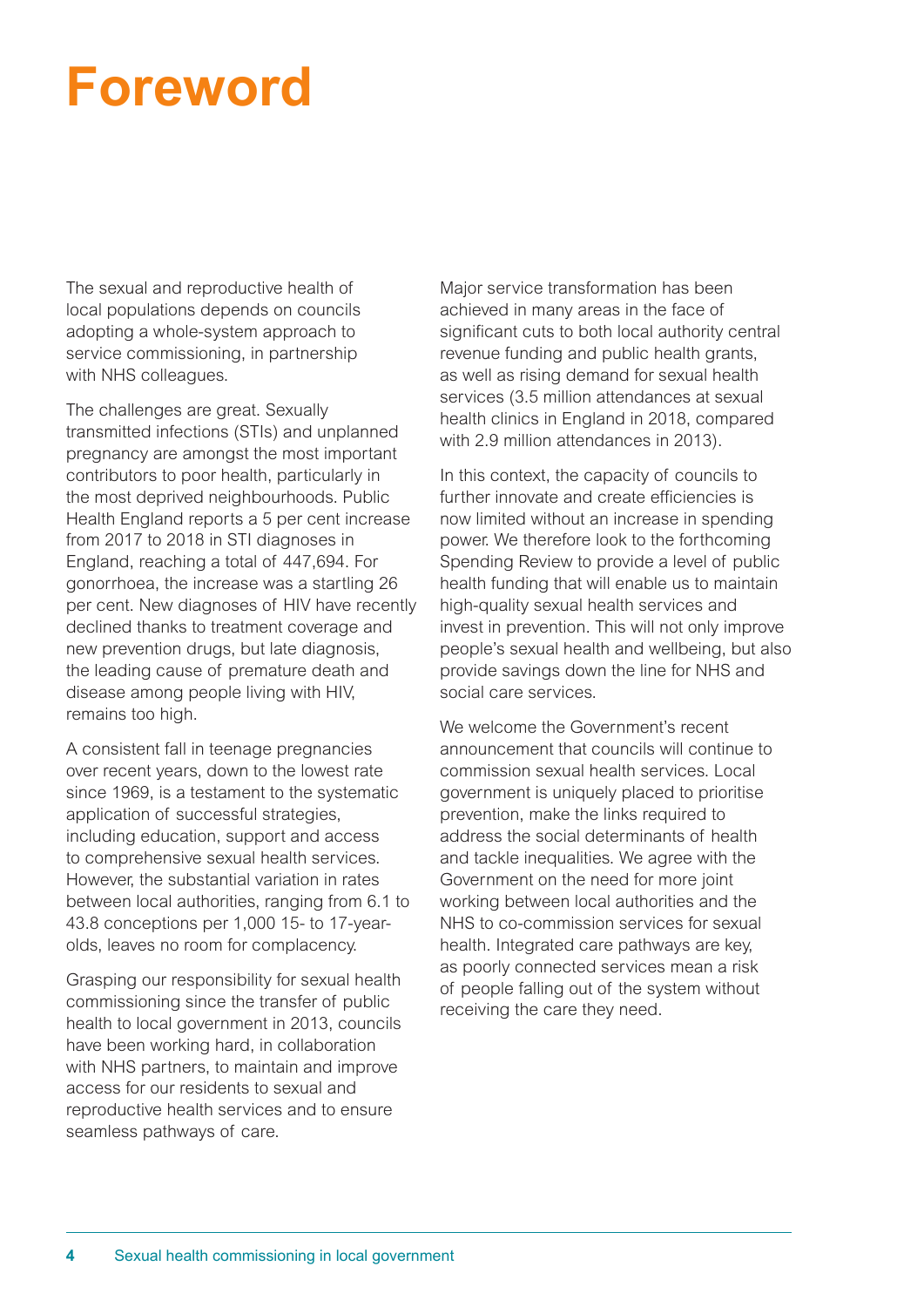These timely case studies provide examples from around the country of councils collaborating, both among themselves and with CCGs and NHS England, to commission integrated services and improve the sexual health and wellbeing of their local populations. They showcase joint commissioning in urban and rural areas, by councils with widely varying population profiles and facing differing sexual health challenges. They are written to a level of detail intended to enable others to imitate their approach.

Too often, good practice remains hidden. Through this publication we aim to share it and enable others to benefit from the learning it can provide.



#### **Councillor Ian Hudspeth** Chairman, LGA Community Wellbeing Board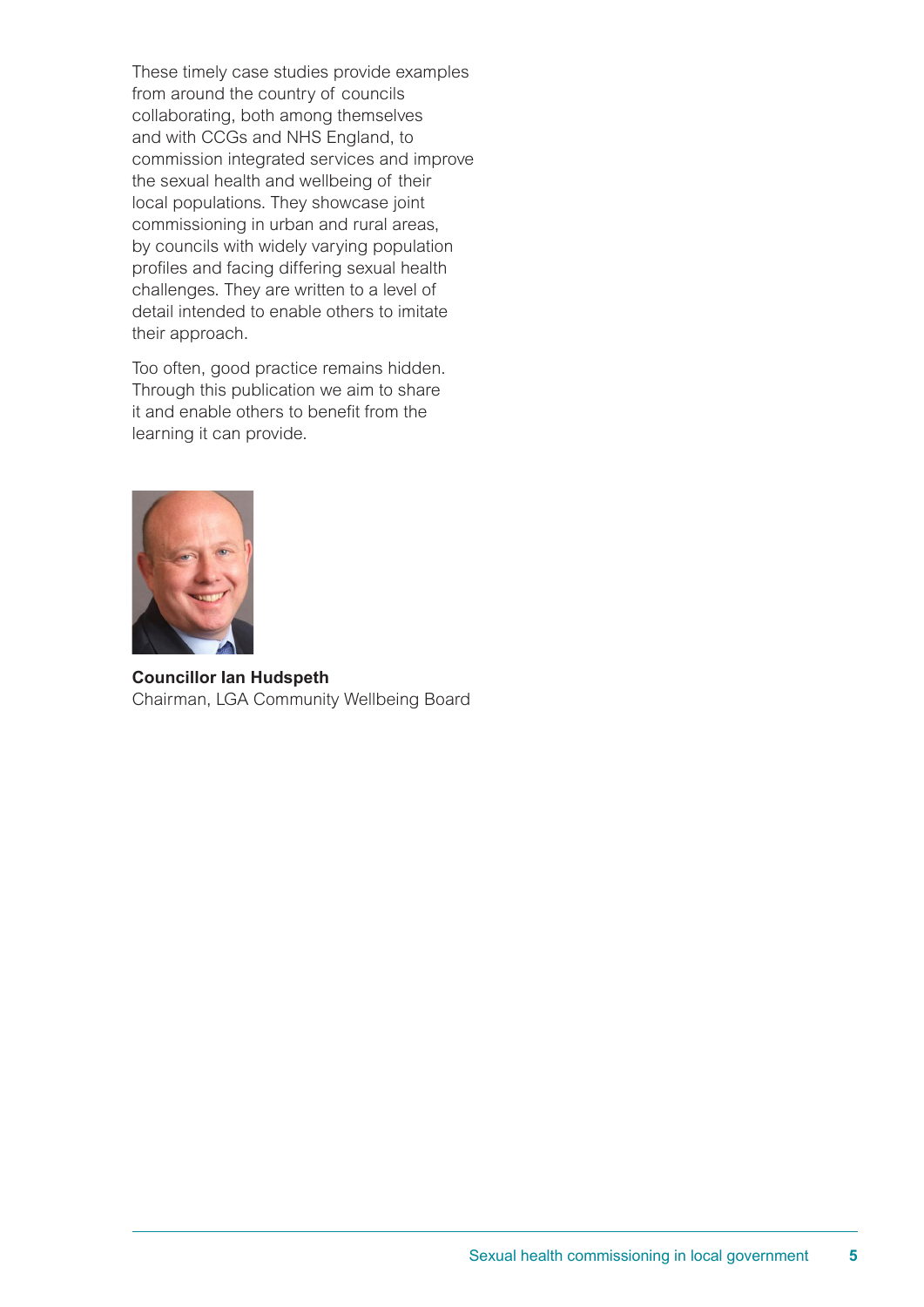## **Introduction**

### Sexual health commissioning case studies

Local government is working in a variety of ways with partners in the NHS to take a collaborative approach to the commissioning of sexual health, reproductive health and HIV, following the re-allocation of commissioning responsibilities arising from the Health and Social Care Act 2012. These six case studies present examples from around the country, demonstrating how collaborative and wholesystem approaches have been developed to overcome a number of specific challenges and take advantage of opportunities offered through the commissioning of sexual and reproductive health by local government.

The publication of the case studies could not be more timely, coming in the wake of the House of Commons Health and Social Care (HSC) Committee's report on sexual health<sup>1</sup>, and the Government's subsequent announcement of the recommendations<sup>2</sup> from its review of commissioning arrangements for sexual health services.

This publication will support local government councillors and officers with public health and sexual health responsibilities to collaborate with colleagues across the system and to maximise the effectiveness

of their commissioning practice. It will also be of interest to commissioners in clinical commissioning groups (CCGs) and NHS England. The innovative solutions it describes should be noted by the Department of Health and Social Care as it consults through its prevention Green Paper<sup>3</sup> on priorities for a future sexual and reproductive health strategy.

### Developing the case studies

In 2015, the Local Government Association (LGA), with MEDFASH, published a series of case studies<sup>4</sup> giving examples of sexual health commissioning since local government took over this responsibility in April 2013. Four years on, the LGA has commissioned these six new case studies to showcase more recent examples of sexual and reproductive health commissioning by local government, with NHS partners.

To identify potential case studies, the LGA wrote to directors of public health and to Public Health England calling for suggestions. Eighteen responses were received, of which six meeting the stated criteria were selected for inclusion in the publication – representing different types of local authority from around the country, with varied geographic, demographic and political profiles. Three interviews were conducted by the project consultant to develop each case study (usually with the lead sexual health commissioner(s), a director of public

<sup>1</sup> House of Commons Health and Social Care Committee. 'Sexual health: fourteenth report of session 2017-19'. [www.parliament.uk/business/committees/committees](http://www.parliament.uk/business/committees/committees-a-z/commons-select/health-and-social-care-committee/inquiries/parliament-2017/sexual-health-inquiry-17-19)[a-z/commons-select/health-and-social-care-committee/](http://www.parliament.uk/business/committees/committees-a-z/commons-select/health-and-social-care-committee/inquiries/parliament-2017/sexual-health-inquiry-17-19) [inquiries/parliament-2017/sexual-health-inquiry-17-19/](http://www.parliament.uk/business/committees/committees-a-z/commons-select/health-and-social-care-committee/inquiries/parliament-2017/sexual-health-inquiry-17-19)

<sup>2 &#</sup>x27;Government review confirms local authorities will continue to commission public health services.' Government news story, 7 June 2019. [www.gov.uk/government/news/government](http://www.gov.uk/government/news/government-review-confirms-local-authorities-will-continue-to-commission-public-health-services?utm_source=cdf7c676-b169-492e-8f66-48878c42ea0a&utm_medium=email&utm_campaign=govuk-notifications&utm_content=immediate)[review-confirms-local-authorities-will-continue-to](http://www.gov.uk/government/news/government-review-confirms-local-authorities-will-continue-to-commission-public-health-services?utm_source=cdf7c676-b169-492e-8f66-48878c42ea0a&utm_medium=email&utm_campaign=govuk-notifications&utm_content=immediate)[commission-public-health-services?utm\\_source=cdf7c676](http://www.gov.uk/government/news/government-review-confirms-local-authorities-will-continue-to-commission-public-health-services?utm_source=cdf7c676-b169-492e-8f66-48878c42ea0a&utm_medium=email&utm_campaign=govuk-notifications&utm_content=immediate) [b169-492e-8f66-48878c42ea0a&utm\\_medium=email&utm\\_](http://www.gov.uk/government/news/government-review-confirms-local-authorities-will-continue-to-commission-public-health-services?utm_source=cdf7c676-b169-492e-8f66-48878c42ea0a&utm_medium=email&utm_campaign=govuk-notifications&utm_content=immediate) [campaign=govuk-notifications&utm\\_content=immediate](http://www.gov.uk/government/news/government-review-confirms-local-authorities-will-continue-to-commission-public-health-services?utm_source=cdf7c676-b169-492e-8f66-48878c42ea0a&utm_medium=email&utm_campaign=govuk-notifications&utm_content=immediate)

<sup>3</sup> Advancing our health: prevention in the 2020s – consultation document. Cabinet Office and Department of Health and Social Care, 22 July 2019. [www.gov.uk/](http://www.gov.uk/government/consultations/advancing-our-health-prevention-in-the-2020s/advancing-our-health-prevention-in-the-2020s-consultation-document) [government/consultations/advancing-our-health-prevention](http://www.gov.uk/government/consultations/advancing-our-health-prevention-in-the-2020s/advancing-our-health-prevention-in-the-2020s-consultation-document)[in-the-2020s/advancing-our-health-prevention-in-the-2020s](http://www.gov.uk/government/consultations/advancing-our-health-prevention-in-the-2020s/advancing-our-health-prevention-in-the-2020s-consultation-document)[consultation-document](http://www.gov.uk/government/consultations/advancing-our-health-prevention-in-the-2020s/advancing-our-health-prevention-in-the-2020s-consultation-document)

<sup>&#</sup>x27;Sexual health commissioning in local government: building strong relationships, meeting local needs.' LGA and MEDFASH, 2015. [www.local.gov.uk/sexual-health](http://www.local.gov.uk/sexual-health-commissioning-local-government)[commissioning-local-government](http://www.local.gov.uk/sexual-health-commissioning-local-government)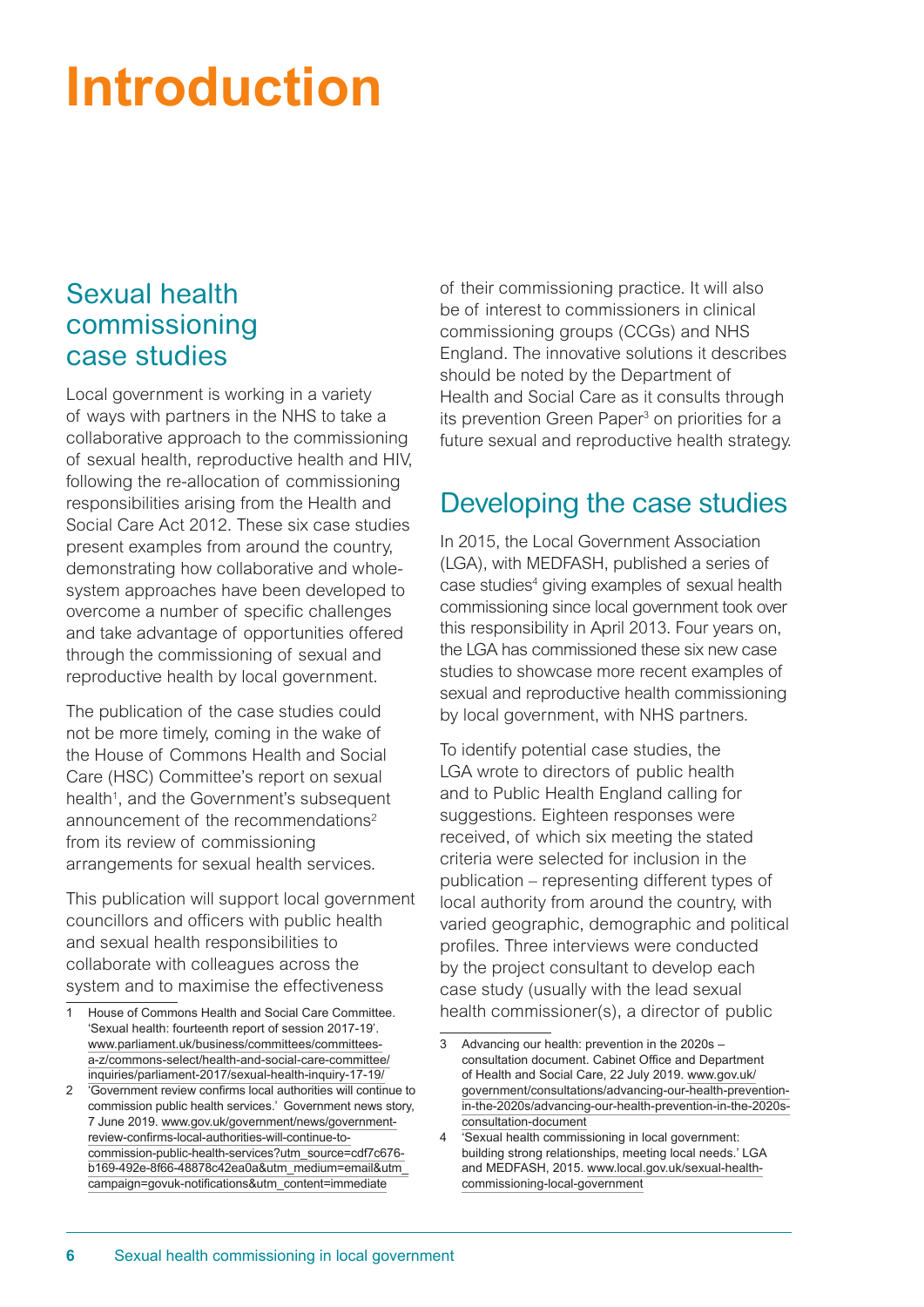health and a partner from the NHS or another council), and the drafts were corrected and approved by the interviewees. A panel of expert advisers provided guidance and comment at different stages of the project.

### Policy context

The Health and Social Care Act 2012 divided responsibility for commissioning sexual health, reproductive health and HIV services between local government, CCGs and NHS England (see Appendix). Local government took on a significant role as part of its broader new responsibilities for public health, with the requirement to commission certain mandated, as well as non-mandated, sexual health services. Recognising the potential for fragmentation of service provision arising from the new arrangements, Public Health England published 'Making it work: a guide to whole system commissioning for sexual health, reproductive health and HIV<sup>'5</sup> in 2014.

Since then, a number of collaborative commissioning arrangements have been developed, but there remains significant variation in local practice. In 2017, a survey by Public Health England with the Association of Directors of Public Health (ADPH) found some excellent examples of service improvement, recasting of service specifications to meet assessed needs and collaborative approaches, but little evidence of systematic collaborative working across all three sectors (councils, CCGs and NHS England). It also found evidence of issues which had the potential to impede effective commissioning, notably: fragmentation, difficulties with access to services (especially for those at highest risk), contracting problems (including cross-charging for out-of-area attendances), workforce issues, increasing demand for services, and financial pressures due to budget reductions – particularly in local government.

A number of these concerns, especially the impact of fragmentation, have also been documented in reports from two all-party parliamentary group inquiries<sup>6,7</sup>, the King's Fund<sup>8</sup>, and the main professional bodies representing GPs<sup>9</sup> and sexual health clinicians<sup>10</sup>.

In response to these continuing concerns, the House of Commons HSC Committee launched an inquiry into sexual health. Its report, published in June 2019, points out that, despite declining rates of sexually transmitted infections (STIs) and teenage pregnancies overall, there are seriously concerning underlying trends and inequalities as certain groups bear a disproportionate burden of poor sexual health. (Since the report's publication, the latest statistics have shown STI diagnoses starting to rise again) it concludes that fragmentation remains a significant obstacle to effective commissioning, along with severe cuts to spending and rising demand for services. Highlighting the 14 per cent real-terms reduction in local authority spending on sexual health between 2013/14 and 2017/18 due to successive cuts in the ring-fenced public health grant, it observes that reduced spending on sexual health leads to higher costs for the wider health system, as well as potentially serious long-term health consequences for individuals.

<sup>5</sup> 'Making it work: a guide to whole system commissioning for sexual health, reproductive health and HIV.' Public Health England, 2014. [www.gov.uk/government/publications/](http://www.gov.uk/government/publications/commissioning-sexual-health-reproductive-health-and-hiv-services) [commissioning-sexual-health-reproductive-health-and-hiv](http://www.gov.uk/government/publications/commissioning-sexual-health-reproductive-health-and-hiv-services)[services](http://www.gov.uk/government/publications/commissioning-sexual-health-reproductive-health-and-hiv-services)

<sup>6</sup> 'The HIV puzzle: piecing together HIV care since the Health and Social Care Act.' All-Party Parliamentary Group on HIV and AIDS, 2016. [https://static1.squarespace.com/](https://static1.squarespace.com/static/5b7d333855b02cc3853805ce/t/5bb22075e4966b598c32e434/1538400375686/hiv-puzzle-report-2016.pdf) [static/5b7d333855b02cc3853805ce/t/5bb22075e4966b598c](https://static1.squarespace.com/static/5b7d333855b02cc3853805ce/t/5bb22075e4966b598c32e434/1538400375686/hiv-puzzle-report-2016.pdf) [32e434/1538400375686/hiv-puzzle-report-2016.pdf](https://static1.squarespace.com/static/5b7d333855b02cc3853805ce/t/5bb22075e4966b598c32e434/1538400375686/hiv-puzzle-report-2016.pdf)

<sup>7</sup> 'Breaking down the barriers: the need for accountability and integration in sexual health, reproductive health and HIV services in England.' All-Party Parliamentary Group on Sexual and Reproductive Health, 2015. [ww.fpa.org.uk/sites/default/files/breaking-down-the-barriers](http://ww.fpa.org.uk/sites/default/files/breaking-down-the-barriers-report-appg-srhuk.pdf)[report-appg-srhuk.pdf](http://ww.fpa.org.uk/sites/default/files/breaking-down-the-barriers-report-appg-srhuk.pdf)

<sup>8</sup> 'The future of HIV services in England: shaping the response to changing needs.' The King's Fund, 2017. [www.kingsfund.org.uk/publications/future-hiv-services](http://www.kingsfund.org.uk/publications/future-hiv-services-england)[england](http://www.kingsfund.org.uk/publications/future-hiv-services-england)

<sup>9 &#</sup>x27;Sexual and reproductive health: time to act.' Royal College of General Practitioners, 2017. [www.rcgp.org.uk/-/media/Files/Policy/Media/8895-RCGP-](http://www.rcgp.org.uk/-/media/Files/Policy/Media/8895-RCGP-Sexual-Health-online.ashx?la=en)[Sexual-Health-online.ashx?la=en](http://www.rcgp.org.uk/-/media/Files/Policy/Media/8895-RCGP-Sexual-Health-online.ashx?la=en)

<sup>10</sup> 'Government funding cuts leave sexual health and HIV care at breaking point.' British Association for Sexual Health and HIV, 2018.

[www.bashh.org/news/news/government-funding-cuts-leave](http://www.bashh.org/news/news/government-funding-cuts-leave-sexual-health-and-hiv-care-at-breaking-point)[sexual-health-and-hiv-care-at-breaking-point](http://www.bashh.org/news/news/government-funding-cuts-leave-sexual-health-and-hiv-care-at-breaking-point)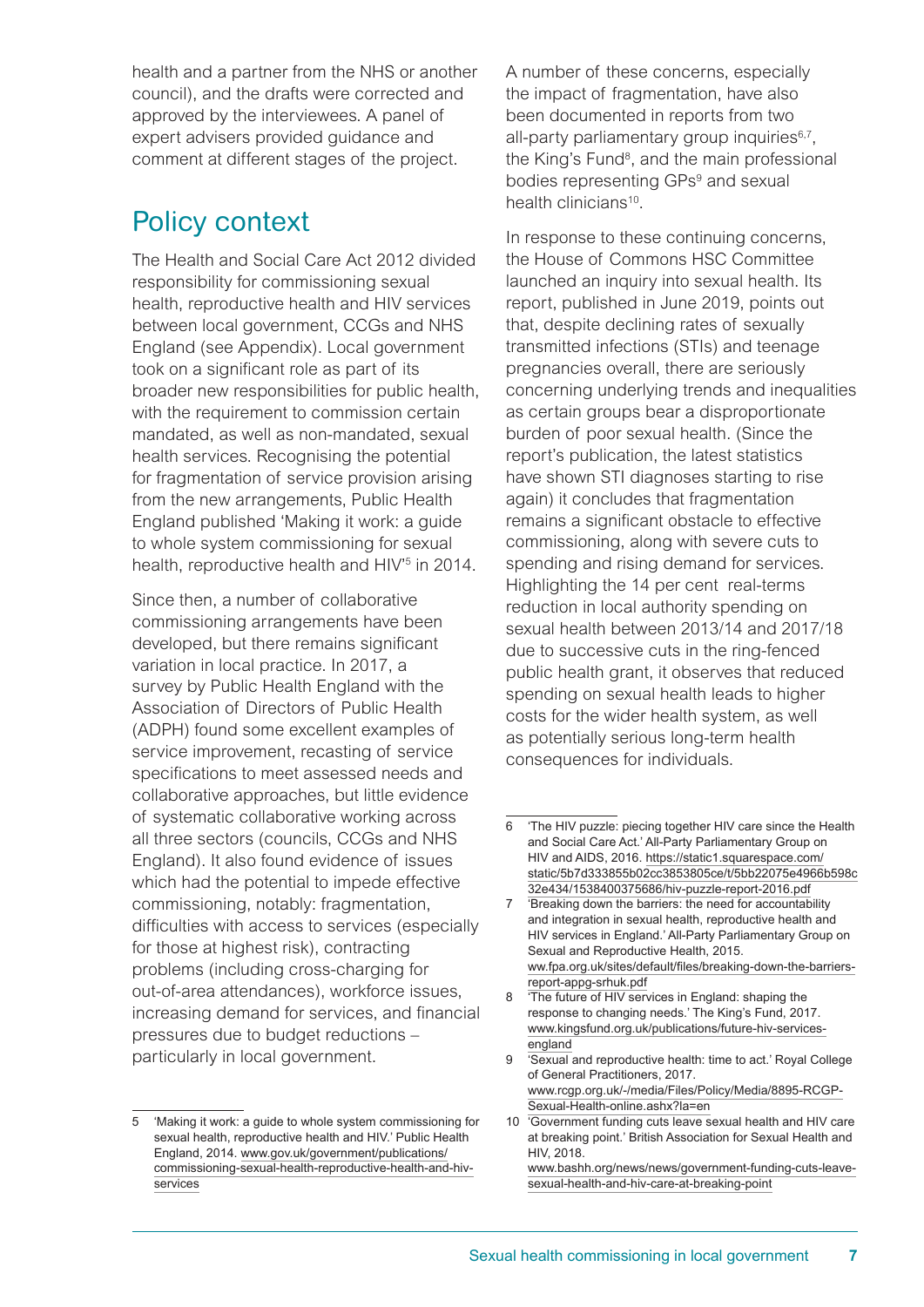The report calls for sufficient funding to deliver high-quality services and recommends the development of a new national sexual health strategy, identifying a number of priority areas for this to address.

Against the backdrop of the House of Commons HSC Committee's ongoing inquiry, the NHS Long Term Plan<sup>11</sup>, published in January 2019, stated the Government's intention to consider what the best future commissioning arrangements for sexual health services might be, including a potentially stronger role for the NHS. Referring to this, the committee's report rejected the idea of moving sexual health commissioning back into the NHS, concluding that "strengthened collaboration is key". Echoing this, the Secretary of State for Health and Social Care announced that public health responsibilities would remain with local government, but there should be a shift towards joint working with the NHS to co-commission services specifically for sexual health. He stated that the forthcoming prevention Green Paper would look at how action on this could be taken forward

In the interviews conducted for these case studies, directors of public health and sexual health commissioners took a similar view to the committee's. They agreed that sexual health commissioning should remain within local government, citing a number of advantages to this positioning – such as the way it facilitates the prioritisation of prevention; the closer links it enables with education, youth services, community safety, other relevant local government departments and the voluntary sector; and its potential to impact the wider determinants of health. When asked about the future, although some acknowledged that financial pressures had stimulated innovation and technical advances, the overriding concern was how to meet the challenge of starkly decreasing financial resources and rising demand for services. Some hoped that more formal joint commissioning responsibilities around sexual health might be put in place.

The HSC Committee report states that: "There is a need to…address the unacceptable variation in joint collaborative working across commissioning. The reasons for this need to be addressed, including by making sure all areas are supported to follow the best practice." It is hoped this selection of case studies will play a role in providing that support.

### Learning from the case studies

#### **Collaborative commissioning**

In all the case studies, commissioners emphasise the benefits of commissioning collaboratively. In three (Teesside; Leicester, Leicestershire and Rutland; and Lambeth, Southwark and Lewisham), councils joined together across an area to commission a single integrated sexual health service, thus gaining economies of scale, a stronger voice when negotiating with providers and an understanding of population-based data across a wider geographical footprint – particularly useful where large numbers of people cross local authority boundaries to access services. Elsewhere, in Cheshire and Merseyside, nine councils use a common service specification to procure their individual sexual health services, ensuring standardisation across the whole area.

Councils in the case studies are also working closely with NHS commissioners to plug potential gaps in service provision and use resources more cost-effectively. Gloucestershire County Council, with its local CCG and NHS providers, piloted an integrated contraception offer in maternity services, aiming to reduce negative outcomes for vulnerable women and their families and to provide a system-wide return on investment. In Cheshire and Merseyside, the councils' common service specification requires sexual health services to provide cervical screening (a key priority in the HSC Committee report) under contract with NHS England. In Leicester, Leicestershire and Rutland, councils used Section 75 agreements to

<sup>11 &#</sup>x27;NHS Long Term Plan', 2019. www.longtermplan.nhs.uk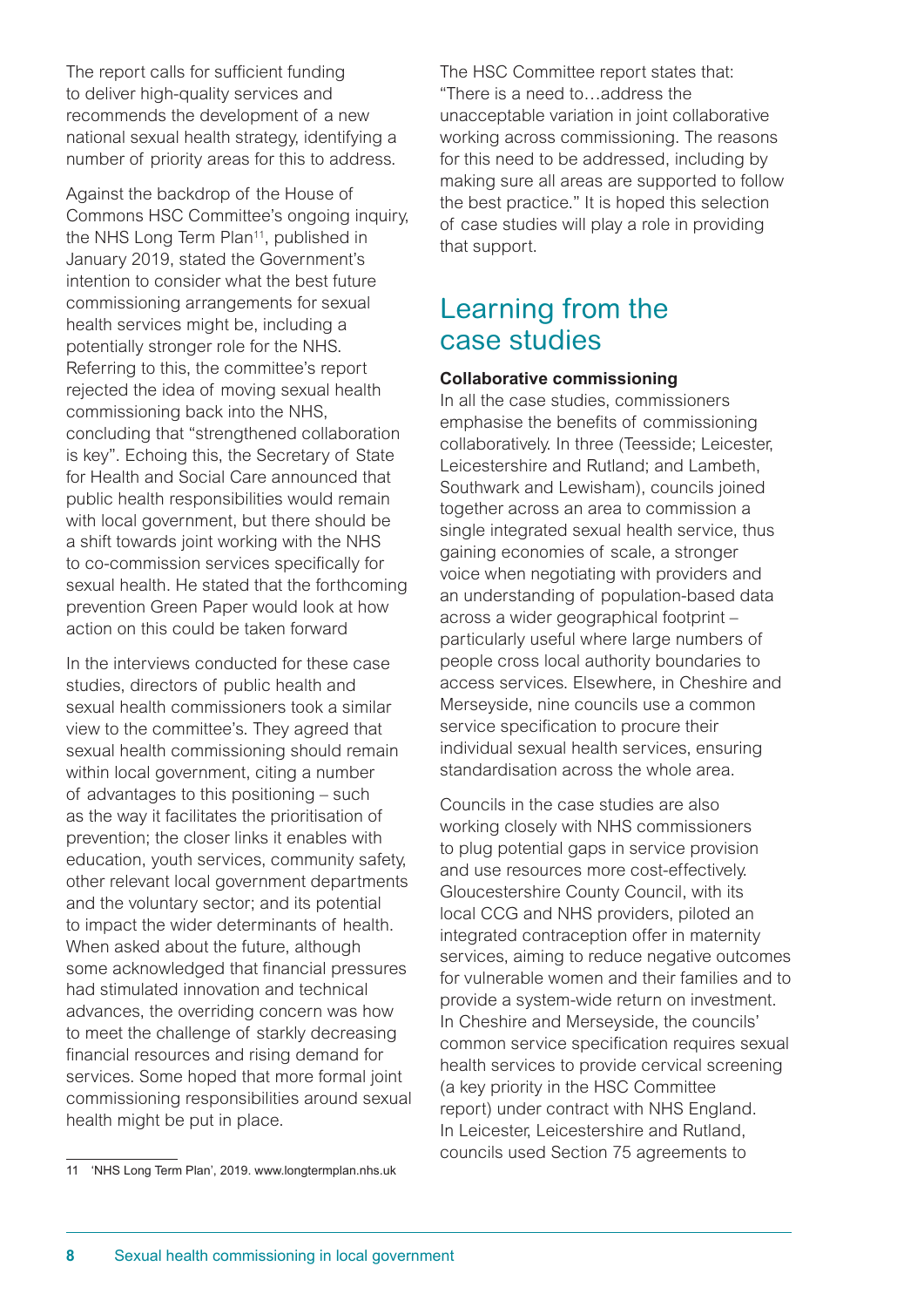commission the fitting of intra-uterine systems (IUSs) for heavy menstrual bleeding on behalf of the CCGs, making more cost-effective use of the qualifications and skills of clinicians who fit IUSs for contraceptive purposes.

In Lambeth, Southwark and Lewisham, the local authority commissioning team manages abortion service contracts on behalf of the three CCGs, facilitating an integrated response to their local population's reproductive health needs in order to reduce unwanted pregnancies and associated health inequalities. In Teesside, four councils, two CCGs and NHS England are partners in a single contract through which they commission an integrated sexual health service, enabling them to share a focus on prevention and gain efficiencies by centralising contract management and administrative functions. In Plymouth, sexual health commissioning is supported by the city's overall shared strategic vision and integrated commissioning function, whereby several council and CCG budgets are pooled.

Some of the case studies showcase collaborative relationships between commissioners and providers. Plymouth's negotiated procedure for commissioning fostered relationships of trust and shared system leadership, facilitating the culture change and flexibility necessary for service transformation. In Gloucestershire, enabling midwifery teams to play a lead role in designing new pathways within their own service generated workable solutions and staff motivation to implement them.

#### **Making collaborative commissioning work**

As the case studies demonstrate, successful collaborative commissioning depends on strong relationships, a clear shared vision, equal respect for each partner's priorities and a willingness to compromise. It is important to build in sufficient time to ensure all partners' needs are addressed and their different approval processes are followed. Locating the commissioning function within one council on behalf of several councils and CCGs can provide efficiency savings and the capacity to take a strategic focus on improving outcomes

and reducing costs, although the feasibility of this model may vary depending on local authority size and geography.

Appointing a single contract manager, working equally to the requirements of all collaborative partners, can ensure that communication among and between commissioners and providers is streamlined and consistent. However, where the cultures of collaborating councils are very different, there may sometimes be advantages in retaining separate commissioning leads who take a coordinated approach between them.

Joining up commissioning does not have to be complicated, controversial or large-scale. For example, adding an extra schedule to existing Section 75 agreements, as in Leicester, Leicestershire and Rutland, is a relatively simple mechanism for delegating the commissioning of specific services, such as IUS fitting for non-contraceptive purposes, from CCGs to councils. Making cervical screening under contract with NHS England a requirement in council-commissioned sexual health service specifications is a pragmatic and fairly straightforward way of maintaining access to, and encouraging uptake of, screening.

#### **Optimising commissioning outcomes**

Joint commissioning across a larger geographical footprint and with a combined budget, as in Teesside, can create a more attractive procurement option for providers, increasing the likelihood of one or more strong bids. Longer contracts with options for extension can also be beneficial for both commissioners and providers, giving more time to reap the rewards of investment in the tendering process and to allow innovations to become embedded in the service.

In all the case studies, public health team members played a leading role in commissioning. Basing commissioning on assessment of local needs (including factors driving inequalities in sexual and reproductive health) and on analysis of current patterns of service use can bring better outcomes than using a more purely contractual commissioning model.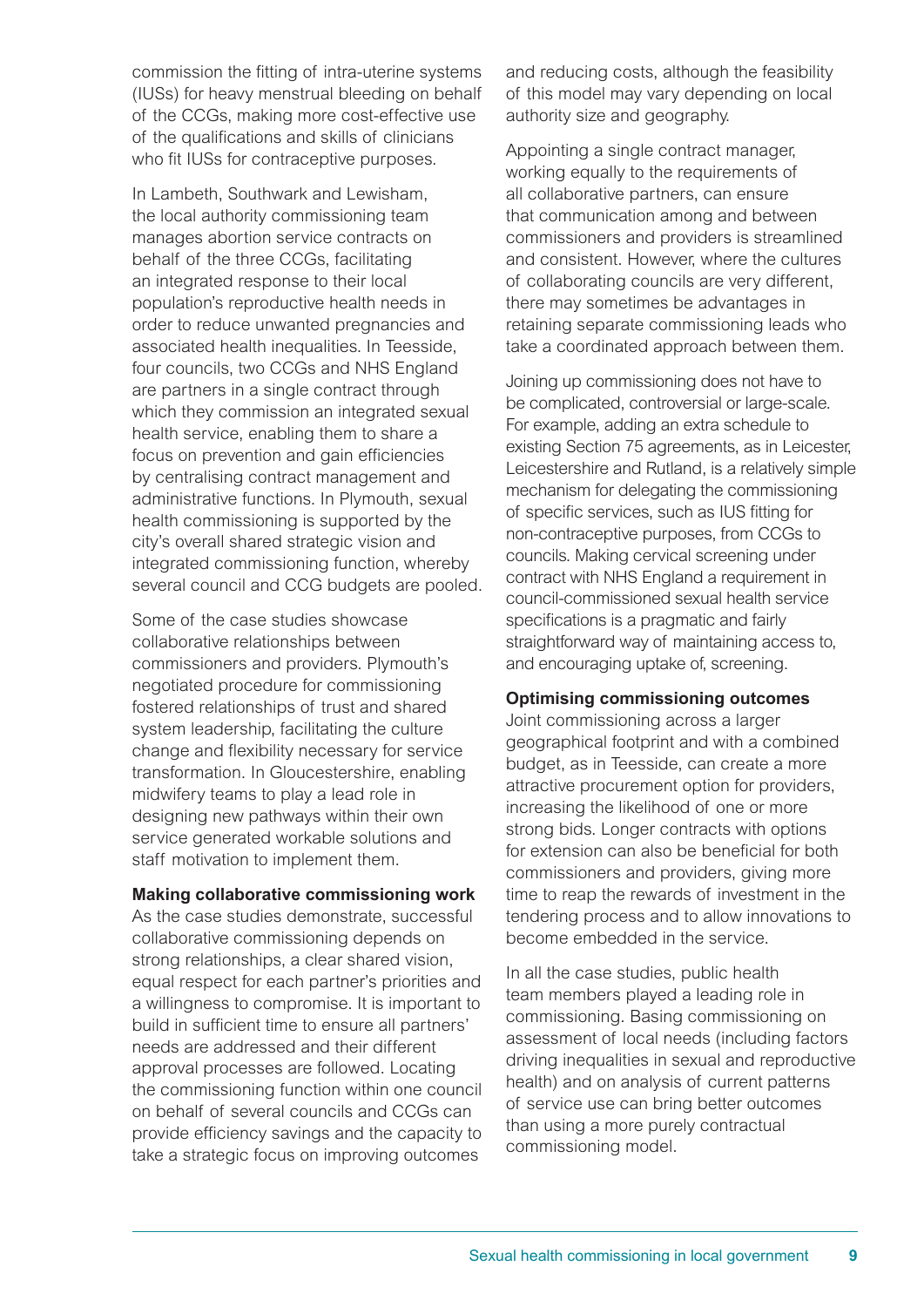Focusing on local population needs can also facilitate agreement between council and NHS commissioners on shared goals. It is not necessary for public health staff to have technical expertise in procurement if this can be accessed elsewhere within the same council.

Collaboratively commissioning a single integrated sexual health service provides an opportunity to develop a highly trained and flexible sexual health workforce, able to provide a 'one-stop-shop' service and to move between sites as needed. Commissioners can ensure that training arrangements are built into contracts with providers, including the role of specialist sexual health services in training clinicians in primary care and community services. More specifically, where the provision of two services requires the same training and qualifications for clinicians, it makes the most cost-effective use of resources to commission them both from the same workforce, as with the commissioning of IUS fitting for contraceptive and noncontraceptive purposes in Leicester, Leicestershire and Rutland.

#### **Driving transformation through system leadership**

Public health leaders in different commissioning organisations across the system play a key role in identifying ways to join up commissioning and service provision for the benefit of local populations. The case studies provide examples where directors of public health and their teams worked with colleagues in NHS England (such as cervical screening leads) or CCGs (such as abortion or maternity service leads), as well as with each other. A notable example is the Cheshire and Merseyside Public Health Collaborative (CHAMPS), which works across nine local authority areas, has a lead director of public health for sexual health, and provided a 'home' for a jointly funded programme lead post which was agreed to be necessary in order to drive transformational change.

Strong leadership from public health directors, supported by a commissioning team with a clear mandate and resources to take this forward, can enable effective collaborative commissioning. This was evident in a number of the case studies, where the director's role often involved approving key decisions, providing support, troubleshooting when necessary and ensuring senior colleagues and councillors were briefed and engaged. Public health directors interviewed for the case studies described their leadership roles across the system, including in one area where this was facilitated by an integrated care system (ICS). Although often focused on other priorities, for example health and social care integration, joint governance structures such as ICSs or sustainability and transformation partnerships (STPs) can potentially enable sexual and reproductive health initiatives to be commissioned and assessed for their impact across the wider system, as in the case study from Gloucestershire.

The case studies also provide examples of engagement from political leaders, including portfolio holders, who can play a key role as champions for sexual and reproductive health across council departments, with fellow councillors and in decision-making forums. Their support can be particularly valuable when commissioners are dealing with an issue that may be politically sensitive, such as considering the setting up of 'buffer zones' around abortion clinics, as in Lambeth, Southwark and Lewisham.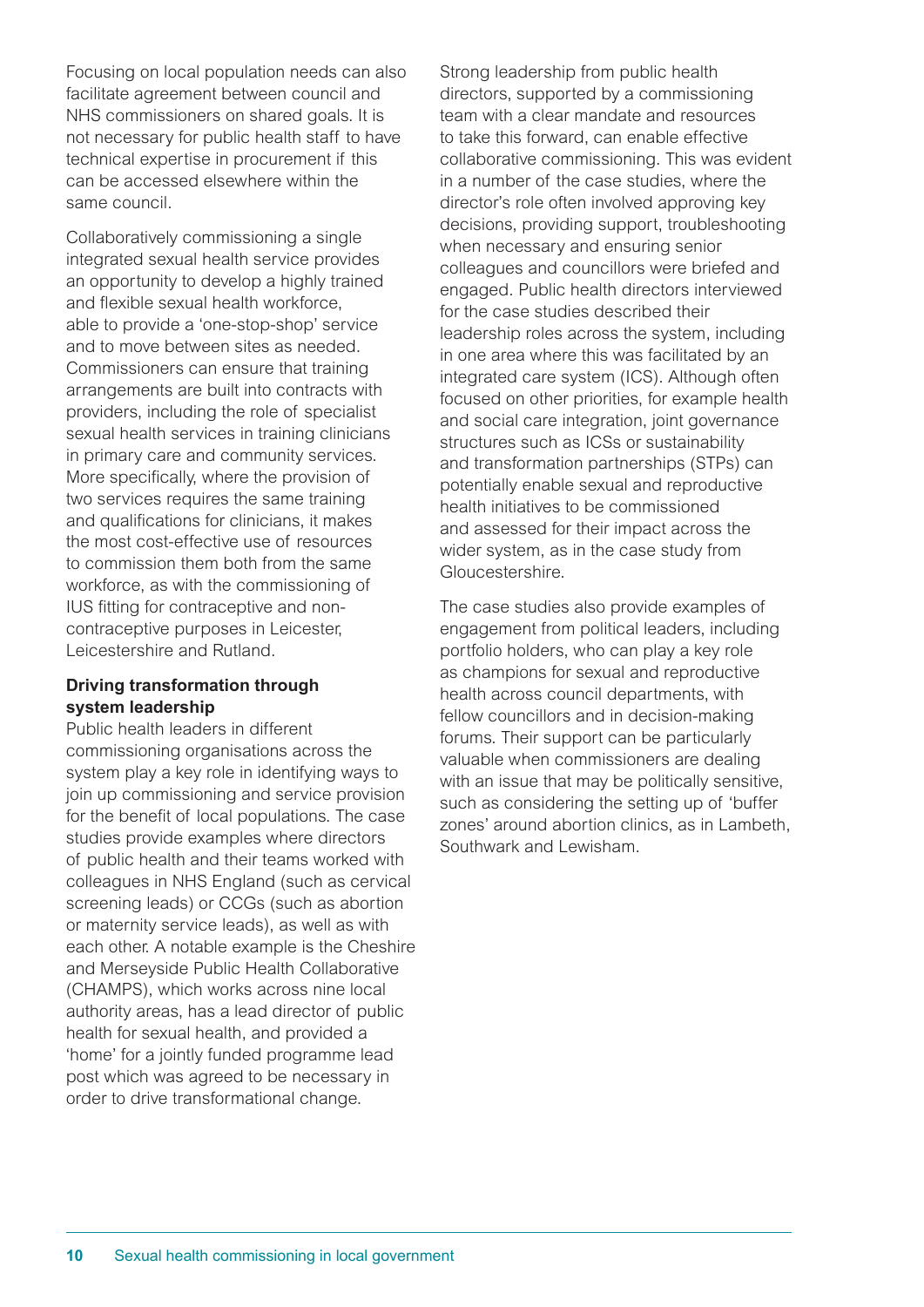## **Case studies**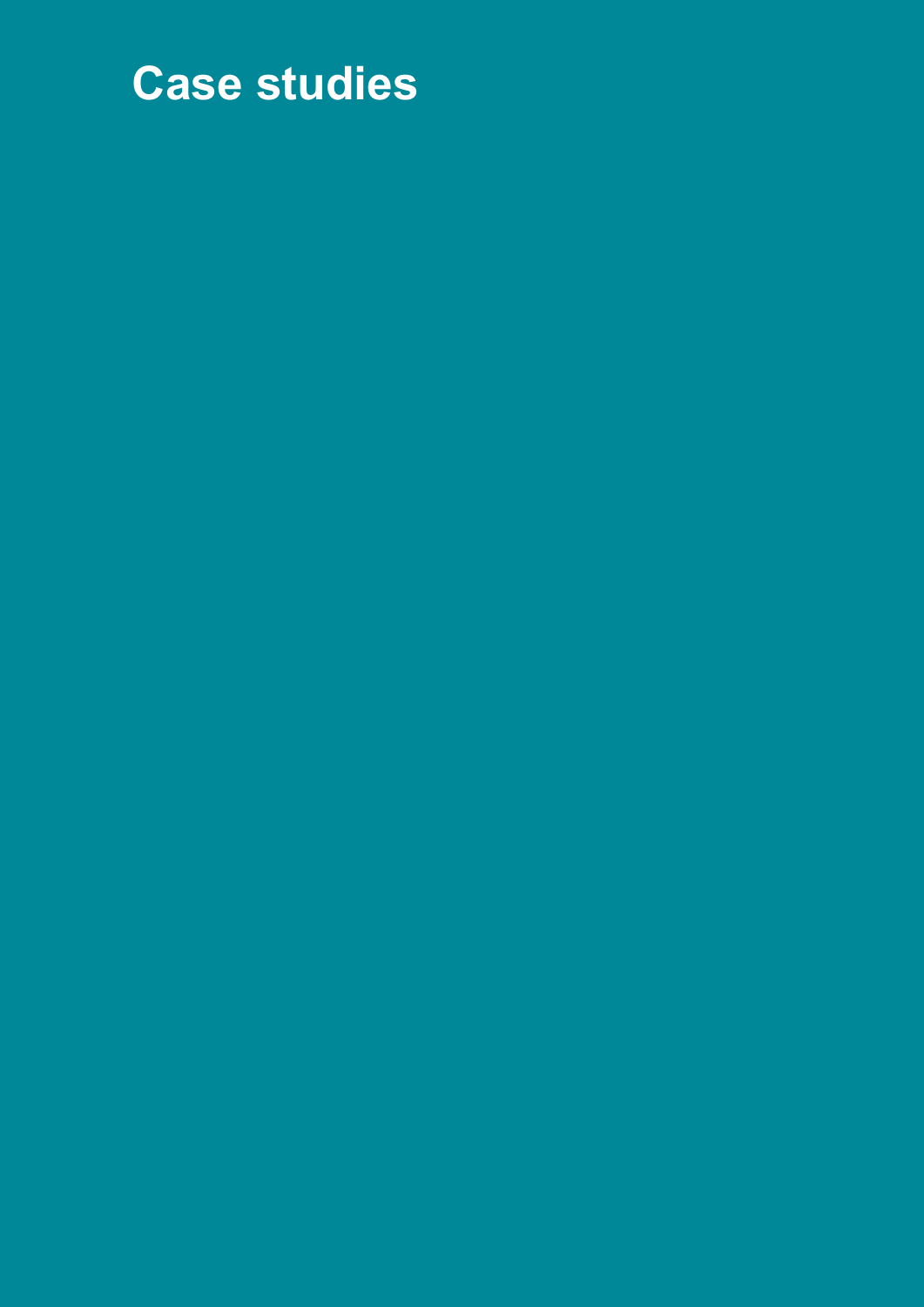## **A single contract for sexual health services across Teesside**

Four local authorities, two CCGs and NHS England collaboratively commission a prime provider

"What we didn't want to do, and all parties were agreed, was to have a split just because of the change in commissioning responsibilities across the CCGs, NHS England and local authorities."

#### **Jayne Herring**

Commissioning and Delivery Manager – Planned Care, NHS South Tees Clinical Commissioning Group

"With joint commissioning we are able to deliver a comprehensive sexual health service for the local population. This enables improved outcomes through holistic and joined-up delivery approaches, as well as providing a better experience for the service user."

#### **Edward Kunonga**

Director of Public Health, Public Health South Tees, Middlesbrough Council and Redcar & Cleveland Council

#### Keys to success

- Strong leadership from public health directors, supported by a team with a clear mandate and resources to take this forward, enables effective collaborative commissioning.
- Joint commissioning across several councils and the NHS makes the service more flexible and resilient in responding to current and emerging population needs and is more attractive to providers.
- Where several commissioning organisations are involved, it is beneficial to streamline governance arrangements by appointing one lead local authority and one contract manager.

### **Outline**

Sexual Health Teesside is commissioned by the four Tees councils (Stockton-on-Tees/ Middlesbrough/Redcar & Cleveland/ Hartlepool), two CCGs (Hartlepool and Stockton-on-Tees/South Tees) and NHS England. It has provided a fully integrated community-based sexual health service since 2011, which includes formerly hospitalbased genitourinary medicine (GUM) and community-based contraception and sexual health services, along with the chlamydia screening programme. Following an extensive review and consultation exercise, the service was re-commissioned in 2016 and the contract awarded to one prime provider, which in turn subcontracts to primary care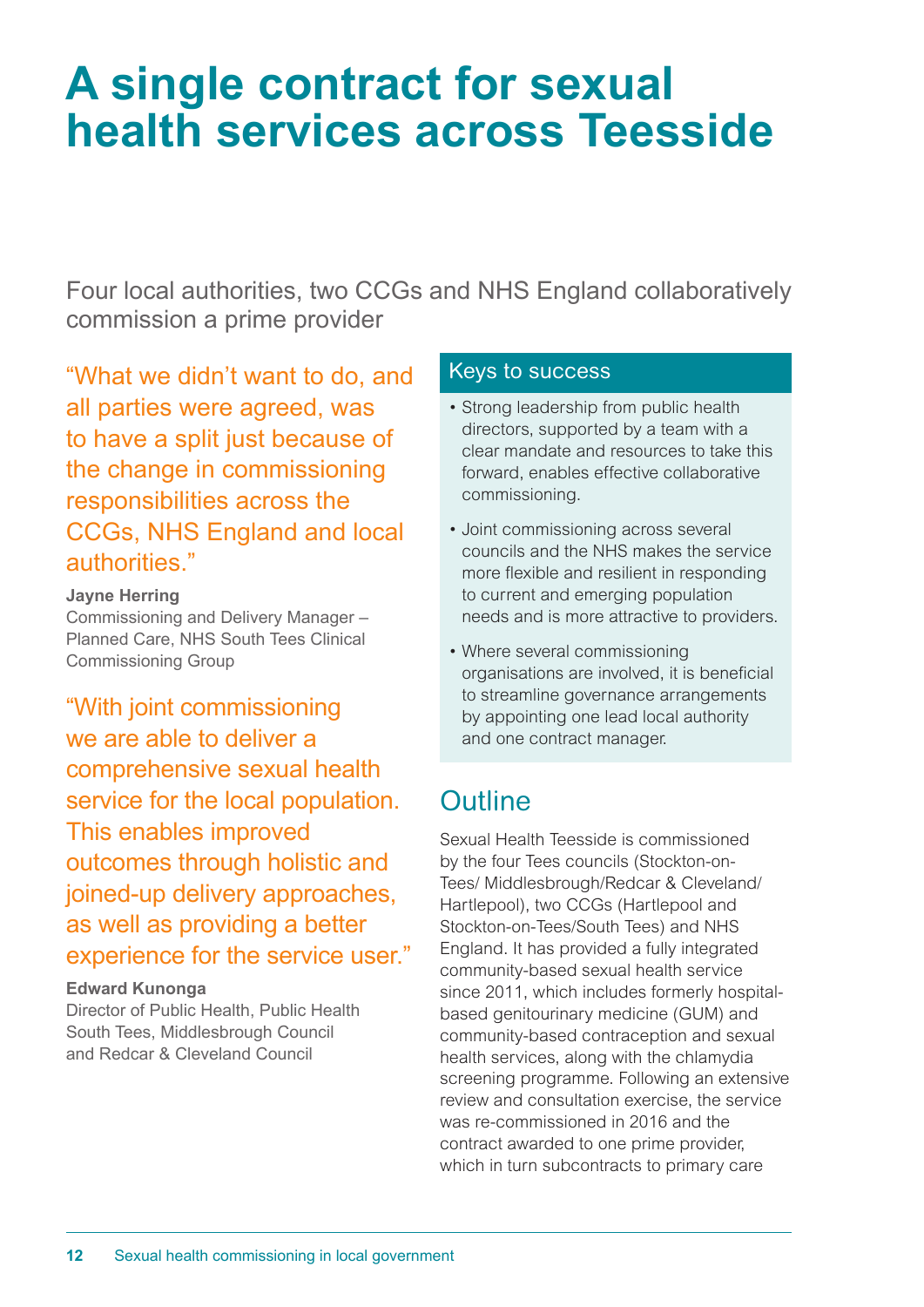and voluntary sector providers. The current service is provided through four hubs, a number of spoke clinics, outreach, general practice, community pharmacies, and voluntary and community settings.

The prime provider is jointly commissioned and works to one contract signed by all seven commissioners, underpinned by a collaborative commissioning agreement between them all. The contract has a strong focus on prevention and includes an innovative series of 'service outcome related payment' objectives to reward delivery against specific strategic prevention outcomes. Governance is provided by a collaborative commissioning board chaired by a Stockton-on-Tees consultant in public health, and a key coordinating role is played by a contract manager based in the South Tees public health team. The new service has both improved access and achieved savings, and it is highly rated by users.

### **Context**

The four Teesside unitary authorities have a combined population of just under half a million. Stockton-on-Tees, the largest, has a mix of rural and urban areas, with one of the biggest housing estates in Europe. Middlesbrough, the next largest, is very urban and concentrated within a small geographical area. In contrast, Redcar & Cleveland is rural and spread out, with a coastline. Hartlepool, also on the coast, is more remote and the population tends to stay within the borough.

Teesside is served by two CCGs, Hartlepool and Stockton-on-Tees (co-terminous with the council areas) and South Tees (co-terminous with the boroughs of Redcar & Cleveland and Middlesbrough).

The population of the more rural boroughs is predominantly older, while Middlesbrough has a concentration of young people aged 20- 29. There are significant levels of deprivation across Teesside. Although declining, teenage conceptions are high in all four boroughs, with rates in Middlesbrough and Hartlepool among the highest in the country (at, respectively, 43.8 and 33.2 per 1,000 under-18s in 2017). Chlamydia detection rates vary, and in the two more populous boroughs they are below the national average as well as the (higher) Public Health England recommended 2,300 per 100,000. Rates of syphilis and gonorrhoea are steady or in some areas increasing. Although the rate of HIV late diagnosis is relatively high, diagnosed HIV prevalence is low at under two per 1,000 population.

Within Tees, there are significant flows of people accessing sexual health services across local authority boundaries for a number of identified reasons, such as closeness to their place of work and/or study, better transport links for some clinics, a strong desire for anonymity or reduced risk of being seen, and word of mouth or popularity of clinics.

### Sexual Health Teesside

#### **Objectives**

The collaborative re-commissioning of Teesside sexual health services had the following objectives:

- to commission a high quality, integrated and seamless sexual health service across Teesside, with better access and more choice for the local population
- to commission collaboratively across the whole system to prioritise prevention, education and training, and services for young people
- to develop a highly trained and flexible sexual health workforce, able to move between boroughs and offer more targeted outreach sessions to different population groups
- to centralise and coordinate contact management, patient records and partner notification across Teesside
- to avoid the need for cross-charging between the four boroughs for residents using sexual health services across local authority boundaries
- to make a 7.4 per cent efficiency saving on sexual health service expenditure.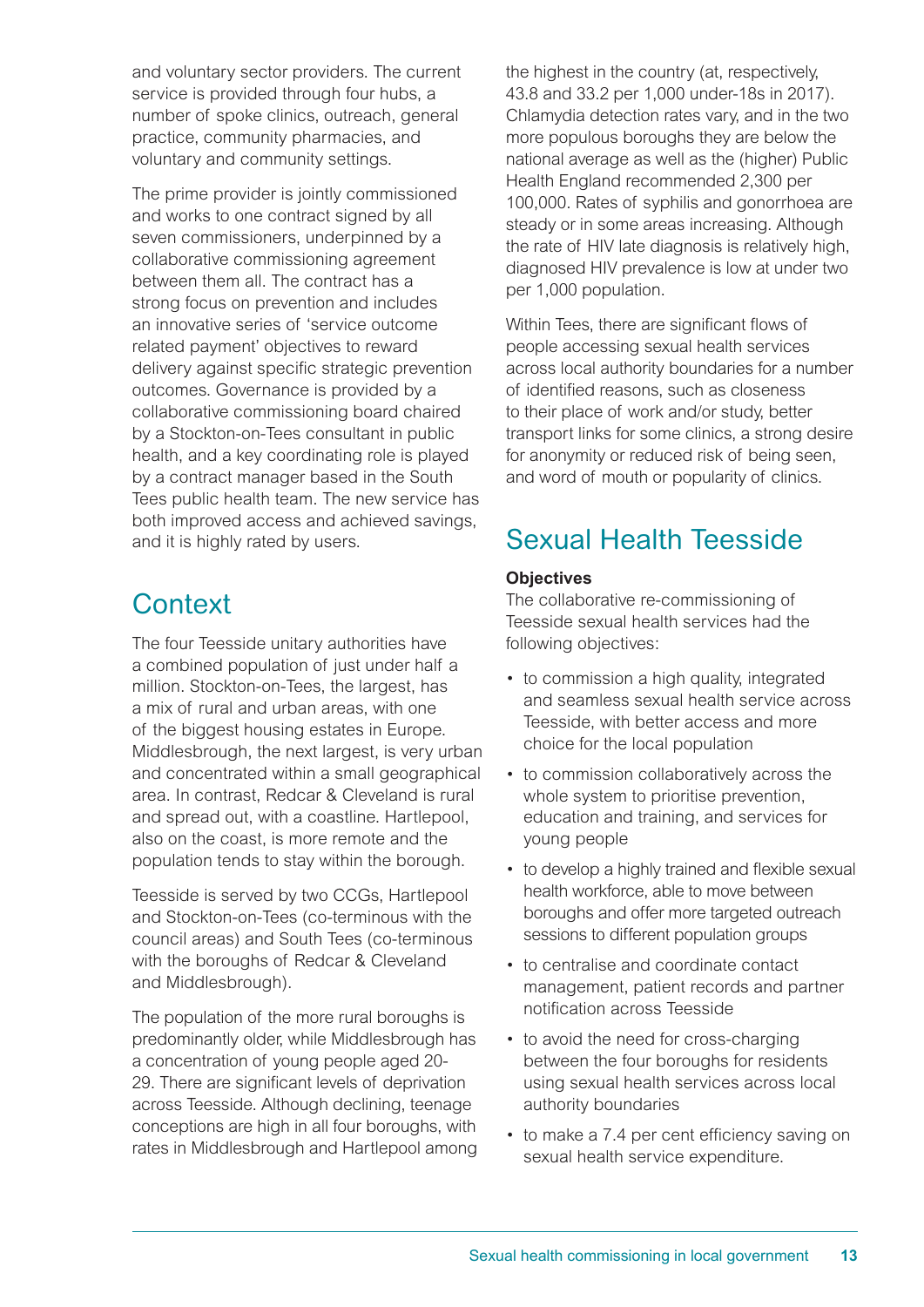#### **Approach**

Teesside first commissioned an integrated sexual health service in 2011. In 2013, as a result of the new division of commissioning responsibilities, the primary care trust (PCT) contract was disaggregated and novated into separate commissioning lines for each of the seven new commissioners – the four councils, two CCGs and NHS England's regional public health team. Recognising that separate commissioning could result in multiple providers and a fragmented system, and in view of the significant cross-border flow of people using sexual health services, the commissioners decided to collaborate to ensure continued delivery of an integrated service across Teesside.

With the councils having the greater burden of responsibility they commenced a major service review, followed by a re-procurement exercise. This was managed by the former Tees Valley public health shared service, which was managing the existing sexual health service contract. A review governance board, with membership consisting of the seven commissioners, was established to oversee the process. Stockton-on-Tees Council took on the lead role for procurement, including the provision of expert legal, financial and procurement advice.

The service review included a modelling exercise using three years of activity data to come up with a new tariff structure that would achieve a 7.4 per cent efficiency saving. A marketing company was commissioned to undertake a consultation exercise with a range of population groups, including young people, the findings of which informed the new service specification. A competitive tender was launched in 2016 and a bid from the existing provider was successful.

The contract is held by a prime provider which delivers sexual health services from four hubs, one in each borough, and several spoke clinics in the community, as well as through outreach. The prime provider has subcontracts with a number of GP practices across Teesside to deliver chlamydia screening, long-acting reversible contraception (LARC) (implants and intrauterine devices), and IUSs for heavy menstrual bleeding. It also subcontracts pharmacies to deliver chlamydia screening, emergency hormonal contraception and a 'C-card' scheme providing free condoms to young people. Further subcontracts with voluntary sector organisations include one for HIV prevention, testing and support for people newly diagnosed, one for education and outreach work with young people, and another for vasectomy services.

There is a single prime provider contract signed by all seven commissioners, with three separate service specifications for the elements commissioned by the councils, the CCGs and NHS England respectively. Every commissioner's contribution to the contract budget is stated and the provider invoices each of them directly. In line with recommendations from the service review and the health and wellbeing strategies of all the councils, the new contract has a strong focus on outcomes and prevention and includes six 'service outcome related payment' (SORP) strategic objectives. These are incentives, similar to NHS 'commissioning for quality and innovation' (CQUINS) payments, to reward the service for delivery against specific strategic outcomes.

A collaborative commissioning agreement signed by all seven commissioners sets out how they will work together to manage the contract throughout its term. A collaborative commissioning board, chaired by a Stocktonon-Tees consultant in public health with a sexual health lead role, brings them together for quarterly meetings to review contract and performance data and agree any changes required. There is also a service improvement forum, which includes the provider and sexual health leads from public health.

A contract manager, working in the joint public health team of Middlesbrough and Redcar & Cleveland councils, plays a coordinating role and acts as the liaison point through whom issues raised by any of the commissioners are discussed with the provider, and vice versa. Hartlepool Borough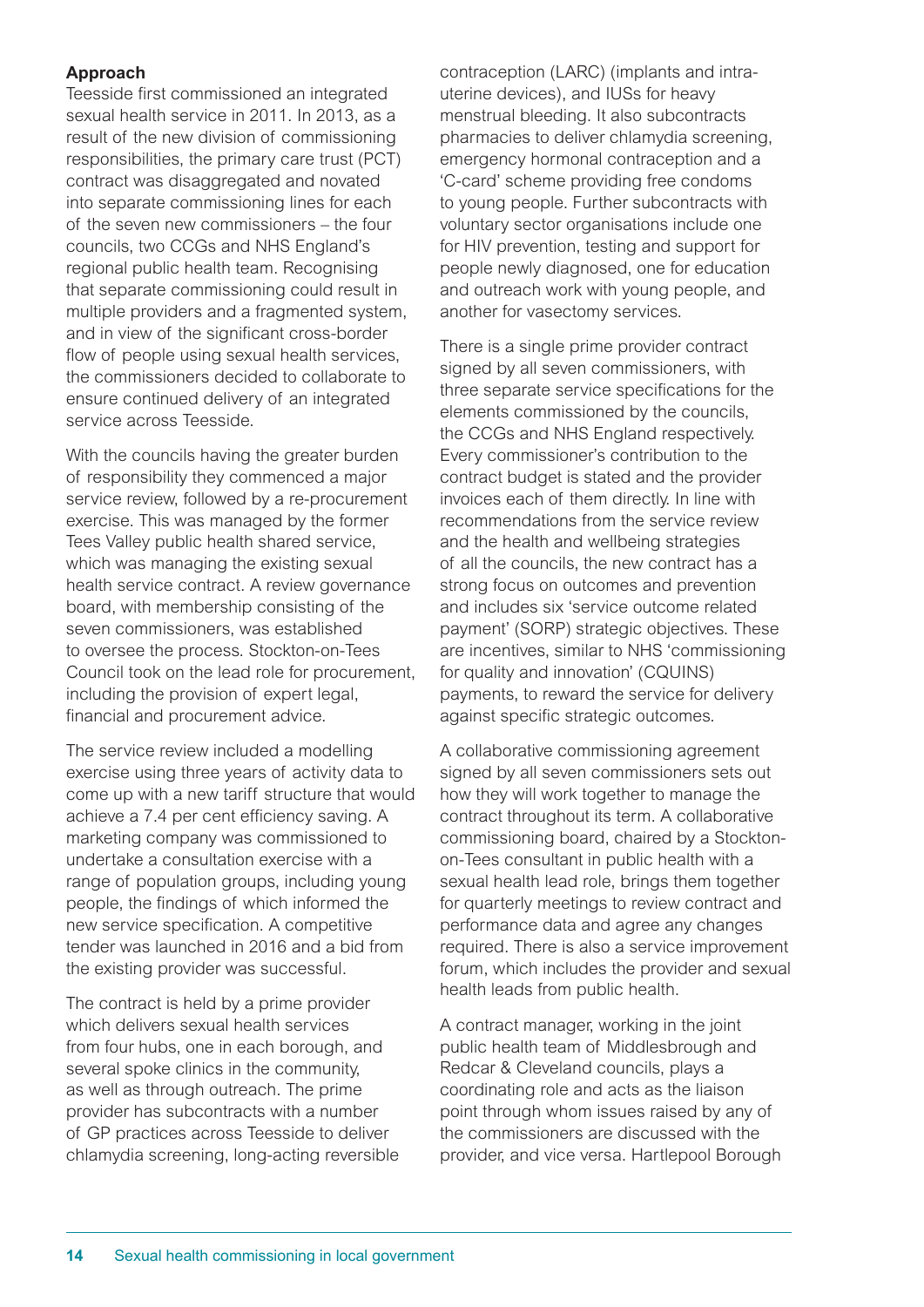Council offers pharmaceutical input and advice. Stockton-on-Tees Council took the lead role for procurement and also provides clinical advice through its consultant in public health on matters such as patient group directions and clinical governance. In this way, each council provides an 'in kind' contribution to contract management. During procurement, additional expert advice on nursing and safeguarding was provided by one of the CCGs, and on equality and diversity by Stockton-on-Tees Council.

The commissioning of an integrated service offers a number of benefits to the commissioners. With large numbers of people using sexual health services outside their borough of residence, the four councils avoid the need for mutual cross-charging, saving administrative costs. Further efficiencies and a better service for the local population are provided by centralised functions such as contact management, patient records and partner notification systems.

The new sexual health service delivers on a vision for the whole population of Teesside. Pathways are designed to be seamless, and users have a choice of appointments or walkin clinics on an open access basis across the four boroughs. A full range of services is offered, including STI testing and treatment, chlamydia screening, HIV testing, HIV postand pre-exposure prophylaxis (PEP and PrEP – the latter as part of the PrEP IMPACT trial), HIV support following diagnosis, human papillomavirus (HPV) vaccination, LARC and other contraception, vasectomy, IUSs for heavy menstrual bleeding, cervical screening and psychosexual counselling. Outreach services are delivered in schools, colleges and other settings for young people and groups at higher risk, and online services including STI testing kits have recently been introduced.

Through the sexual health contract, the NHS England regional public health team commissions opportunistic cervical screening, and the contract signatory is its cervical screening commissioner. A pathway to HIV treatment and care in the NHS acute

hospital infectious diseases department is part of the sexual health service contract, but HIV treatment and care are contracted separately by the NHS England regional specialised commissioning team. There is regular communication with the HIV specialised commissioner, who is copied into meeting minutes and was consulted on the development of the sexual health service specification. Antiretrovirals for HIV PEP and PrEP, and the HPV vaccine for men who have sex with men, are paid for by NHS England outside the contract and invoiced directly by the sexual health provider.

The CCGs, through the joint contract, commission vasectomy, psychosexual counselling and the fitting of IUSs for heavy menstrual bleeding. Although they commission abortion services separately through an independent provider, they collaborate with the councils to improve shared pathways. For example, faced with a recent increase in abortions – and the resulting costs – South Tees CCG is working with the local public health team to map areas with high proportions of abortions and increase contraceptive provision in those areas. The CCG's relationship with GPs and the local medical committee is helpful for the councils when seeking to increase provision of LARC in primary care, and the CCG's executive GPs act as champions with their peers.

Since 2011, the integrated sexual health service has been required to have a workforce trained in both GUM and contraceptive provision. All nurses are now dual-trained to provide a 'one-stop shop' experience: whether someone comes in for an STI screen or a repeat pill prescription, for example, the nurse they see can do both, as well as offering an opportunistic cervical smear. The service specification also requires the service provider to build capacity among community providers. Practice nurses undertaking degree courses (not funded by the sexual health service) in sexual health spend clinical time in the sexual health service to complete their competency training, and the service also provides training and supervision for doctors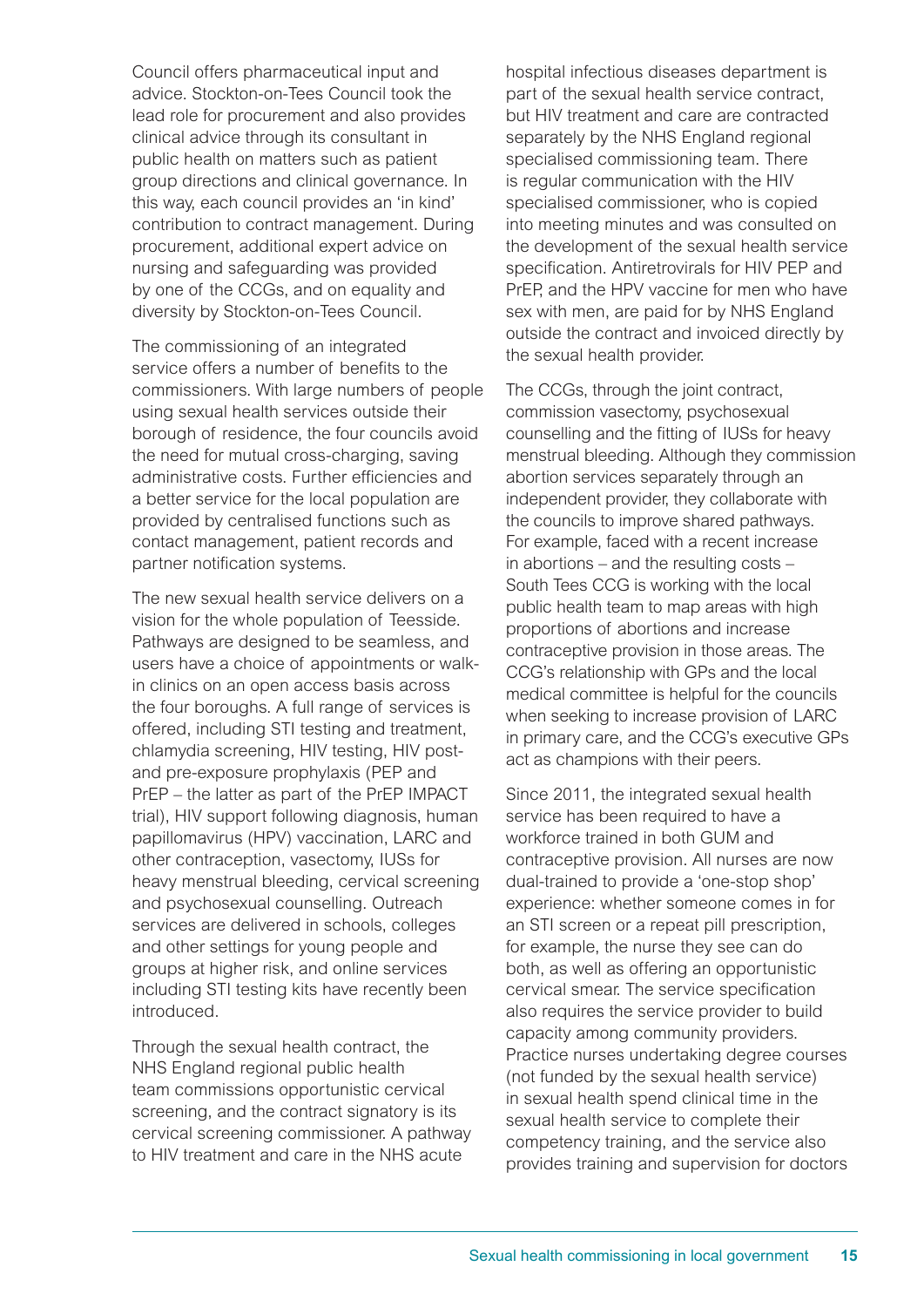and nurses to obtain Faculty of Sexual and Reproductive Healthcare (FSRH) Letters of Competence in LARC fitting, as well as annual contraception update sessions.

While primarily responsible for overseeing the contract, the public health leads help to broker partnerships with a view to shaping services and addressing health inequalities. For example, they participate in a pharmacy development group with the involvement of the local pharmaceutical committee, and they liaise with the CCGs, local GPs and the local medical committee, to support the development of pharmacy – and general practice-delivered sexual health services. Being based in local government, they have been well placed to help establish partnerships for sexual health outreach with youth services, drug and alcohol services and a charity supporting street-based sex workers. The provider also works closely with other stakeholders, for example the South Tees Maternal Infant and Child Health Partnership, and feeds back on this joint work in contract management meetings.

The public health directors across Teesside provided strong leadership and governance of the procurement process. One, in particular, was passionate that the service should remain Tees-wide and jointly commissioned. They approve any far-reaching decisions such as changes to service targets, further funding or moving clinics. However, because of the in-depth work carried out under their guidance prior to re-commissioning, there is rarely a need now for major strategic changes.

Within each council, the director of public health brings key decisions regarding procurement to the cabinet or executive. A number of councillors have provided valuable support. In particular, because the commissioning of clinical services was new and not necessarily well understood within local government at the time of transition, one public health portfolio holder played an important role as a sexual health champion with fellow councillors.

"We wanted to work together with commissioning partners for a whole-system approach, where we would look at the population as a whole and the prevention agenda."

#### **Jacky Booth**

Contract Manager, Public Health South Tees, Middlesbrough Council and Redcar & Cleveland Council.

#### **Challenges**

The Tees provider market is small and there were few responses to the competitive tender. Joining up commissioners offered a higher contract value and a more viable contract for providers. In addition, awarding a five-year contract with the option of two two-year extensions avoided the necessity of another lengthy and costly re-procurement exercise in the near future, and made it more attractive for potential providers to bid. For the contract manager, the paucity of potential bidders highlights the importance of maintaining a good working relationship with the current provider, while still holding them to account. The directors of public health have considered whether, in the future, there might be other, more effective levers than competitive tendering.

Aligning the practicalities of procurement within all seven commissioning organisations, each of which had different processes and timelines, was complicated and timeconsuming. Issues sometimes had to be escalated to a district lawyers' group (comprising solicitors from each council) or a procurement officers' group, and key decisions had to be steered through seven different high-level committees. A final element of delay arose in contractual negotiations with the provider, as NHS terms and conditions had been grafted onto a standard public health contract.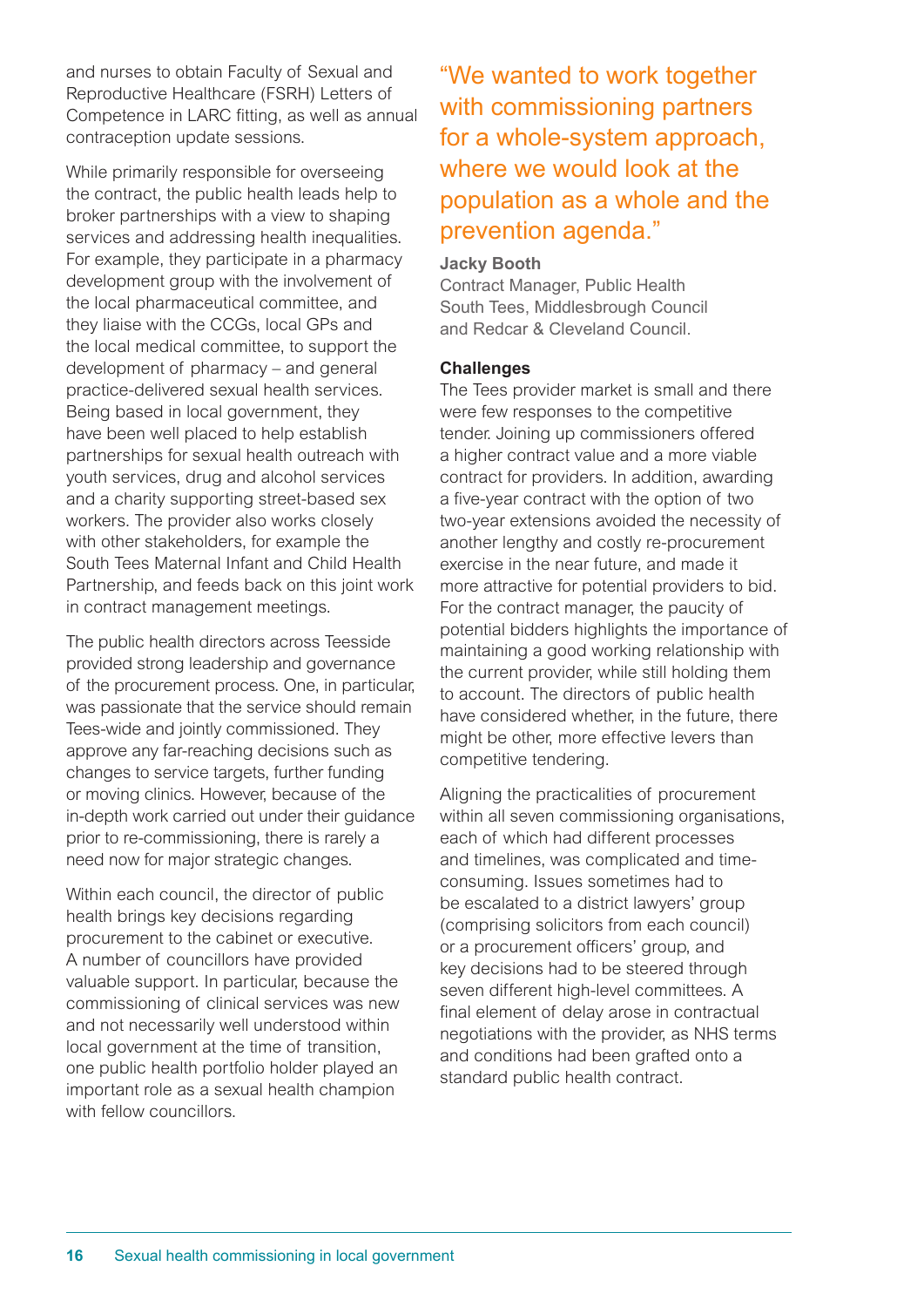At the outset, 18 months was allowed for the service review and re-procurement but, in the end, it was necessary to extend the existing contract by five months. In retrospect, the contract manager feels two years would have been a more realistic timeline to aim for.

With CCGs facing a range of major commissioning challenges that necessarily took priority in 2013, they sometimes struggled to ensure the ideal level of consistency or seniority in their representation on collaborative procurement and contract management groups. This caused some frustration at times for the council representatives, but was understandable in view of their relatively small share of the contract. Ultimately, it did not undermine the collaborative agreement, which is still working well.

Confusion around payment arrangements for training presented a temporary barrier to skilling-up more GPs and practice nurses in LARC fitting. The prime provider was contracted to provide training and clinical supervision, but not to pay the necessary FSRH registration fees for primary care clinicians. After some initial misunderstandings, the CCG applied successfully to Health Education North East (HENE) for funding which enabled it to cover these fees. However, as a private, non-NHS organisation, the provider still faces difficulties accessing training structures set up for the NHS, such as securing HENE funding or becoming a recognised training provider for specialist doctors. A local solution for this is still being sought.

Documenting evidence of outcomes proved challenging. Despite performance that was probably satisfactory, the evidence submitted by the provider, who struggled to understand the commissioners' expectations, was insufficient to justify full payment of the SORP award. To resolve this, the contract manager worked with the provider to rewrite the reporting framework and negotiate a revaluation of some of the outcomes.

Similarly, the quality of the service has not always been reflected in the Public Health England dashboard indicators.

The provision of LARC by general practice under subcontract and without an FP10 prescription does not fit the current reporting options, so the provision of LARC was under-reported in Teesside for many years. The potential for amending the Sexual and Reproductive Health Activity Data Set data collection system has been discussed with NHS Digital and although they have not changed their data collection systems, there may be increasing pressure for this to happen as more councils develop novel commissioning arrangements.

Although performance varies between the councils, Teesside as a whole has struggled to hit Public Health England's recommended chlamydia detection rate of 2,300 per 100,000. The commissioners decided that holding the provider to account for delivery of an unachievable target was perverse and could distract from the achievement of other priorities. They therefore adjusted their contractual target to the national average of 1,900 per 100,000 (still challenging) and asked for more focus on other prevention priorities. It is now recognised that although mainstreaming chlamydia screening within the core sexual health service made sense, additional more focused work is also required, such as outreach and links with youth services, in order to achieve a higher detection rate.

The four councils each have different needs and priorities for their local populations and, where the provider has not been able to accommodate these, compromises have been achieved to maintain a single service. Currently, with the public health ring-fenced grant potentially about to be replaced by funding through business rates, the pressure on budgets may exacerbate the differences between the councils in terms of priorities or how to make further savings. While confident that agreement will be reached in relation to the sexual health service, the consultant in public health fears this combination of financial pressures and differing needs may make integrated contracts for other public health services less likely.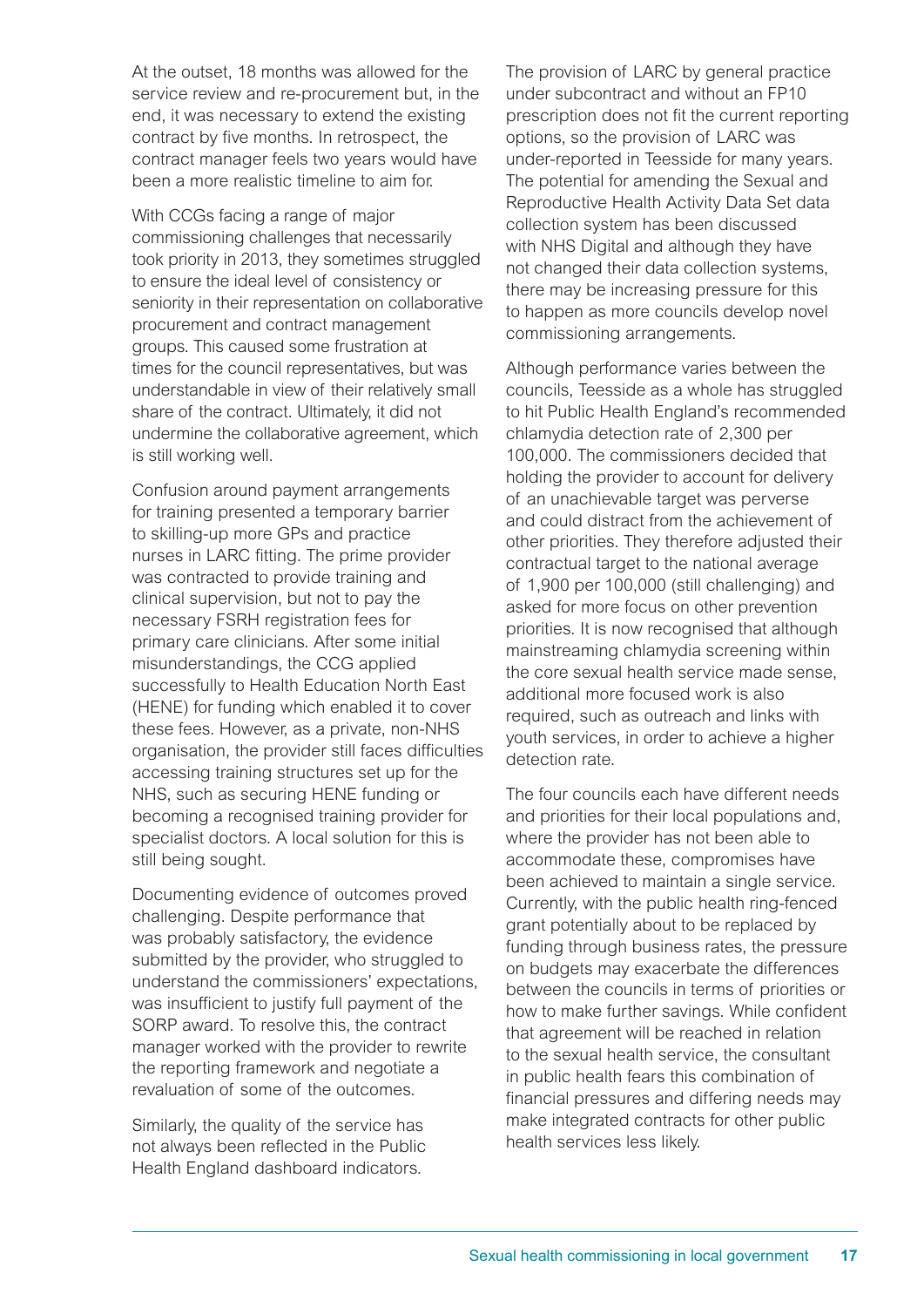"What you don't want is a provider that's pulled different ways by all the different commissioners. The contract manager is the key point of contact and has got that expertise."

#### **Jayne Herring**

Commissioning and Delivery Manager – Planned Care, NHS South Tees CCG

#### **Achievements**

Working collaboratively, commissioners in Teesside have managed to procure an integrated sexual health service for potentially nine more years. Despite shrinking budgets, the service is highly rated by users, consistently getting a high score on the 'Friends and Family' test and receiving positive feedback through a twice-yearly questionnaire. With the service operating across four boroughs, local residents have easy access wherever they are, and commissioners avoid having to make out-ofarea payments for cross-border flows.

The inclusion of SORPs in the contract was an innovation to incentivise preventative work. It has enabled a greater focus on improving the sexual health of young people, including chlamydia screening, provision of young-people friendly services, access to contraception and outreach, and the prioritisation of HIV prevention.

The new service has improved access and achieved savings through relocation. The previous contract had designated specific NHS properties to be the four service hubs. These had high rental costs and, under the new contract, two hubs have been able to move into lower-cost council buildings. One of these, next to Redcar College, is much more convenient for users and has seen a 10 per cent increase in footfall since the move.

The Middlesbrough hub is re-locating to a building in the centre of town shared with drug and alcohol and mental health services, allowing greatly improved links with these organisations and on-the-spot referrals of their users to the sexual health service.

Teesside celebrates success by holding an annual sexual health conference, at which an award is offered to a person who has made an outstanding contribution to sexual health services. The conference attracts 100 people each year from a range of professional backgrounds and combines plenary sessions with practical workshops. The learning from Teesside's collaborative commissioning has also been shared through presentations to meetings of public health directors across the region, facilitated by Public Health England.

### "We look at equity measures and monitor progress, not just at borough level but using universally shared outcomes."

#### **Edward Kunonga**

Director of Public Health, Public Health South Tees, Middlesbrough Council and Redcar & Cleveland Council

#### **Lessons learned**

It is important to allow plenty of time for a major service review and procurement, especially if undertaking this across several commissioning organisations. Experience from Teesside suggests two years is comfortable.

The service specification should be absolutely clear about the commissioner's requirements, but not so prescriptive as to stifle innovation. The Teesside specification was very detailed to ensure nothing was omitted, but it was possible to balance this by including a schedule requiring the provider to set out proposals for innovation.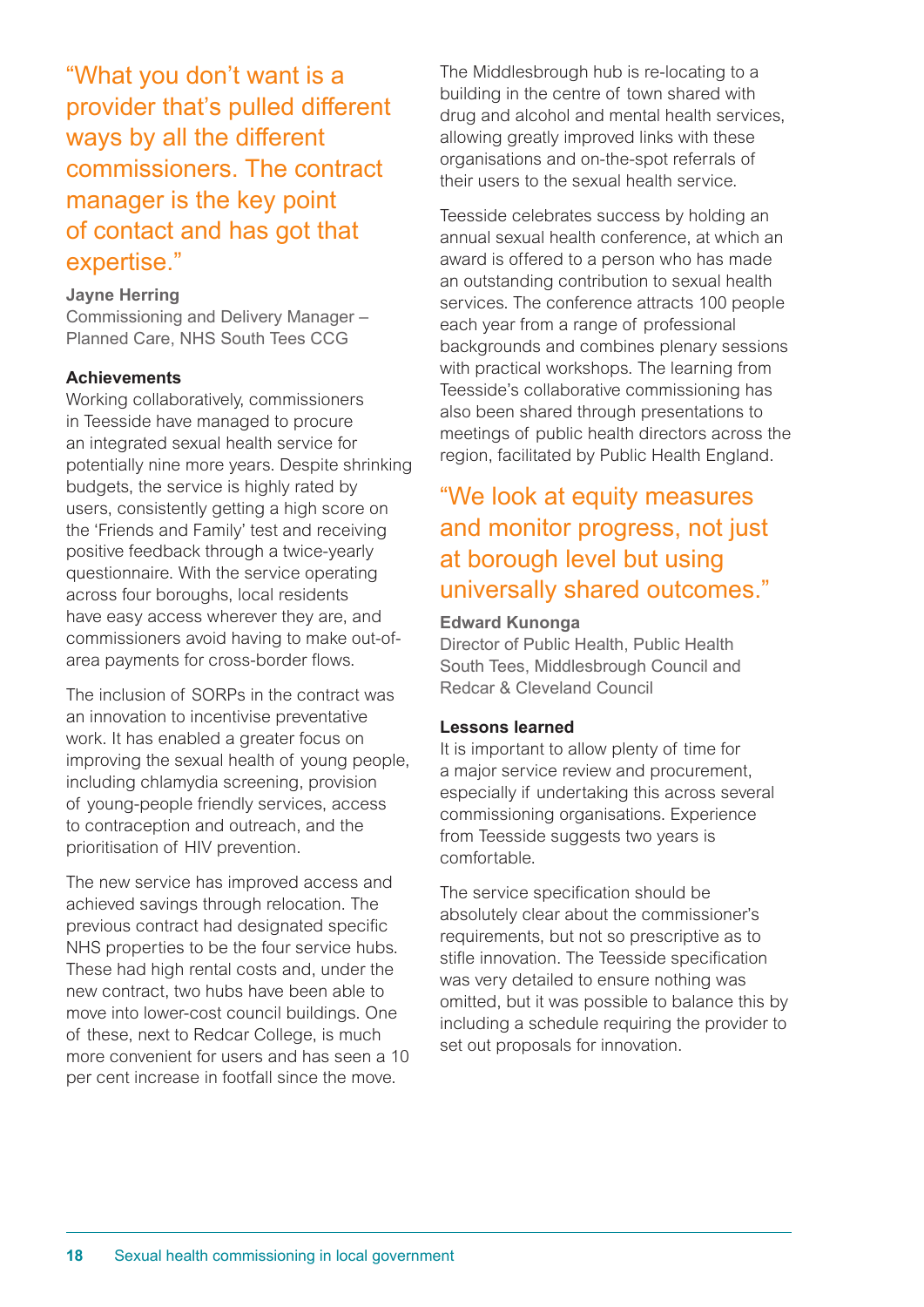Appointing a single contract manager, working equally to the requirements of all collaborative partners, ensures that communication among and between commissioners and the provider is streamlined and consistent. The Tees contract manager is based in public health but has previously worked in the NHS, thus bringing an understanding of the different commissioners' requirements, as well as both the preventative and clinical dimensions of service provision.

Longer contracts can be beneficial for both commissioners and providers. In Teesside, a five-year contract with options to extend gave commissioners some security in the face of a small provider market, while the provider had more time to reap the rewards of investment in the bidding process and to allow innovations to become embedded in the service.

A joint service ensures better access for population across the whole area but can make it more difficult to respond to the needs of a particular locality or commissioning partner. In Tees, commissioners have made compromises regarding specific local needs in order to maintain the collaborative approach, but the requirement for further budget cuts places increasing strain on this arrangement.

"An NHS understanding or background is helpful for monitoring and supporting quality, clinical governance and development of the service, but public health in the council can better support the preventative element of the service."

#### **Dr Tanja Braun**

Consultant in Public Health, Stockton-on-Tees Borough Council

### **Contacts**

#### **Lead commissioner**

Jacky Booth

Contract Manager, Public Health South Tees, Middlesbrough Council and Redcar & Cleveland Council jacky\_booth@middlesbrough.gov.uk

#### **Consultant in Public Health**

Dr Tanja Braun Consultant in Public Health, Stockton-on-Tees Borough Council tanja.braun@stockton.gov.uk

#### **Director of Public Health**

Edward Kunonga Director of Public Health, Public Health South Tees, Middlesbrough Council and Redcar & Cleveland Council edward\_kunonga@middlesbrough.gov.uk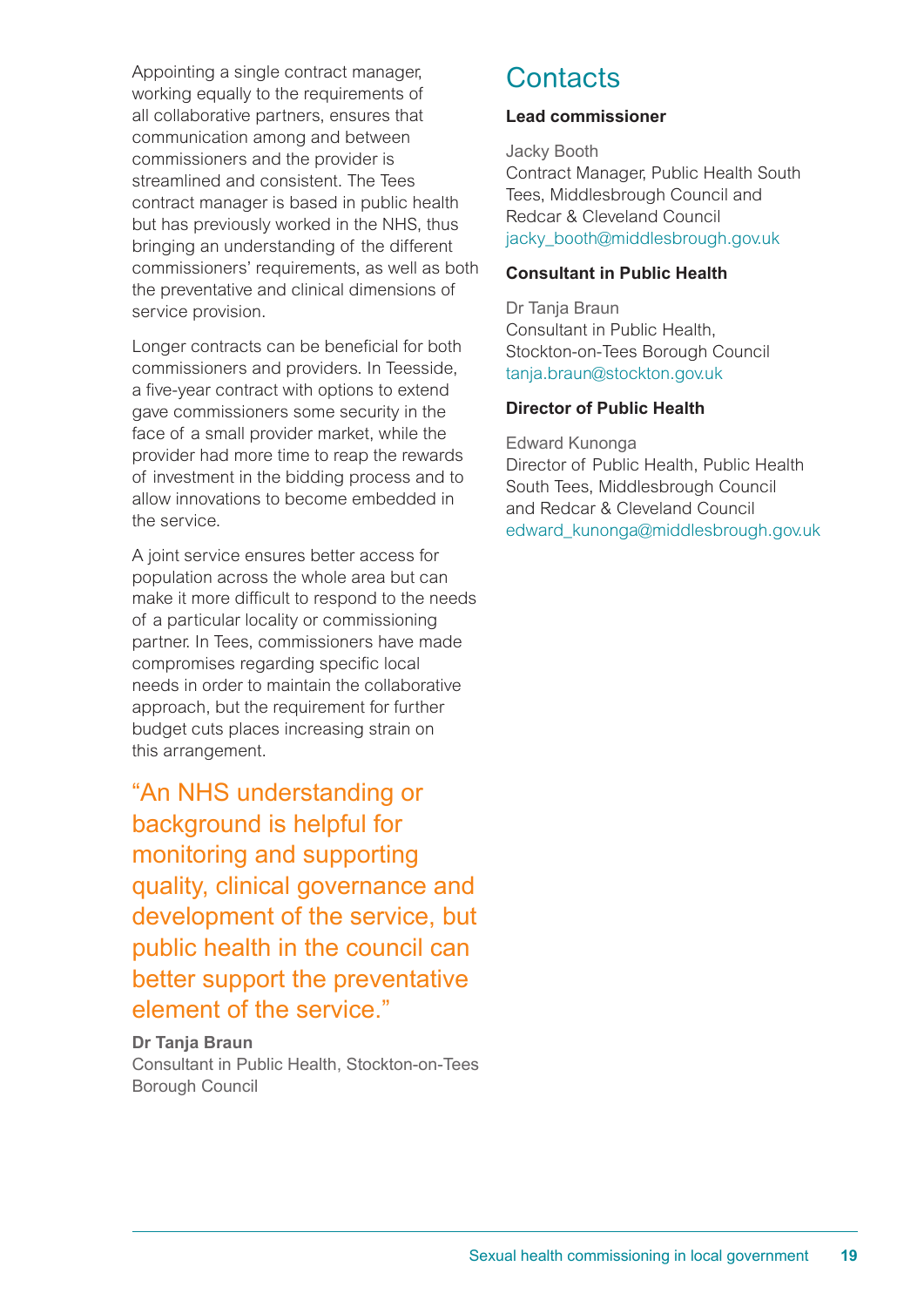## **Commissioning abortion and reproductive health in Lambeth, Southwark and Lewisham**

A tri-borough sexual health commissioning team manages abortion contracts for three CCGs

"The manifesto commitments around reducing inequalities are central to many of the other workstreams that exist in Lambeth, so our work on abortion is very much a part of that."

#### **Ruth Hutt**

Director of Public Health, London Borough of Lambeth

"The abortion contracts sit really comfortably with us because we look at sexual and reproductive health and HIV services as a whole, at entire service pathways, and understand that our residents access all of these services."

#### **Jennifer Reiter**

Lead Commissioner – Sexual Health, London Borough of Lambeth, and on behalf of the London boroughs of Southwark and Lewisham

#### Keys to success

- Joining up the commissioning of abortion and sexual and reproductive health facilitates an integrated response to the local population's needs along the whole reproductive health pathway.
- Public health involvement in abortion commissioning promotes exploration and understanding of the local factors underlying unplanned pregnancy and associated health inequalities.
- Locating the commissioning function within one council, on behalf of several councils and CCGs, provides efficiency savings and capacity to take a strategic focus on improving outcomes and saving costs.

### **Outline**

The London boroughs of Lambeth, Southwark and Lewisham have high rates of abortion, an indicator of unmet reproductive health need among their populations. A new joint sexual and reproductive health strategy seeks to address this by including, among its priority outcomes, reductions in reproductive health inequalities and unwanted pregnancies, and an increase in knowledge and understanding of reproductive health and fertility.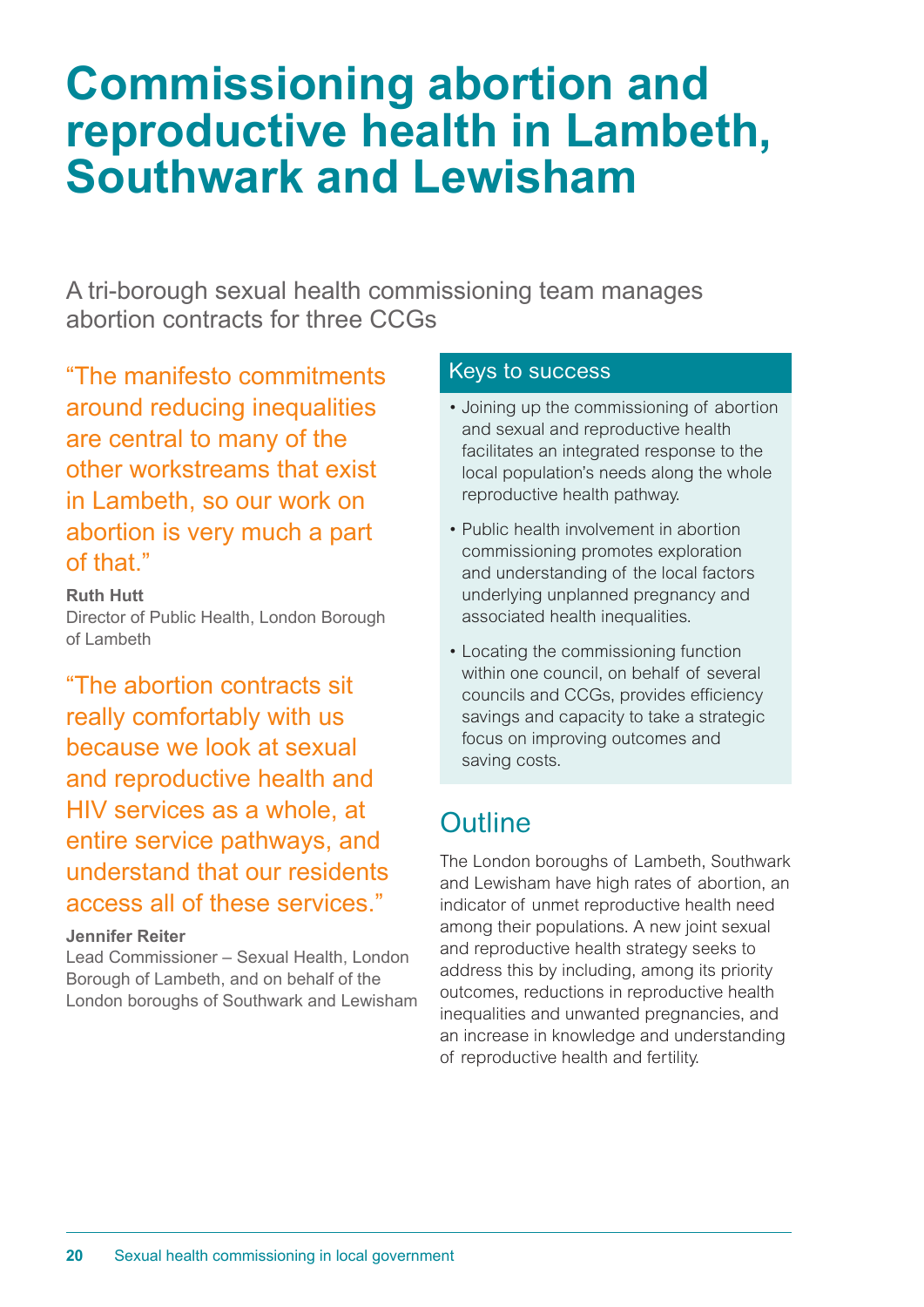As part of a whole-system approach across the area, the tri-borough sexual health commissioning team, hosted by Lambeth Council, manages the contracts for abortion services on behalf of the three local CCGs. The team provides strategic oversight as well as contracting arrangements and regular service monitoring.

The commissioners use abortion service data to better understand the factors affecting local rates of unplanned pregnancy. Their findings feed into the reshaping of local prevention initiatives and contraceptive services to better meet the population's needs. Women in the three boroughs have access to a rapid and streamlined abortion pathway which includes a contraceptive offer, including long-acting reversible contraception (LARC), whether they have a surgical or early medical abortion.

### **Context**

The London boroughs of Lambeth, Southwark and Lewisham collaborate on sexual health commissioning and strategy development in order to use their resources most effectively to meet the significant needs of their populations. Their residents are predominantly young and diverse: the median age in Southwark and Lambeth is 33 and, in Lewisham, 35; 39 per cent are from an ethnic minority background, compared to 16 per cent nationally. There are high rates of, and persistent inequalities in, sexual and reproductive health need across the area, with young people, men who have sex with men, and black and minority ethnic communities the most affected.

The three boroughs have had significant success in reducing their teenage pregnancy rates. These remain relatively high at 24, 20.8 and 20.5 per 1,000 for Lambeth, Lewisham and Southwark respectively, compared to the London average of 16.4 (2017), but the decline since their peak has been dramatic and much steeper than the London or England average.

The most common forms of contraception used here are user-dependent (for example condoms or the pill), and this may contribute to high use of emergency contraception and abortion (including multiple abortions), particularly among women from black African and Caribbean ethnic backgrounds. However, increasing access to LARC is a local priority, and LARC prescribing rates (excluding injectables) are higher than the average for London at 47.1 per 1,000 resident women in Lambeth, 42.9 in Lewisham and 39.9 in Southwark (versus 34 for London).

This area has a history of innovation in sexual and reproductive health and HIV. It was one of the first to develop online STI testing, a service that has now been rolled out as part of the London Sexual Health Transformation Programme. More recent innovative developments have related to broadening the focus of young people's services and sexual health promotion, and piloting new ways of offering contraception, including online and postal provision.

### Abortion commissioning in Lambeth, Southwark and Lewisham

#### **Objectives**

The commissioning arrangements for abortion in Lambeth, Southwark and Lewisham have the following objectives:

- to ensure that the local populations have rapid and equal access to high-quality abortion services
- to reduce reproductive health inequalities and unwanted pregnancies
- to join up council- and CCG-commissioned reproductive health pathways
- to achieve economies of scale and better population-wide data by commissioning across three boroughs.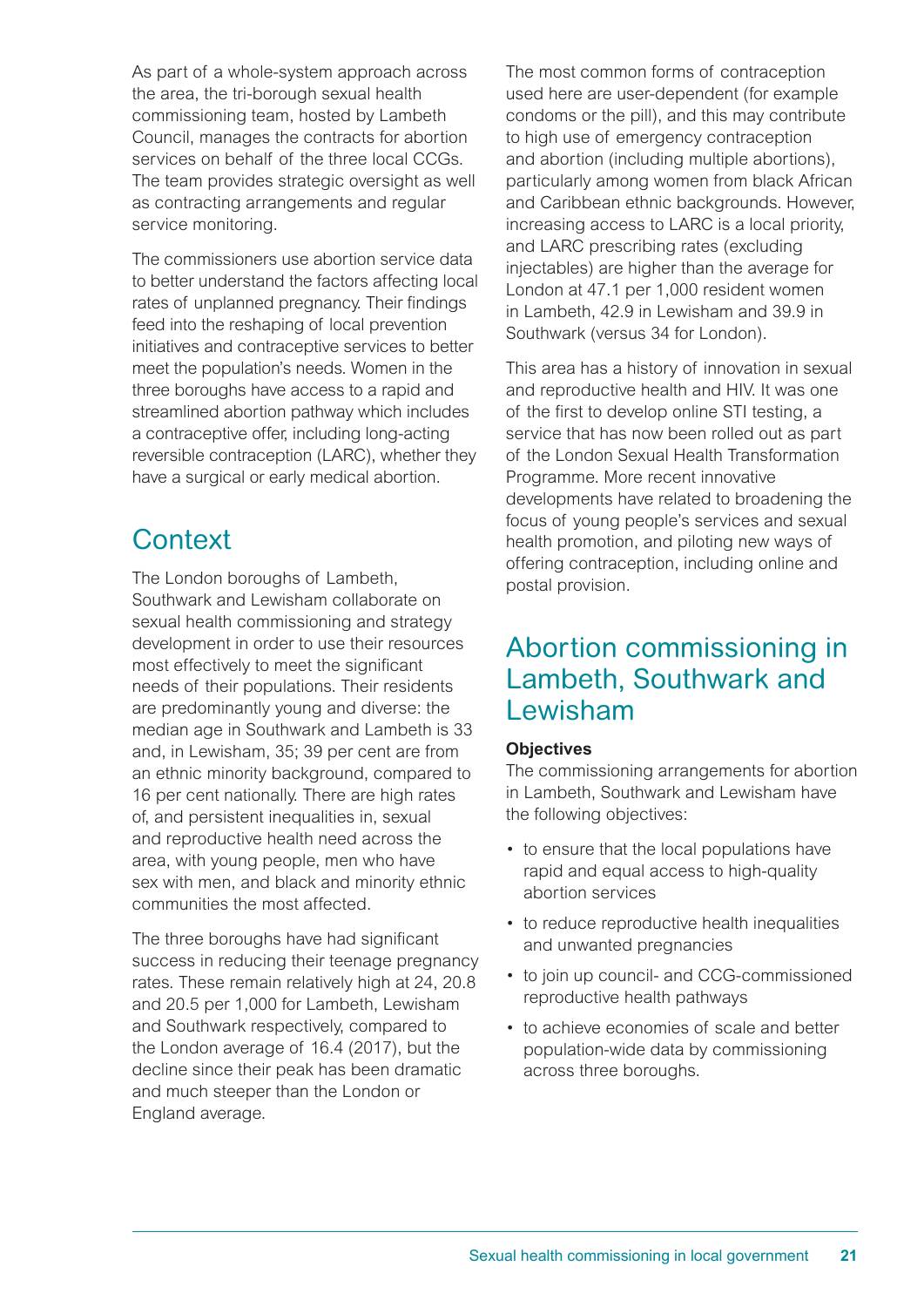#### **Approach**

For over 10 years, Lambeth, Southwark and Lewisham have taken a coordinated approach to the commissioning of abortion services and other aspects of sexual and reproductive health. In 2013, when it became clear that abortion would not be part of local government's new public health commissioning responsibilities, the public health leads moving into the councils put forward the case to maintain the tri-borough links between all aspects of sexual and reproductive health, including abortion. This proposal was approved, and a commissioning agreement was established between the three boroughs and the three co-terminous CCGs, supported shortly after by a joint sexual health strategy.

A new five-year sexual and reproductive health strategy, launched in 2019, gives greater attention to reproductive health, with objectives including reductions in reproductive health inequalities and unwanted pregnancies, along with an increase in knowledge and understanding of reproductive health and fertility. The strategy states the critical role of access to safe, legal abortion, free from harassment, in protecting the reproductive health of women who choose to end a pregnancy. It also highlights the costs to the public purse of unwanted pregnancies, stating that contraception is extremely cost-effective and one of the highest value public health interventions, with LARC methods the most effective.

Lambeth Council hosts a team which commissions sexual and reproductive health services across the three boroughs and manages contracts for the three CCGs. Consisting of a lead commissioner and two whole-time-equivalent senior commissioning officers, the team also works strategically with primary care commissioning colleagues, as general practice and pharmacy are key providers of sexual and reproductive health services.

Abortion is one of the contracts the commissioning team manages on behalf of the CCGs. Each abortion provider has one rolling contract, jointly signed by all three CCGs and containing an indicative budget for each CCG. Payment is made by the CCGs for their residents based on activity. The commissioning team provides strategic oversight, reviewing the service specification and key performance indicators annually, updating these if necessary and working with providers to execute the contracts. It monitors the services and meets regularly with the providers to hold them to account.

Two independent providers between them provide 90 per cent of local abortions, and one NHS acute provider cares primarily for women with more complex co-morbidities. There has been no appetite to go out to procurement, as the providers have been well established locally for decades, work well together and provide high-quality services that receive exemplary feedback from service users.

The abortion pathway is modern and streamlined. One of the independent providers runs a central booking system, whereby women resident in the three boroughs can choose to go to any service in the country run by either of the two independent providers or, if medical issues dictate, they are booked into the local NHS service. The central booking system number is known by all relevant local professionals and can be easily found on the web. Women can self-refer and book an initial phone consultation, during which contraception is discussed, followed by an appointment for the abortion procedure (at which contraception and STI/HIV testing are also offered).

One of the independent providers is also currently running a contraceptive counselling pilot, in which a separate telephone session is held with the patient to discuss in detail the full range of contraception – answering women's questions and concerns, busting myths and giving them time to reflect on their contraceptive options and where they can access them, separate to the logistics of organising the abortion appointment.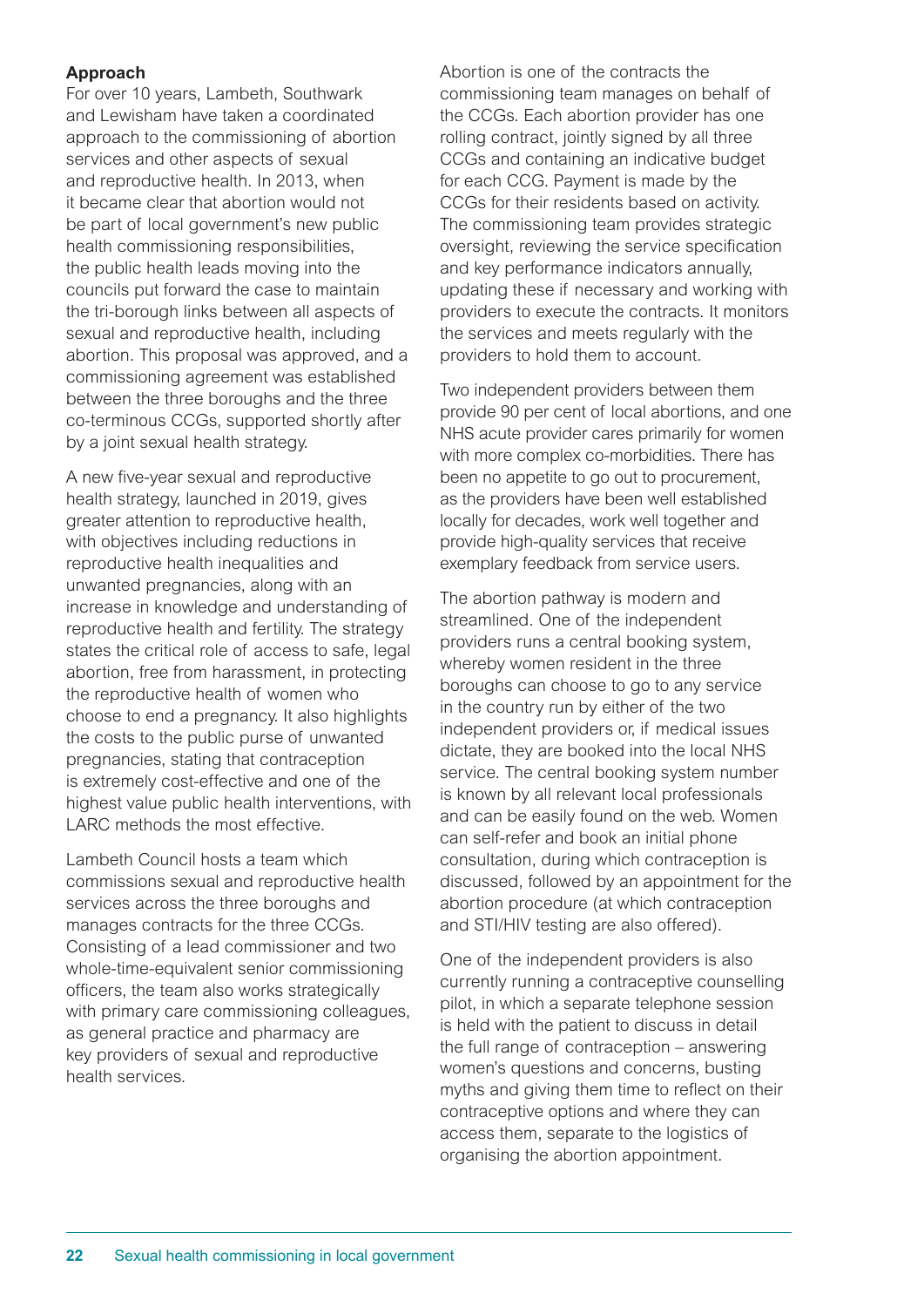The council commissioners have a good working relationship with the abortion providers, who value their sexual and reproductive health expertise and come to them for insight into current developments in the system which may impact on abortion services, as well as to coordinate public communications or suggest innovations. For example, in response to a halving in the rate of LARC fitting in abortion services as more women chose early medical abortion (EMA) (which does not require clinical follow-up, cutting out the opportunity for post-abortion LARC discussion and provision), one provider agreed with the commissioners to pilot and roll-out a post-EMA LARC service. This means that now, before taking away their EMA pills, women are offered an appointment to return for a LARC fitting at a later date, and subsequently receive reminder texts.

Every year a tripartite agreement details the governance arrangements for sexual and reproductive health commissioning across the three boroughs, and the amount of funding each council and CCG will put into the commissioning of services. (Initially, the council decided to absorb the commissioning team staffing costs because of the evident public health benefits, but more recently, with increasing financial pressures on local government, the CCGs have made a financial contribution to staffing.)

A sexual health commissioning partnership board provides oversight, with representation from CCGs and councils at assistant director level, meeting quarterly to receive performance reports. In addition, the commissioning team holds regular one-to-one meetings with each CCG to report on their contracts. A relationship of trust has been established between the CCGs and the commissioning team, whose monitoring of activity and finance enables them to provide forecasts to inform annual indicative budgets and give early warning of any likely overspend.

The public health teams use service user feedback and comprehensive data from the abortion providers, along with an annual demographic analysis, to seek a

deeper understanding of the factors behind unplanned pregnancies and patterns of behaviour in relation to abortion. For example, the data showed that a significant proportion of local women having an abortion had not been using reliable contraception, despite not wanting to become pregnant, and a number were choosing to remain without contraception after their abortion. Focus groups were organised with local women to explore their understanding of contraception and fertility, including cultural beliefs, and the impact of these on their behaviour.

Current innovations include a new pharmacy offer of emergency contraception and bridging oral contraception, sexual health services offering oral contraception by post, an online contraceptive method suitability checker and comparator, online ordering of oral contraception, and the development of a central booking system for LARC and emergency intrauterine device (IUD) fitting. The commissioners keep the CCGs informed about these developments, which should ultimately result in a reduction in abortions and costs to their budgets.

Lambeth sexual health commissioners participate in pan-London and south east London commissioner and provider groups that collaborate on strategic issues. One of these related to the development of 'buffer zones' around abortion clinics to protect patients and staff from harassment. After liaising with the first council to introduce buffer zones in London, Lambeth undertook local scoping, evidence-gathering and consultation around the potential for taking out a Public Spaces Protection Order.

At that time, the portfolio of the chair of the Lambeth health and wellbeing board included both public health and community safety. Already supportive of the sexual health team's work, the chair was able to broker connections for them with the council's community safety team and, although the need for buffer zones subsided, the resulting joint work between public health and community safety enabled mechanisms to be put in place in case the need arises again.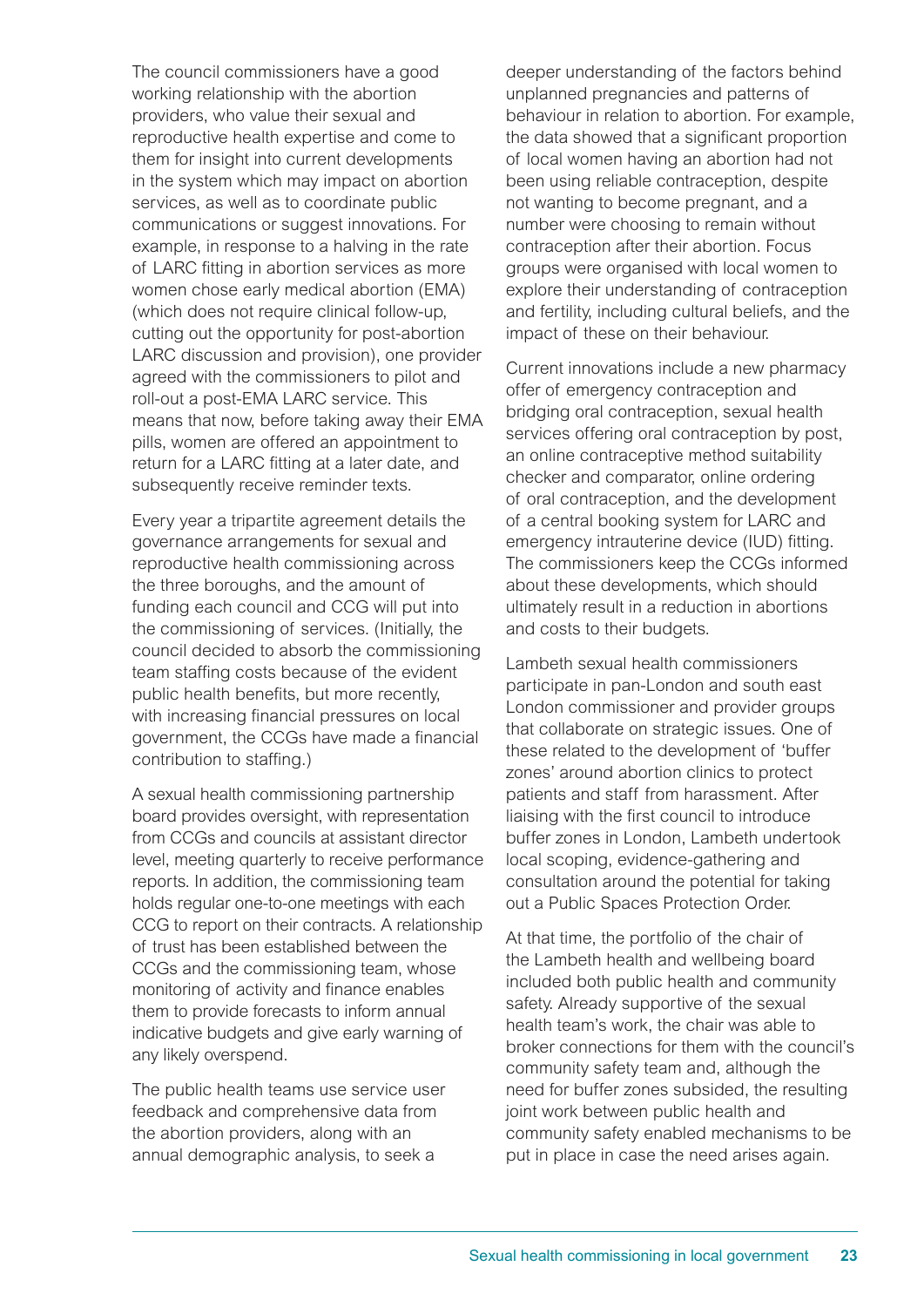"We have been able to engender an open relationship between councils and CCGs where we can share the challenges, they can come to us with questions, we anticipate their needs around budgets and outcomes and they trust us."

#### **Jennifer Reiter**

Lead Commissioner – Sexual Health, London Borough of Lambeth, and on behalf of the London boroughs of Southwark and Lewisham

#### **Challenges**

For CCGs, abortion is a relatively small area of expenditure and this can limit their capacity to focus on driving service improvement. Devolving the commissioning function to local government brings benefits on both sides, with the potential to improve outcomes and save costs. However, in view of their many priorities, keeping CCGs engaged can remain a challenge. In Lambeth, Southwark and Lewisham, making abortion part of a bigger devolved package of responsibilities exercised on behalf of the CCGs, including HIV care and support, makes it more significant and encourages greater engagement.

Working across three councils can be difficult, and across six organisations even more so. Trust in the commissioning team is important, but a key success factor here is that the partners, while devolving commissioning responsibility, remain engaged and actively part of discussions about service changes, especially at borough level. While each council values the benefits of the tri-borough approach, there is also a recognition of the need for localism, and it is accepted that the approach will not be uniform across the three boroughs.

One of the biggest challenges for sexual health commissioning is the financial pressure on councils, which has reached the point where Lambeth's public health director believes it is not possible to "wring any more out of the system". On the positive side, she acknowledges that lack of funds can spark creativity and acceptance of new models, and that certain beneficial aspects of service transformation would have taken much longer (or not even been considered) had they not been driven by financial necessity. Looking to the future, she would like to see more involvement of primary care in the coordination of sexual health provision, and the general medical services (GMS) contract funding received by GPs for basic contraception being used as part of the strategically planned local 'pot' for sexual health. However, as regards abortion, the location of its commissioning in CCGs goes some way to protecting its budgets while local government finances remain tight. As a medical service to which rapid access is critical, this protection is important.

While councillors in all three councils are supportive of local government taking a lead role on abortion commissioning, there is an awareness of the political sensitivity of abortion among some local communities. After initial consideration of budget pooling between CCGs and councils, it was decided that leaving the abortion budget with the CCGs would make it clearer that the councils' role is not to directly commission abortion but to contract-manage it on behalf of the NHS.

Although there might be benefits if abortion were commissioned collaboratively across a wider geographical footprint, the priority is to ensure that it is commissioned in an integrated way with other aspects of sexual and reproductive health, which means maintaining tri-borough co-terminosity.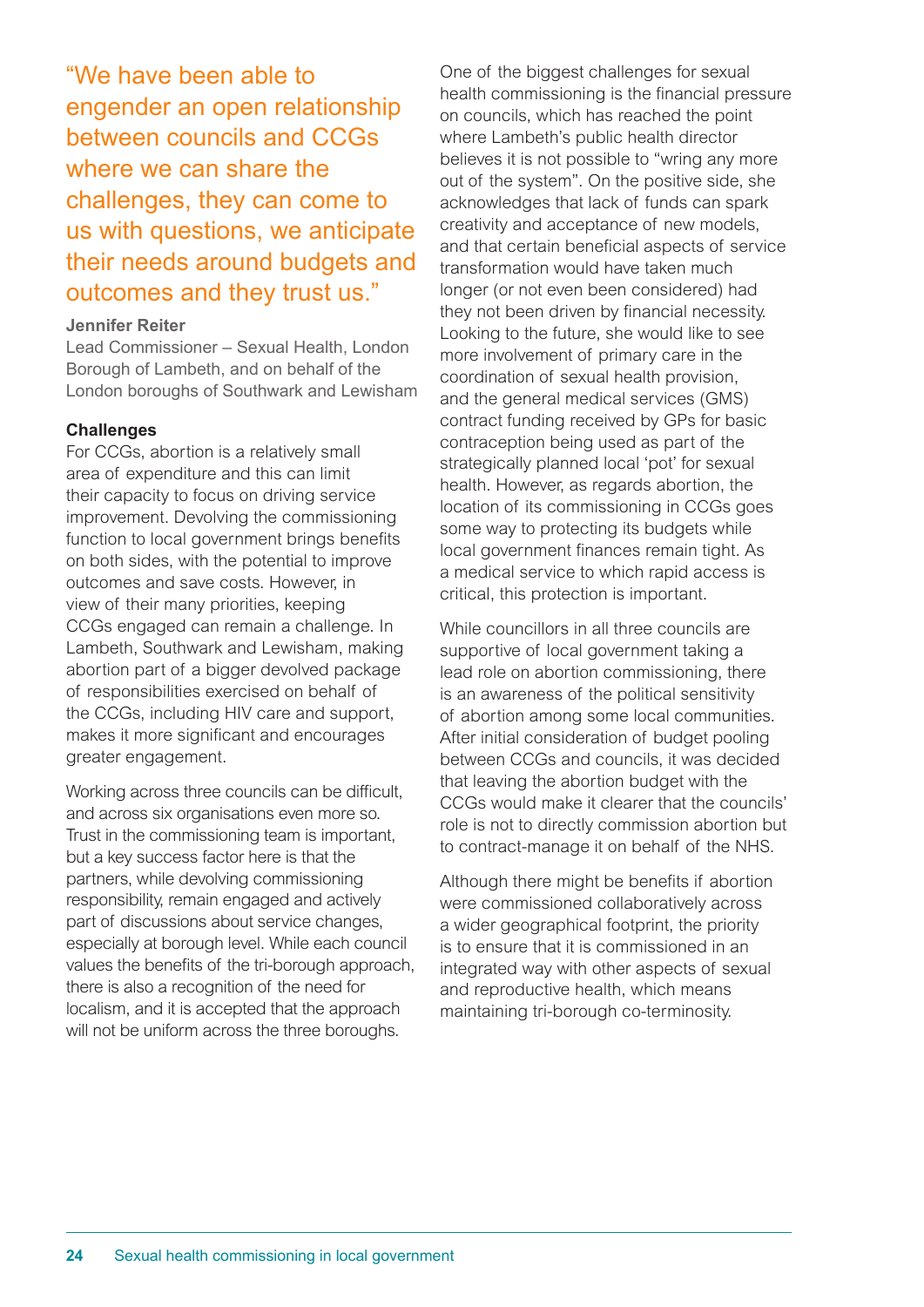There are opportunities to address shared issues more informally through participation in the south east London sexual health service improvement and innovation steering group. as well as its local clinical advisory group. The emerging local place-based integrated care models have focused on community services, but sexual health has not been part of this discourse to date. Due to the open access nature of sexual health clinics, and the mobility of patients between services, working across a larger footprint and with other London boroughs has been the focus of joint working. However, there may be opportunities in the future to link neighbourhood-based care within the emerging primary care networks with wider reproductive health services, including cervical screening, contraception and HIV care.

Looking forward, public health teams face the challenge of trying to understand the impact of current changes to sexual health service provision on the population groups most likely to be affected by abortion. Specifically, what will the move to more online STI screening mean for women who might have sought faceto-face advice on contraception or abortion while at the clinic for STI services?

"We get economies of scale, we get better services, and we can use our resources in terms of our expertise, capacity and capability much better across the three boroughs; but we have also recognised the need for more local approaches, which can be flexible and responsive to the needs of our local communities."

#### **Kirsten Watters**

Consultant in Public Health, London Borough of Southwark

#### **Achievements**

The commissioning arrangements in Lambeth, Southwark and Lewisham have enabled the provision of a quick and efficient abortion service for residents across the three boroughs, designed to meet their needs. Despite high levels of deprivation, significant health inequalities and high numbers of unwanted pregnancies in all three boroughs, almost three-quarters of women obtain an abortion at under 10 weeks' gestation. For several years up to 2016, performance against this indicator was better than the England average (although, as in several other London boroughs, it dipped in 2017).

By commissioning abortion across three boroughs and analysing data submitted by three providers, sexual health commissioners and public health are able build an overall population picture of the factors leading to unwanted pregnancy locally, and the characteristics of women who seek an abortion. Data on abortion also help identify areas of weakness in the contraceptive pathway. This informs the planning of prevention work 'upstream', as well as interventions within the abortion service to reduce multiple abortions.

Preventing unwanted pregnancies furthers the councils' priorities in relation to reducing inequalities and improving outcomes for children and young people. Abortion rates in the three boroughs are highest among women from black African and Caribbean ethnic backgrounds, and it is known that planned pregnancies have better outcomes for mothers, children and other family members than those that are unplanned. Within councils, public health leaders have been able to gain traction for arguments to improve access to contraception and abortion by framing them in terms of their impact on family overcrowding or children being taken into care. Being located within local government also helps public health teams to prioritise early intervention by making links with schools and youth services.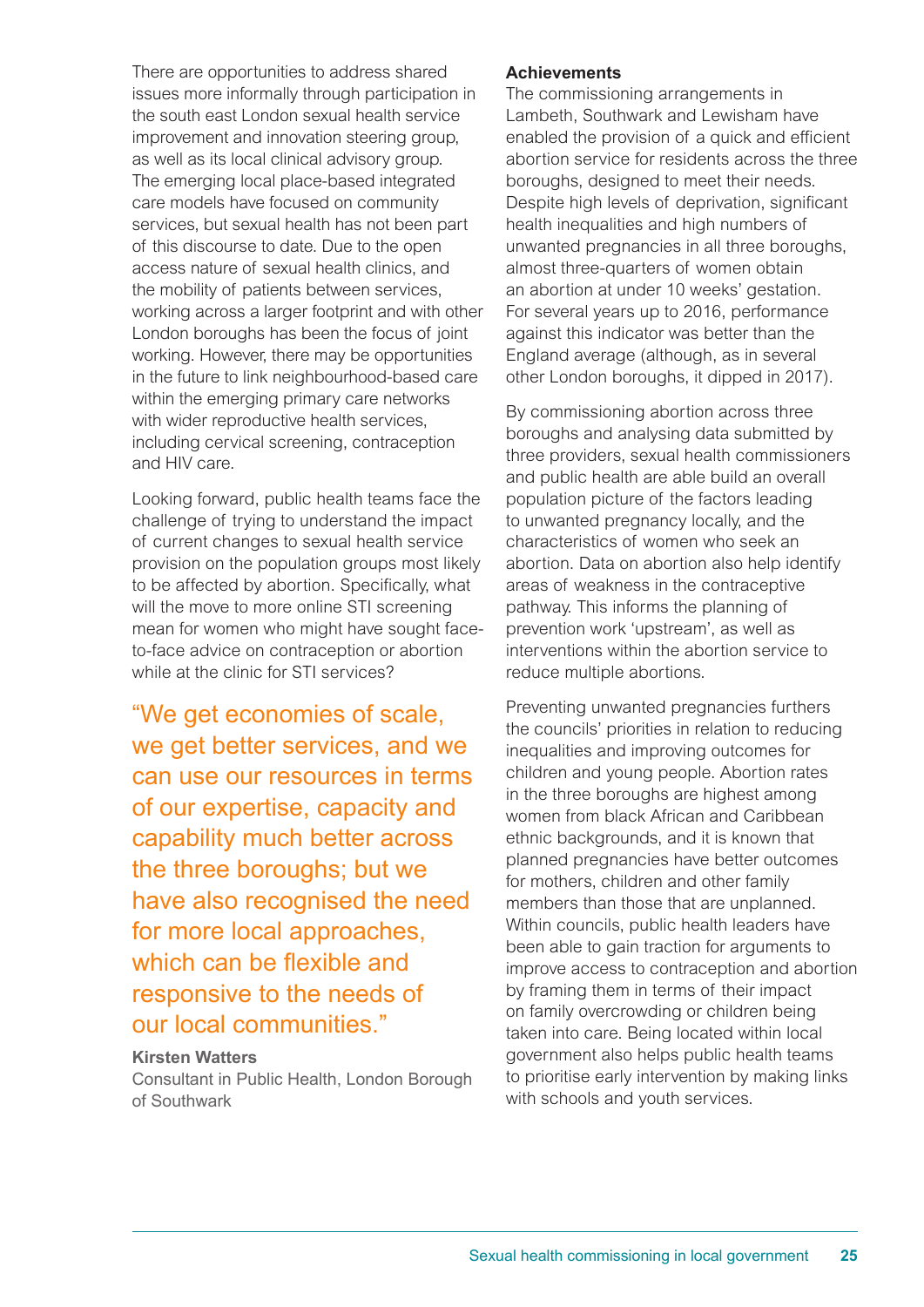"If you just talk about sexual health, people don't feel it's that relevant to them, but if you talk about overcrowding, children being taken into care, repeat pregnancies for women who have other vulnerabilities and the impact that has on our wider system, then people are interested."

#### **Ruth Hutt**

Director of Public Health, London Borough of Lambeth

#### **Lessons learned**

By commissioning collaboratively, councils can gain economies of scale and better drive service improvement. In Lambeth, Southwark and Lewisham, the sexual health commissioners have a stronger voice because they negotiate on behalf of three boroughs, and they benefit from population-based data across a wide geographical footprint.

Joining up the commissioning of sexual and reproductive health and abortion services creates a virtuous loop. Understanding gained from commissioning abortion informs the reshaping of local sexual and reproductive health services, while understanding of the sexual and reproductive health system informs the commissioning of a comprehensive abortion service, both with the aim of improving sexual health and wellbeing, reducing unwanted pregnancies, and saving associated costs to the NHS and local government.

The involvement of public health specialists in commissioning can bring better outcomes than relying on a more purely contractual commissioning model. In the tri-borough approach, public health teams analyse and build on data reported by service providers to better understand and address the factors driving demand for abortion, including the wider societal determinants which lead to inequalities in reproductive health outcomes.

Devolving the management of abortion commissioning to local government without devolving budgets provides multiple benefits. The sexual health commissioners here have the knowledge and capacity to commission abortion services proactively, providing feedback to the CCGs as needed, while the retention of ultimate commissioning responsibility within the NHS offers some protection from political sensitivities and erosion of public health budgets.

Council portfolio holders and other councillors can play a key role as local champions for women's reproductive health rights. In Lambeth, the joint portfolio holder for public health and community safety was instrumental in helping to develop plans to protect service users and staff from harassment outside abortion clinics. Other councillors provided encouragement and political support for the council's officers who were managing this sensitive issue.

"We're really lucky because other commissioners of abortion services don't have that landscape view of what's going on in sexual and reproductive health, in primary care, in young people's services, in schools, where women are accessing contraception or not, and how are they finding out about services."

#### **Jennifer Reiter**

Lead Commissioner – Sexual Health, London Borough of Lambeth, and on behalf of Southwark and Lewisham councils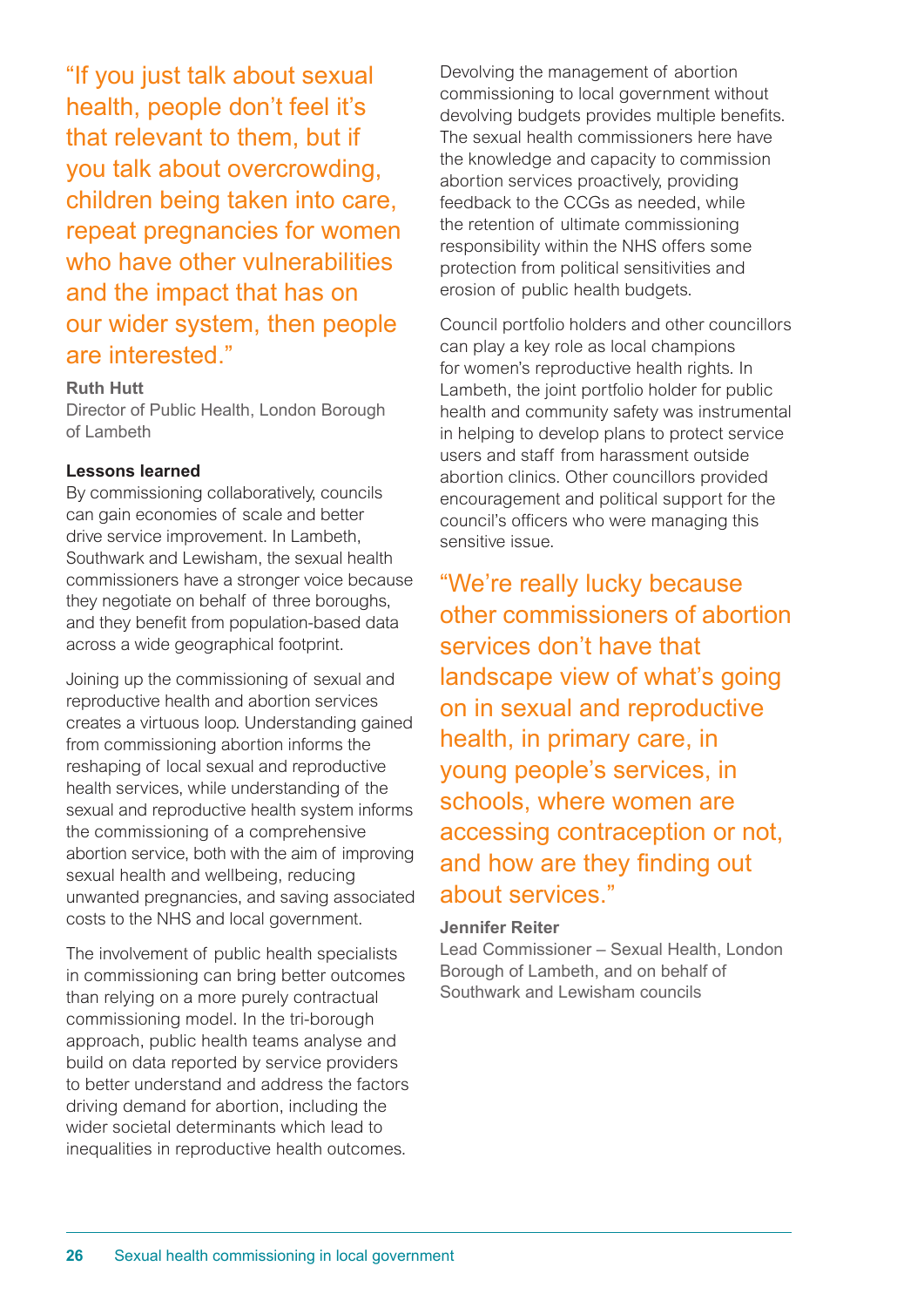"The risk is that commissioners in local authorities have no idea about what's happening with abortion as it's not something they are involved in, so they are missing information about one of the primary outcomes of contraception."

**Ruth Hutt** Director of Public Health, London Borough of Lambeth

### **Contacts**

#### **Lead commissioner**

Jennifer Reiter Lead Commissioner – Sexual Health, London Borough of Lambeth and on behalf of the London boroughs of Southwark and Lewisham jreiter@lambeth.gov.uk

#### **Director of Public Health**

Ruth Hutt Director of Public Health, London Borough of Lambeth rhutt@lambeth.gov.uk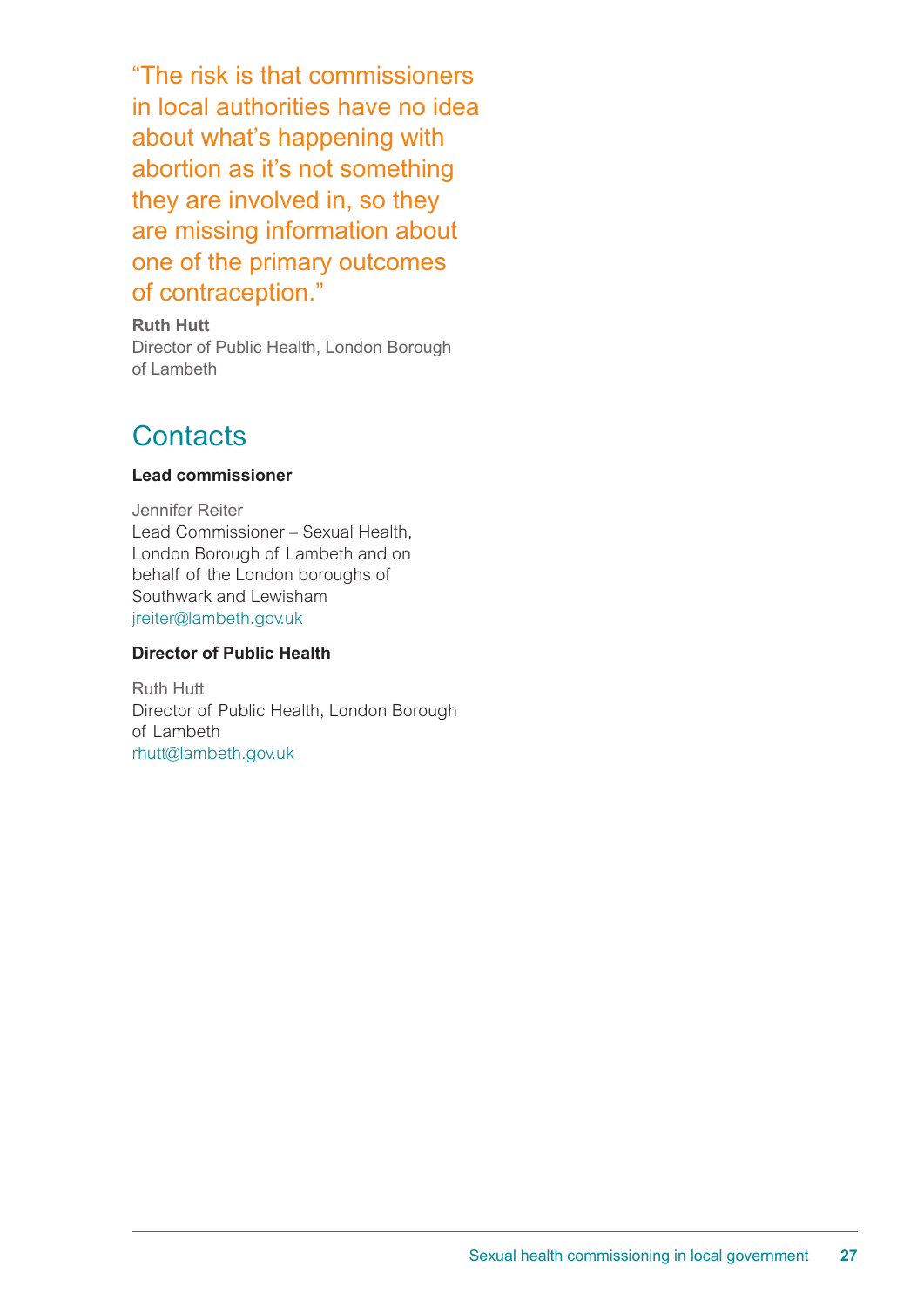## **Integrating contraception into the maternity service in Gloucestershire**

An integrated care system (ICS) pilot

"At its most basic level it's about drawing up pathways for women, making things easier for people and tackling inequalities."

#### **Sarah Scott**

Director of Public Health, Gloucestershire County Council

"This was a really good example of how you can drive things forward through the ICS by cutting across boundaries – not trying to compartmentalise the outcomes to the NHS, or to social care or to something else, but talking about how it impacts on the health of the population and the outcomes and activity within the wider system."

#### **Dave Mc Conalogue**

Consultant in Public Health, Gloucestershire County Council

#### Keys to success

- An ICS can provide a framework for councils, CCGs and NHS providers to commission innovative public health approaches in partnership, and to assess their impact across the whole system.
- Building robust evaluation into the design of experimental new service models is key, in order to provide the evidence base to support longer-term funding.
- Enabling clinicians to play a lead role in designing new pathways within their own service will generate workable solutions and foster enthusiasm among the workforce to implement them.

### **Outline**

Gloucestershire County Council worked with partners in the integrated care system (ICS) to develop and pilot an integrated and comprehensive contraception offer in maternity services. The key partners were the council, the maternity services, the CCG and the specialist sexual health service. The focus was on women with vulnerable characteristics who are more likely to have an unplanned pregnancy and least likely to have contraception in place during the weeks following delivery (a high-risk period), and who have the worst outcomes from unplanned pregnancy (for them and their family unit).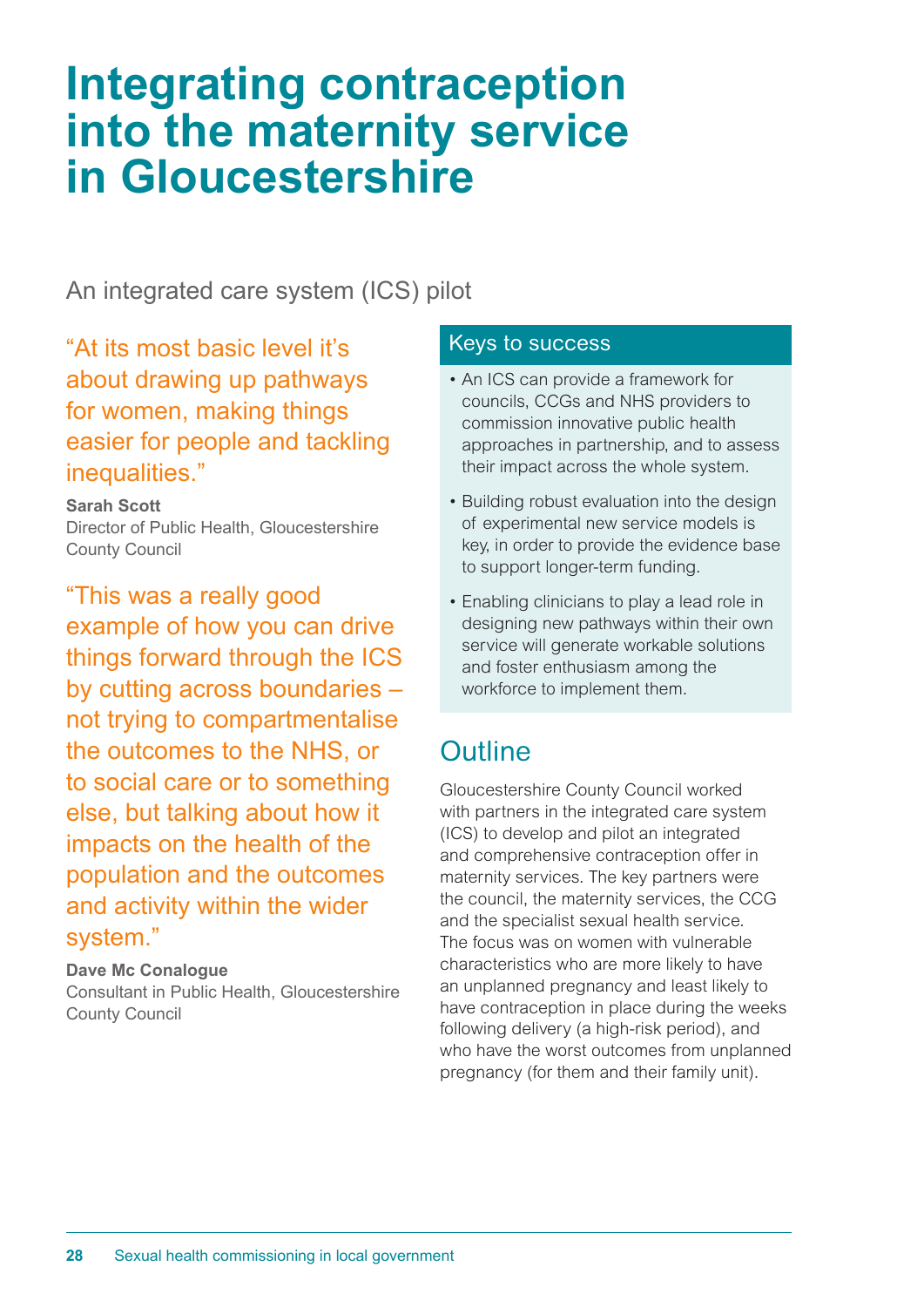The model was characterised by its integration within the maternity service, with contraceptive advice and provision being undertaken by midwives in the community midwifery service and the hospital delivery suite. Initial results from the service, launched in November 2018, show that it is effectively targeting women identified as having a vulnerability: 100 per cent of eligible women were engaged in a discussion about contraception needs, 97 per cent of those made a plan for contraception, and 85 per cent of women had their chosen method of contraception administered through the maternity services team.

### **Context**

Gloucestershire County Council serves a population of over 600,000, with two urban hubs – Gloucester and Cheltenham, a number of smaller towns, and a large rural area. The population is reasonably affluent and ageing but there are quite stark inequalities, with some urban areas in the top 10 per cent for levels of deprivation. The council has the advantage of being co-terminous with the CCG and other public bodies and is part of the Gloucestershire ICS. Maternity services in Gloucestershire are provided by Gloucestershire Hospitals NHS Foundation Trust, with an obstetric-led delivery suite in Gloucester and midwifery-led birthing units in Gloucester, Stroud and Cheltenham.

The rate of under-18 conceptions in Gloucestershire is 14.8 per 1000 women aged 15-17, similar to the South West region average and below the England average of 17.8. The repeat abortion rate in under-25s dipped in 2017 to 14.2 per cent, lower than both the regional (22.1 per cent) and England (26.7 per cent) averages. The rate of prescribed LARC (excluding injectables) is relatively high at 74.2 per 1000 women aged 15-44, compared to the averages for the region (64.0) and England (47.4).

### The 'Preventing Unplanned Pregnancy' pilot

#### **Objectives**

The 'Preventing Unplanned Pregnancy' pilot aimed to:

- give vulnerable women control over their fertility at a high-risk time by integrating contraceptive advice and provision into the maternity service
- reduce the negative outcomes associated with unplanned pregnancies for vulnerable women and their families
- evaluate the effectiveness and system-wide return on investment from an integrated maternity contraception model.

#### **Approach**

A Gloucestershire audit of around 100 vulnerable women who went through the maternity contraception pathway (for example, teenage parents and women with mental health, substance misuse or safeguarding issues) found that only about a quarter of their pregnancies were planned. This compares to around 55 per cent of pregnancies in the general population. Unplanned pregnancies are more likely to result in abortions, shorter intervals between births and children entering the care system, with those who are most vulnerable most likely to have the worst outcomes.

The public health team in Gloucestershire recognised that the six-week period following childbirth can be a particularly risky time for unplanned pregnancy. This is especially the case for teenage parents and women with chaotic lifestyles or other vulnerabilities. However, it is also a time when women are very engaged with healthcare services, in a way that more vulnerable women may not normally be. The period before delivery, when women are engaged with maternity services, is therefore a key opportunity to discuss contraception needs and to support women to take control of their fertility.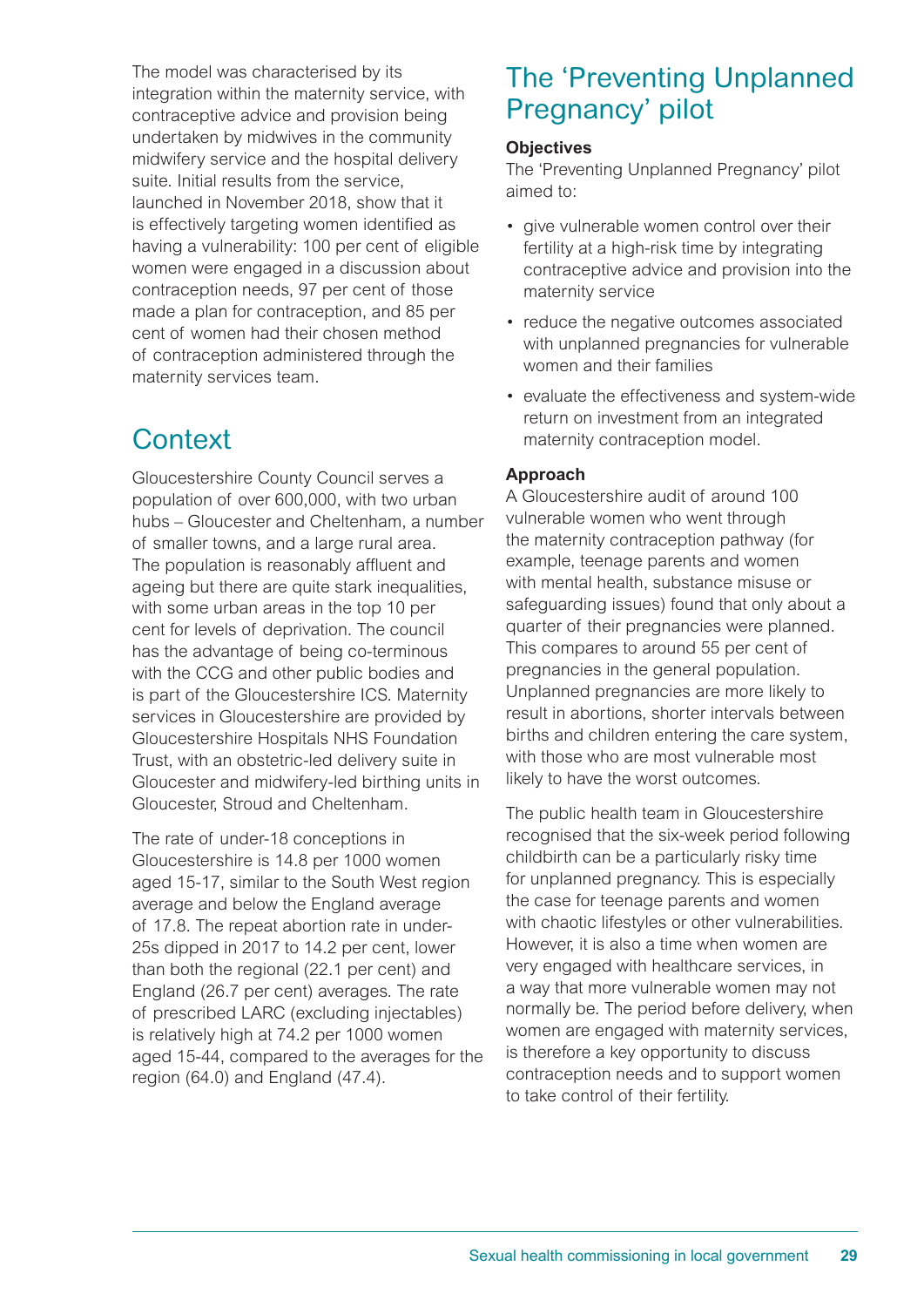For some time, attempts had been made in Gloucestershire to improve women's access to contraception during this window of opportunity. Contracts with the specialist sexual health service had allowed for a small payment to cover staff visits to the postnatal ward to offer contraceptive advice when requested by the midwives. However, this had not worked well, with women rarely leaving maternity services with a chosen method of contraception in place. Midwives were frustrated to see women returning with repeat unplanned pregnancies, and reported that their patients wanted to be able to access contraception within the maternity service.

The emergence of the Gloucestershire ICS was the opportunity to bring together partners from the council's public health team, the CCG, the NHS hospitals foundation trust and the specialist sexual health service (provided by an NHS community trust) to find a solution. To further the aims of the sustainability and transformation plan, the CCG had put forward £1.9 million for a prevention and self-care fund to provide pump-priming money for innovative pilot projects and assess whether they would deliver a return on investment. The public health team submitted a business case to develop and evaluate an integrated maternity contraception model with a strong focus on more vulnerable women, and funding was agreed.

Gloucestershire County Council also committed half of the funding for this pilot, and a small contribution was made as part of the prevention workstream of the 'Gloucestershire Better Births Programme', a local transformation plan set up by the CCG to meet the outcomes of the 2016 national maternity review. The CCG's lead commissioner for the programme at the time held a joint council/CCG post and worked closely with public health.

Armed with £200,000 of funding over two years and an approved concept, the public health team approached the divisional director of maternity services at the hospitals trust to secure her support, then held a meeting with members of the maternity service

management, a consultant obstetrician, the lead midwife and other members of the midwifery team. They asked them to work in partnership to develop a model of integrated maternity contraception provision for vulnerable women. The starting parameters were loose – the public health team wanted women to come out of maternity with a method of contraception based on their own choice, and they suggested an approximate number of women to be included, but the maternity staff were given scope to develop the service model. The invitation to work in partnership was accepted.

A steering group was set up to develop the service specification, with membership mostly drawn from public health and the maternity service, as well as a representative of the specialist sexual health service. There was also sporadic attendance from a range of other midwives throughout the development. Despite wider interest in the pilot, for example from Public Health England and NHS England, it was decided to limit the membership of the steering group at the developmental stage, to enable the midwifery team to feel in control and build up its confidence.

The group's work was informed by evidence reviews on women's attitudes to contraception and existing models of contraception provision. While the review found no fully integrated maternity-based contraception services in the UK, learning about such projects operating successfully with much less resource in developing countries gave the team confidence. The group mapped the current maternity and contraception pathway then held a workshop with about 40 people from maternity and sexual health services, public health and the CCG to go through this and plan the future pathway.

Opting to avoid a model whereby sexual health specialists came into maternity services to provide contraception, as had been tried before in Gloucestershire and elsewhere, the steering group decided that contraception advice and provision would be provided by midwives in both the community midwifery teams and the delivery suite.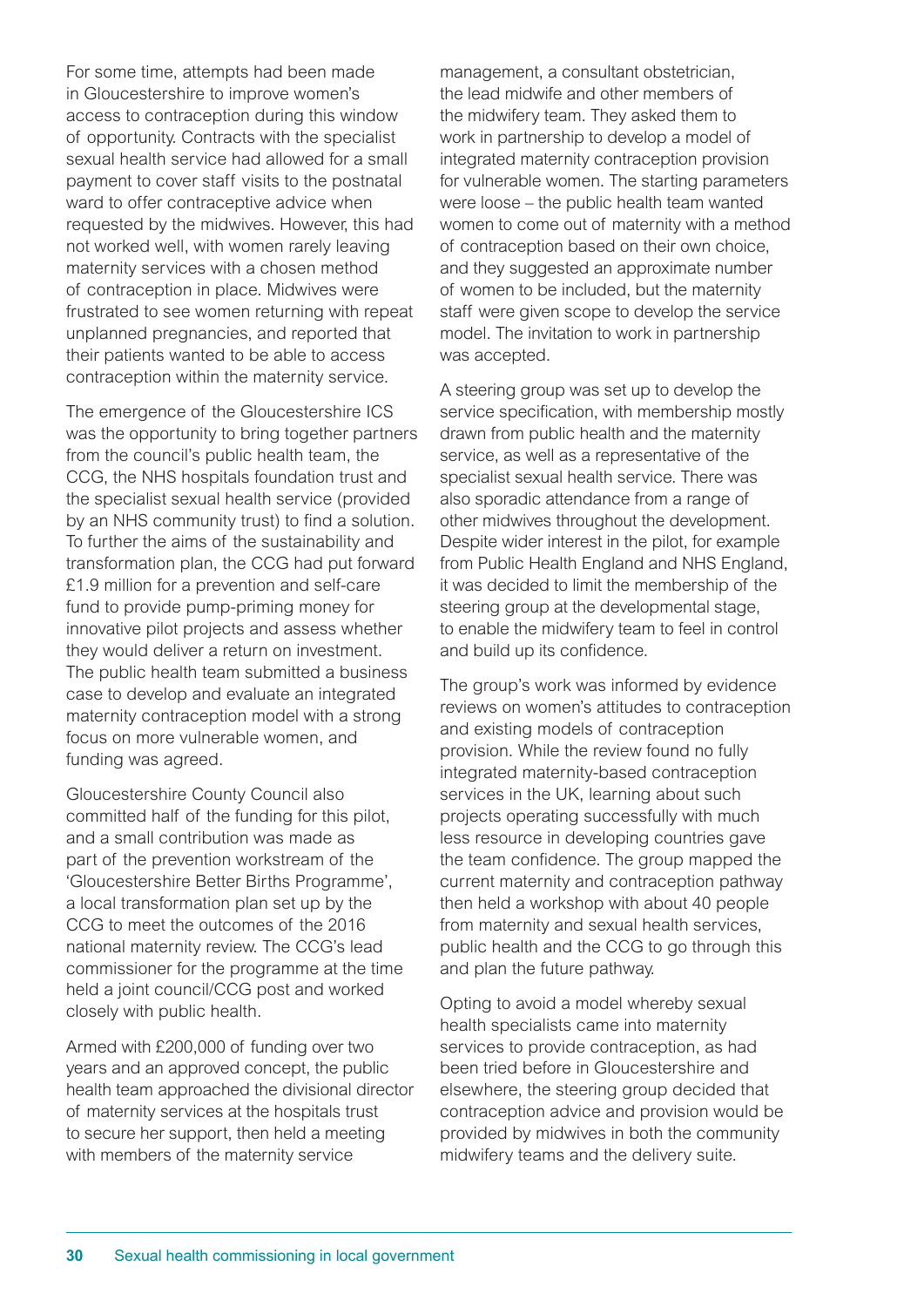As part of the regular maternity pathway, women would be engaged in a conversation with a midwife, who would give them information about contraceptive options and help them make an informed choice. The maternity service would also administer the chosen contraceptive method before women left the service after giving birth, or at the latest in the few days that followed. Rather than delivering contraception, the sexual health service would be a key partner, providing advice, guidance and training to the midwifery teams.

The council used a Section 76 agreement to commission the service through the CCG, which already had a contract with the Gloucestershire provider of maternity services. The provision of advice and training for the pilot was included in the council's contract with the newly re-commissioned sexual health service.

After a period of training, the integrated contraception service started in November 2018 in Gloucester. Two midwives took on the role of specialist contraception midwife, sharing a whole-time-equivalent post. Their role is primarily to offer mentoring and support to the other midwives. The sexual health service advised on the training and qualifications required for these posts and provided a one-day basic contraception training session for about 35 midwives, enabling them to give prescriptions for oral contraception, provide Depo-Provera injections and administer condoms.

Several midwives also underwent training to obtain the Faculty of Sexual and Reproductive Healthcare (FSRH)'s Letter of Competence in the fitting of sub-dermal implants, while three opted to obtain the FSRH Diploma. The supervision and observations required for these qualifications were provided by the sexual health service.

The pilot's budget was used to pay for the specialist contraception midwife post and for training of midwives, including backfill for their attendance.

There was no additional resource to pay for the actual provision by staff of the contraception pathway, but the midwifery team were so enthusiastic and committed to the new model that they were happy to absorb this within the service. The contraceptive drugs and devices were paid for by the council as part of the service.

User feedback informed the pilot throughout. Once the pathway was mapped out, some of the tools were tested with women using the service. An evaluation is now underway, with anonymous surveys of over 100 women who have had the opportunity to go through the new pathway, and with staff from the midwifery and sexual health teams. As well as guiding ongoing improvements to the service, the results of this will form the basis of a business case for longer-term funding. They will also be of interest to colleagues in other parts of the council, particularly children's services.

The lead partners in the pilot are the maternity and public health teams, which together shaped and implemented the new pathway, with support from the CCG and the specialist sexual health service. The sexual health service played an active and facilitative role from the start. The CCG commissioner, while less actively involved, was a key backer throughout, and will be fully engaged in putting together the business case for new funding.

At a higher decision-making level, Gloucestershire's Joint Commissioning Partnership played a key role. Its executive comprises the council's directors of public health, adult services, children's services and finance, the CCG's accountable officer and director of finance, and a director of integration who leads the commissioning of a £200 million aligned budget between the council and CCG. This group meets monthly and is a powerful means to get things done and resolve problems across the system, including finding ways to share and mitigate the impact of public health budget cuts. It created the prevention and self-care fund and awarded part-funding to the maternity contraception pilot, based on the public health director's recommendation.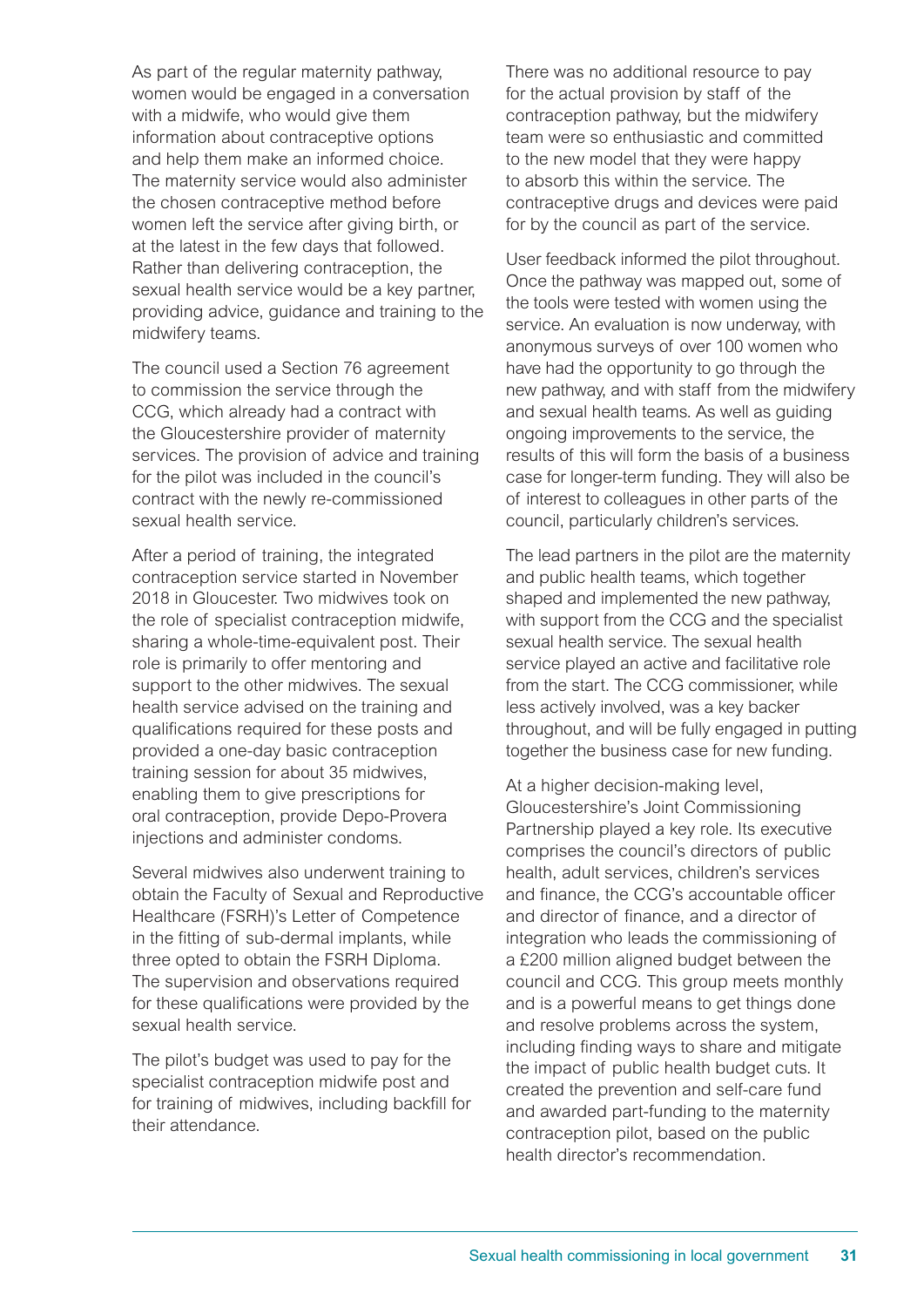The partnership's upper tier, the joint commissioning partnership board, operates under the health and wellbeing board, and both are chaired by the same councillor.

### "We developed the service specification with maternity services in partnership, then commissioned it through the CCG using a Section 76 agreement."

**Dave Mc Conalogue** Consultant in Public Health, Gloucestershire County Council

#### **Challenges**

There was a potential risk of the project being seen as trying to stop disadvantaged women from having babies or to force them to use LARC. The initial business case included data on the cost-effectiveness of LARC, along with information from modelling about the impact of contraception on women's health and wellbeing, their existing children and families, and NHS and social care services. As children born to vulnerable women often need health and social care input, the case for return on investment was not difficult to make, but it was important to state clearly that the project was primarily about giving women control and choice, providing information and a space for them to make their own decisions about contraception, whatever those decisions might be. The team developed clear communication lines on this very early in order to manage the narrative.

A forthcoming challenge will be to secure longer-term funding. There is no clarity regarding the future of the public health grant, and NHS budgets are tight. Evaluation was built into the pilot from the outset to either prove that the service model works, or that it doesn't and should not be commissioned. If the former, the business case will need to present an irresistible evidence-based proposition for both council and CCG commissioners. In anticipation, the public health team have already been sharing

early data and anonymised individual case studies (with service users' permission) to raise awareness of the project and enable commissioning partners and other key decision-makers to understand the impact it is having on individuals. This communication is important, as the case for investment of the 'Gloucestershire pound' needs to be made to the whole system, focusing on improving health and wellbeing outcomes for the local population, especially its most vulnerable members. The director of public health has a key role to play in this communication.

The pilot took longer than expected to get up and running because time was needed to consider the appropriate model in genuine partnership with the maternity service. Initially, a cautious approach was suggested by public health, involving sexual health specialists coming into the maternity service, but the midwives did not believe this would work and argued for midwives themselves to become the specialists. Once the decision was made to pursue this idea, everything changed and the project moved forward. The consultant in public health is glad they took the time to get it right, but wishes they had been braver sooner and started with the midwives' proposal.

There were concerns at first among funders, and among staff in the delivery unit, that midwives would not have time to speak to women about contraception. However, after they had undertaken training and started to provide the service, it became apparent that this fear had in fact been masking an anxiety about lack of knowledge. Once they had developed confidence through learning and practice, the midwives became extremely motivated because they saw the positive impact of their interventions.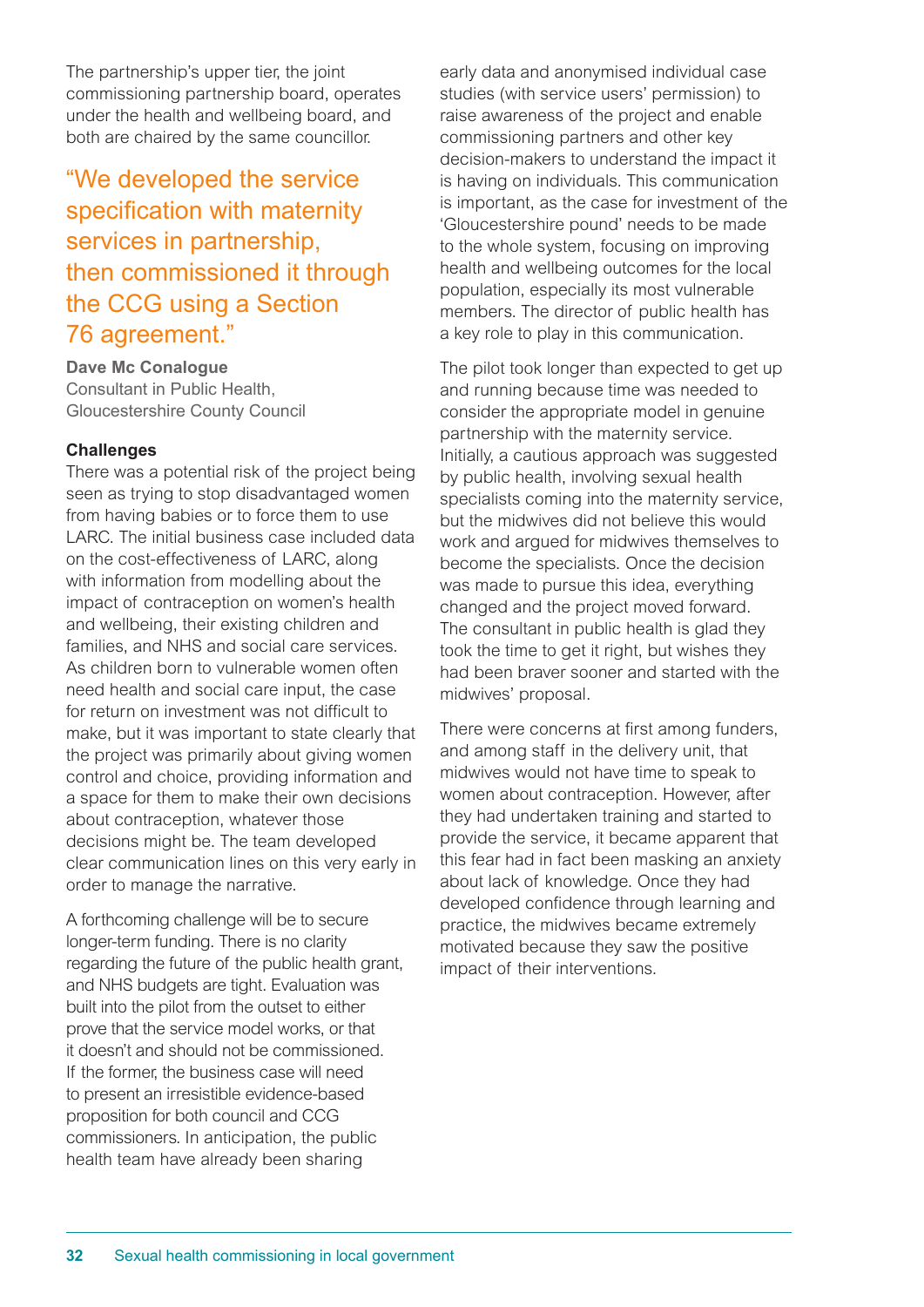"We know there are long-term health, wellbeing and financial implications associated with unwanted pregnancies, for example a child may go into care, so there's lots of benefits to thinking about things in a broader sense and collaborating with colleagues, and really involving clinicians in designing the way that services work".

#### **Helen Ford**

Integrated Care System Lead for Children's Mental Health and Maternity, NHS Gloucestershire Clinical Commissioning Group

#### **Achievements**

Performance data based on 92 women who have completed the pathway show that the service is effectively targeting women with a vulnerability (a range of vulnerabilities were identified, but notably 66 per cent had a safeguarding issue). Only 24 per cent had planned their pregnancy, which supports the focus on these women. The data showed that:

- 100 per cent of eligible women were engaged in a discussion about their contraception needs before delivery, and 97 per cent of those made a plan for contraception
- 85 per cent of women had their chosen method of contraception administered through the maternity services team
- 42 per cent of women received a Depo injection or sub-dermal implant (LARC methods).

The proportion of women receiving LARC methods is increasing rapidly as more midwives became trained to administer them. As the most effective and cost-effective type of contraception, the return on investment is higher for LARC than for other contraceptive methods. While the public health and midwifery teams were very clear that the maternity

contraception project was not set up to push women into using LARC, the midwives found that when women are presented with the option, understand its benefits and have easy access, LARC will most often be their method of choice.

This pilot project has helped to raise the importance of contraception and choice with midwifery teams outside the pilot group, who are also starting to support the women they care for in the wider population to access contraception.

Alongside the county council's contribution, the prevention and self-care fund enabled the pilot to be jointly funded and owned by the council, the CCG and the clinical providers. Its strength comes from its position within the joint commissioning governance processes, which means that innovative ways of working can be found and tested out anywhere in the system and the benefits assessed across the system. It is a testament to the strength of relationships in Gloucestershire that the CCG, as well as the county council, puts money into prevention, and the council-based director of public health recommends how it should be allocated.

The maternity contraception pilot is a good demonstration of delivery of a public health initiative in a clinical service. For the director of public health, it is an excellent first step towards embedding health improvement approaches in the work of the acute trust, as recommended in the NHS Long Term Plan.

"The strength of our relationship with the CCG is down to the fact they are very prevention-focused. They've allocated prevention funding for three years now, and that's fantastic at this time when the public health budget is really, really stretched."

#### **Sarah Scott**

Director of Public Health, Gloucestershire County Council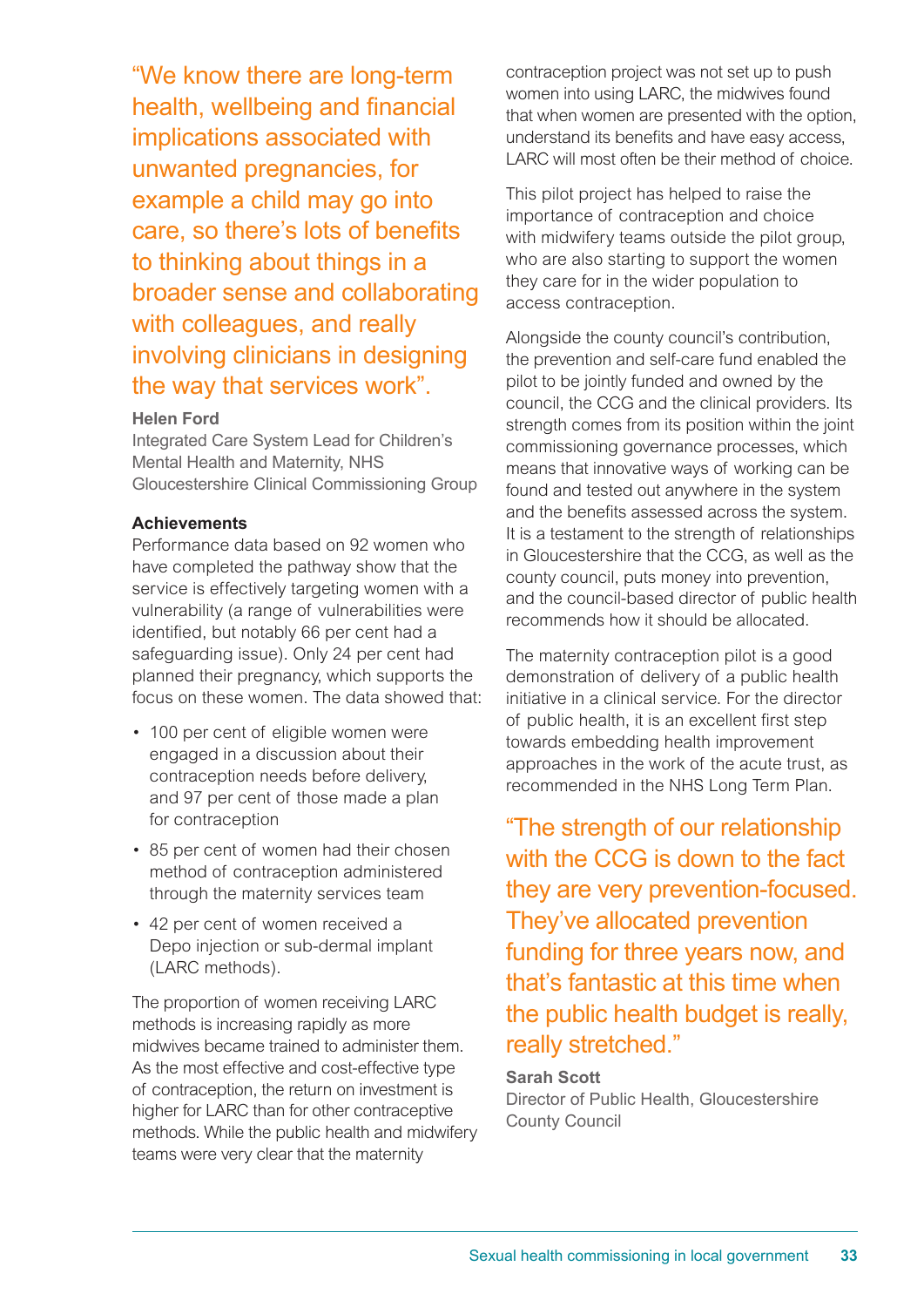#### **Lessons learned**

Joint commissioning structures and governance enable public health initiatives to be assessed and valued for their impact across the system. The Gloucestershire Joint Commissioning Partnership executive recognised that the maternity contraception pilot, while based in a clinical service, had the potential not only to reduce unplanned pregnancies and abortions, but also to avoid wider social care costs, reduce inequalities, and help women, children and families to live better lives.

To develop a new model in partnership, it is important to be explicit and open from the outset about the parameters and the vision, and stick to those throughout, while accepting the sharing of control and welcoming the expertise and enthusiasm of partners. The Gloucestershire public health team were clear about their intended outcomes for the local population, but it was only when they gave up their pre-conceived ideas about the appropriate service model, and the midwives were able to shape the model for themselves, that a successful solution was found.

Sharing the good news early can 'warm up' decision-makers. The public health team has kept commissioning partners informed about the maternity contraception pilot, so they understand what it is and can consider how it fits with their future planning before they are presented with a business case for new funding. In this context, while statistics are helpful, the stories from midwives about individual women in difficult circumstances can be more compelling.

The ICS facilitates a public health leadership role across the system. Gloucestershire's director of public health describes her role as 'spotting an opportunity and knitting things together strategically,' and in this she is supported by powerful relationships through the ICS, not only within local government and the NHS but also with other statutory bodies who work for the local community, such as the police.

"Now we are an ICS, so we talk a lot in the leadership team about the 'Gloucestershire pound' – how will this benefit the whole system. It's about health and wellbeing outcomes rather than just health outcomes."

#### **Helen Ford**

ICS Lead for Children's Mental Health and Maternity, NHS Gloucestershire Clinical Commissioning Group

"The pilot has been a joy to work on – the sort of thing where you forget about the difficult bits. It's not been easy, but the approach that we've taken and the enthusiasm we've had has made various obstacles relatively easy to overcome."

**Dave Mc Conalogue**  Consultant in Public Health, Gloucestershire County Council

### **Contacts**

#### **Lead commissioner**

Dave Mc Conalogue Consultant in Public Health, Gloucestershire County Council dave.mcconalogue@gloucestershire.gov.uk

#### **Director of Public Health**

Sarah Scott Director of Public Health, Gloucestershire County Council sarah.l.scott@gloucestershire.gov.uk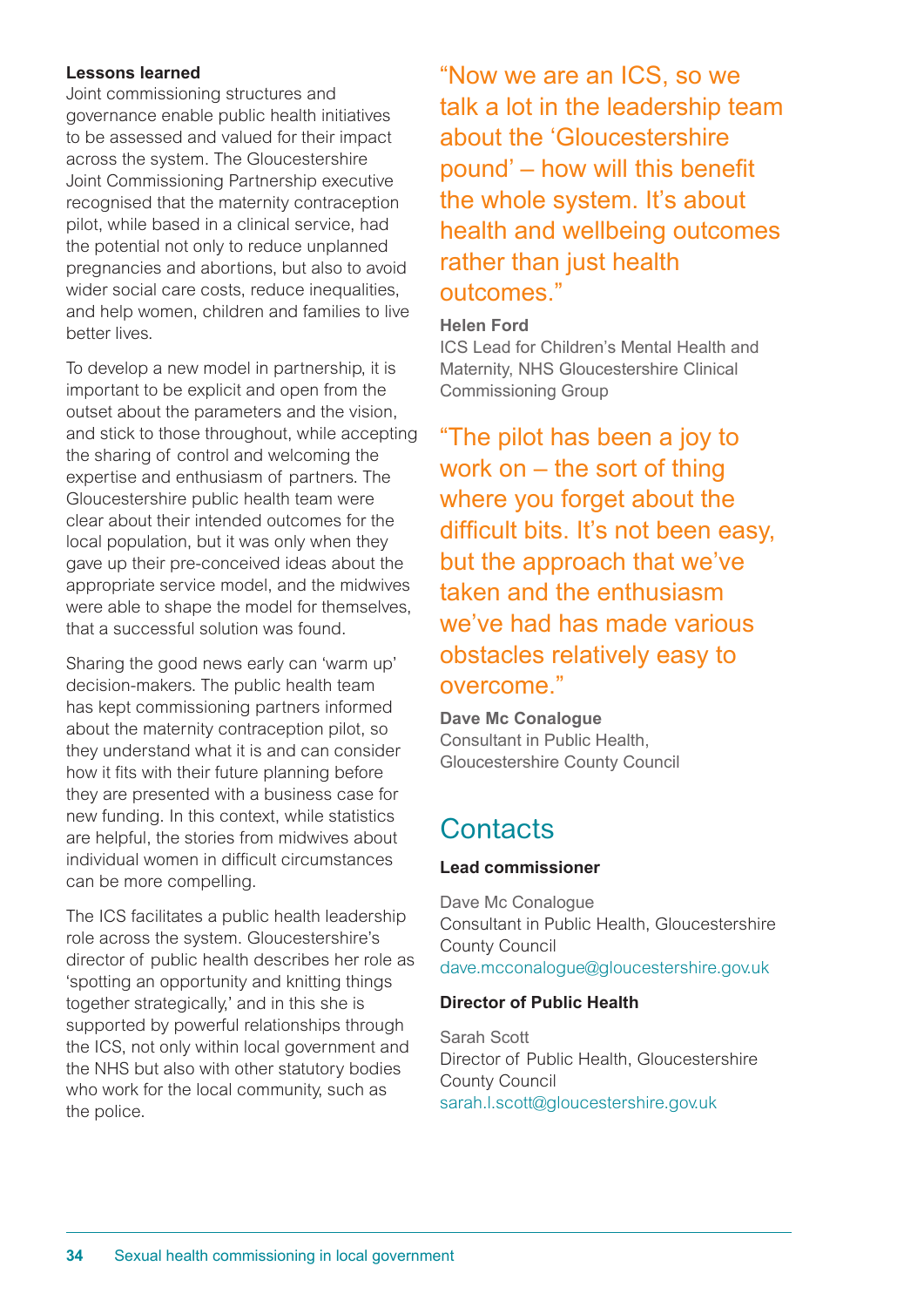## **Population-based cervical screening in sexual health services across Cheshire and Merseyside**

NHS England collaborates with nine local authorities

"There is a call in the NHS Long Term Plan to find more ways to join up the commissioning of public health services – this is a prime example of what we can do together."

#### **Ian Ashworth**

Director of Public Health, Cheshire West and Chester Council, and Lead Director of Public Health for Sexual Health for Cheshire and **Merseyside** 

"Ensuring that access to cervical screening was maintained for women in Cheshire and Merseyside was our collective priority. This work has achieved this and is an excellent example of joint commissioning."

**Julie Kelly**

Head of Public Health, NHS England and NHS Improvement – North West

#### Keys to success

- Collaborative commissioning is facilitated by established relationships of trust and open communication, along with shared goals.
- Public health leaders across the system in different commissioning organisations play a key role in identifying ways to join up commissioning and service provision for the benefit of local populations.
- Despite funding pressures, investing in additional dedicated resource to drive transformational change is essential.

### **Outline**

Nine local authorities worked with NHS commissioners to develop a common specification for sexual health services across Cheshire and Merseyside. An early win from this collaboration was an agreement with NHS England's regional public health commissioners to maintain and standardise arrangements for cervical screening within sexual health services. Since the reorganisation of commissioning arising from the Health and Social Care Act 2012, NHS England has had responsibility for cervical screening programme commissioning.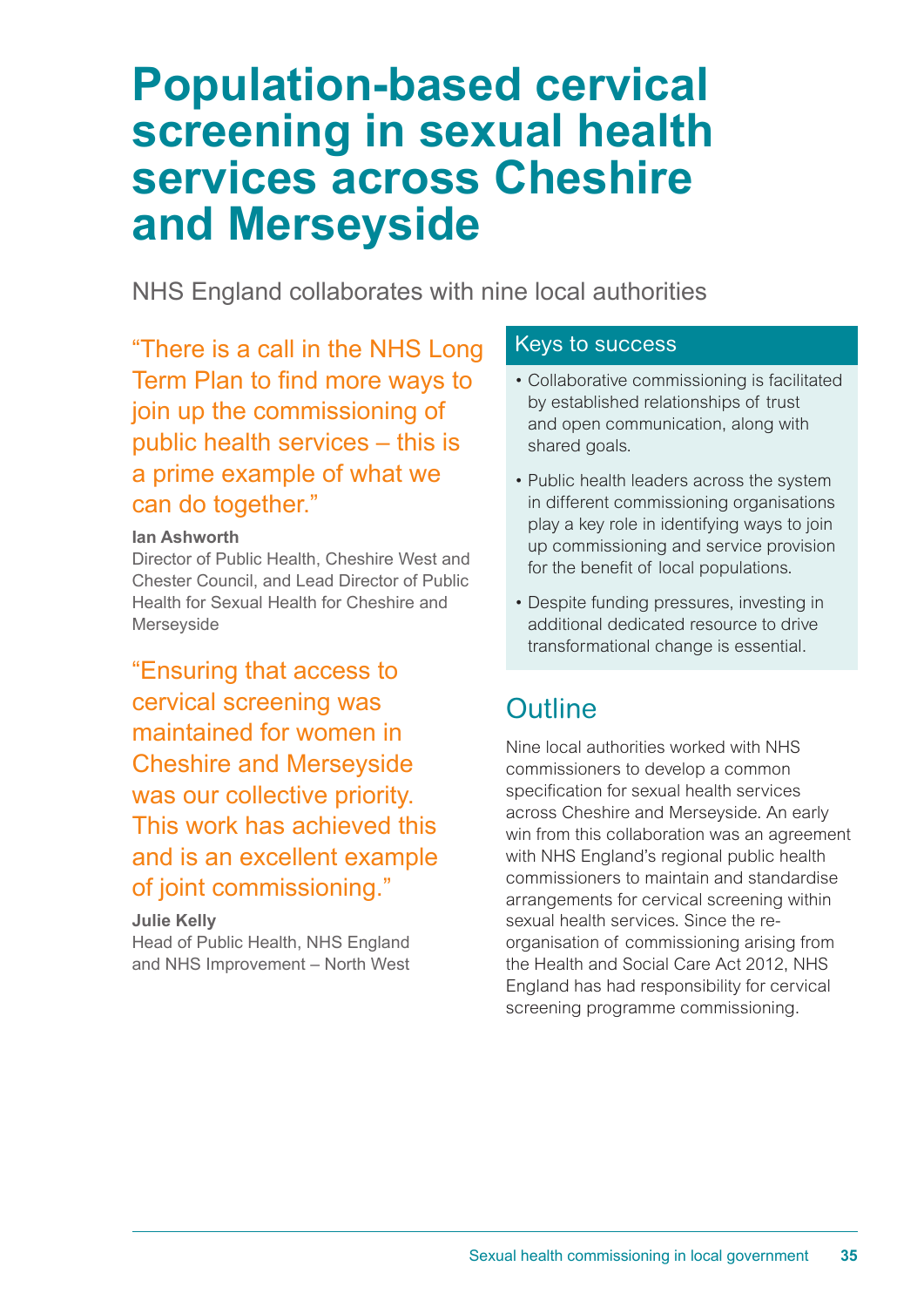Screening data and insight research showed that some women were choosing to use sexual health services for planned cervical screening appointments, while others were being offered opportunistic screening in those settings. However, there was a risk in the current round of sexual health reprocurements that cervical screening would be excluded from some new providers' contracts. Concerned about declining national screening rates, the nine public health directors and the regional NHS England head of public health agreed on the importance of maintaining access and choice, and took leadership to find a collaborative solution.

NHS England agreed to fund sexual health services to provide up to 10 per cent of all local screening activity. A requirement to provide cervical screening under contract with NHS England was written into the councils' common sexual health service specification, to be included in all local procurement documentation. Separate contractual arrangements were made directly by NHS England with providers, specifying screening mechanisms and funding details.

### **Context**

The nine councils in Cheshire and Merseyside – Cheshire East, Cheshire West and Chester, Halton, Knowsley, Liverpool, Sefton, St Helens, Warrington and Wirral – work closely together on public health. The Cheshire and Merseyside health economy has a varied demographic profile, with pockets of extreme deprivation within each local authority area but also significant areas of affluence. There are sexual health inequalities between councils across the patch, broadly mirroring the pattern of deprivation.

Coverage of cervical screening has been declining nationally and is at a 20-year low, having dropped to 71.4 per cent in 2018.<sup>12</sup> In the North West of England (including Cheshire and Merseyside), coverage in 2018 was close to the national level at 71.8 per cent<sup>13</sup>, which fails to meet the overall screening coverage target of 80 per cent. Between 2014 and 2018, cervical screening samples taken in sexual health services nationally fell by 52 per cent $14$ , despite evidence that women screened in these services are at greater risk of cervical cancer. The decline in in the North West was smaller than nationally, but still large at 38 per cent.

Cheshire and Merseyside has a strong tradition of collaboration in public health and sexual health. The Cheshire and Merseyside Public Health Collaborative (CHAMPS) works across the nine council areas with the support of all the public health directors, who meet regularly. Each of them leads on a particular topic, of which one is sexual health. All the sexual health commissioners regularly meet as a peer group to look at areas of common interest.

In 2017 the area was picked for a national pilot project, overseen by Public Health England, which aimed to explore ways in which the fragmentation of sexual health commissioning arrangements could be countered through a whole-system, collaborative commissioning approach. Although there was no additional resource for the pilot, a part-time programme lead based within CHAMPS was jointly funded by the councils to support and drive the process.

<sup>12</sup> Public Health England (PHE) Screening blog: 'PHE to launch national cervical screening campaign in March 2019' (30 November 2018). [https://phescreening.blog.gov.uk/2018/11/30/phe-to-launch](https://phescreening.blog.gov.uk/2018/11/30/phe-to-launch-national-cervical-screening-campaign-in-march-2019)[national-cervical-screening-campaign-in-march-2019](https://phescreening.blog.gov.uk/2018/11/30/phe-to-launch-national-cervical-screening-campaign-in-march-2019)

<sup>13</sup> NHS Digital: 'Cervical screening programme, England, 2017-18' (27 November 2018). [https://files.digital.nhs.uk/B1/66FF72/nhs-cerv-scre-prog](https://files.digital.nhs.uk/B1/66FF72/nhs-cerv-scre-prog-eng-2017-18-report.pdf)[eng-2017-18-report.pdf](https://files.digital.nhs.uk/B1/66FF72/nhs-cerv-scre-prog-eng-2017-18-report.pdf)

<sup>14</sup> Jo's Cervical Cancer Trust: 'Computer says no. The growing issue of access to cervical screening across the UK: the problems and how they can be overcome' (June 2018). [www.jostrust.org.uk/sites/default/files/final\\_accessibility\\_](http://www.jostrust.org.uk/sites/default/files/final_accessibility_policy_jun2018.pdf) [policy\\_jun2018.pdf](http://www.jostrust.org.uk/sites/default/files/final_accessibility_policy_jun2018.pdf)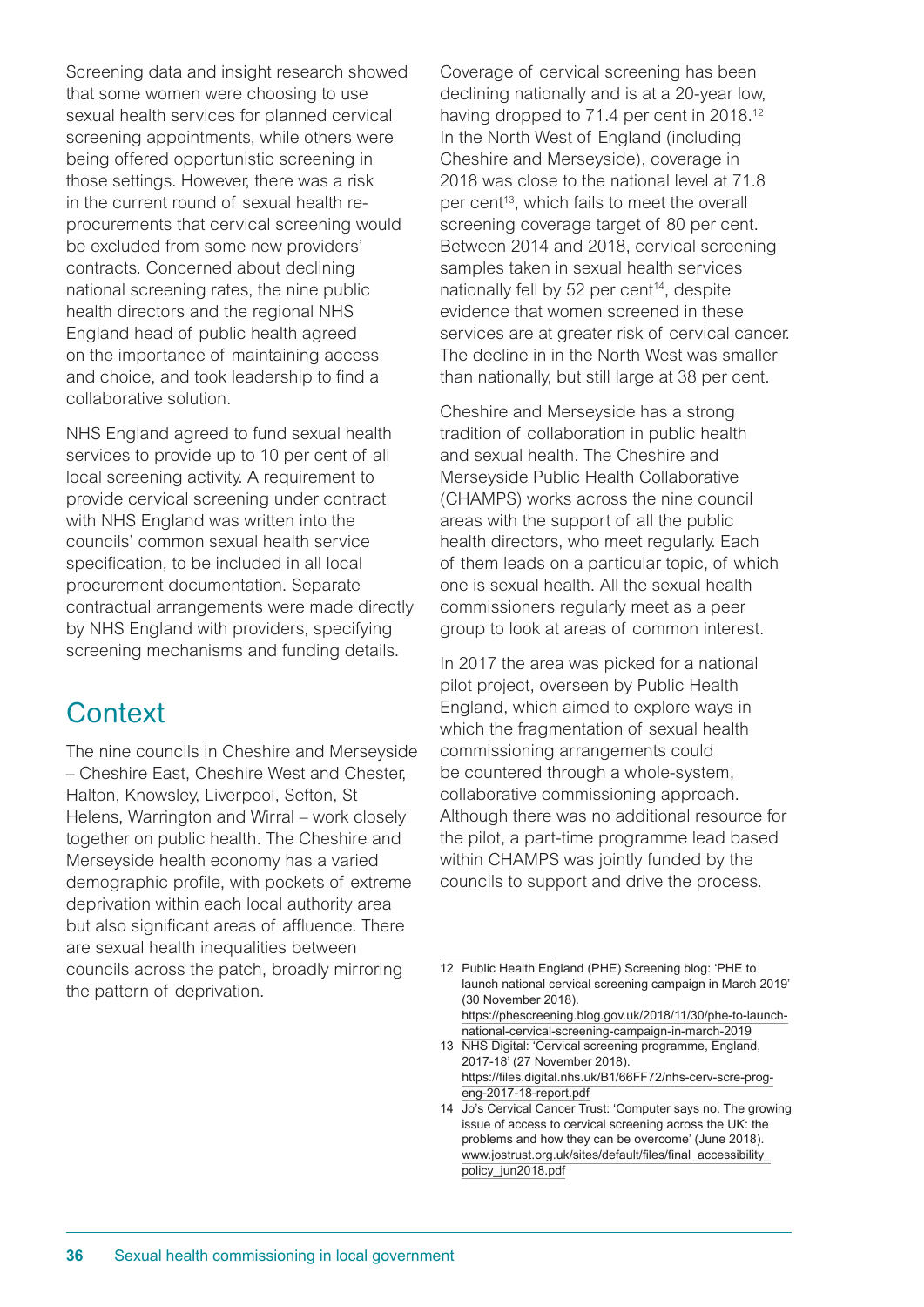### Commissioning populationbased cervical screening in sexual health services

#### **Objectives**

Collaborative commissioning arrangements for cervical screening in sexual health services were established to:

- maintain and increase levels of cervical screening coverage across Cheshire and Merseyside
- ensure that all women participating in the national cervical screening programme across Cheshire and Merseyside continued to access a choice of providers
- provide equal access to cervical screening across Cheshire and Merseyside
- use public health and NHS budgets in a complementary way for optimum outcomes and maximum efficiencies.

#### **Approach**

Since 2013, NHS England has had commissioning responsibility for the national cervical screening programme as part of the public health functions agreement (Section 7a). Cervical screening does not fall within the scope of local government's sexual health commissioning responsibilities. However, as part of legacy arrangements inherited by individual councils, cervical screening remained in most of the sexual health contracts across Cheshire and Merseyside. This reflected longstanding practice within the services, some of which were providing opportunistic screening (offering a 'smear' when women attended for other sexual health needs), while others were also running prebooked screening clinics, sometimes taking referrals from GPs.

The new division of commissioning responsibilities led one of the nine councils, in procuring its new sexual health service, to remove opportunistic cervical screening from its contract. This prompted a decision from NHS England to make alternative arrangements, as the removal of cervical screening from sexual health services would reduce access to screening. In the face of declining uptake of cervical screening, NHS England and council commissioners were determined to avoid reducing access purely because of new demarcations in commissioning responsibilities. They agreed that a joint solution was needed.

NHS England public health colleagues met with the public health directors of the nine councils to discuss the challenges and complexity in commissioning arrangements. NHS England requested data from the cervical screening call and recall service, which demonstrated that in seven of the nine areas, less than 10 per cent of all cervical screening activity took place in sexual health services. In the other two, activity levels were higher but this seemed to be for largely historical reasons. Although these numbers were relatively low overall, they were still delivering a service that they were not formally commissioned to deliver.

In addition to the cervical screening data, NHS England conducted some insight research with women across Cheshire and Merseyside attending sexual health services for cervical screening. This revealed a variety of reasons for choosing this setting, including ease of access, longer opening hours and being directed there by their GP. Many had come in response to the national screening programme invitation letter which offered this option. When asked about their preferred choice of setting, around two-fifths stated a preference for sexual health services over general practice.

In order to maintain women's choice and make cervical screening as easy as possible, NHS England was keen to retain provision within sexual health services. It agreed, based on its activity data, to fund sexual health services to provide a maximum of 10 per cent of each council area's total cervical screening activity. Initially, it was decided that NHS England would work with each of the nine councils individually to decide how the agreement would be implemented.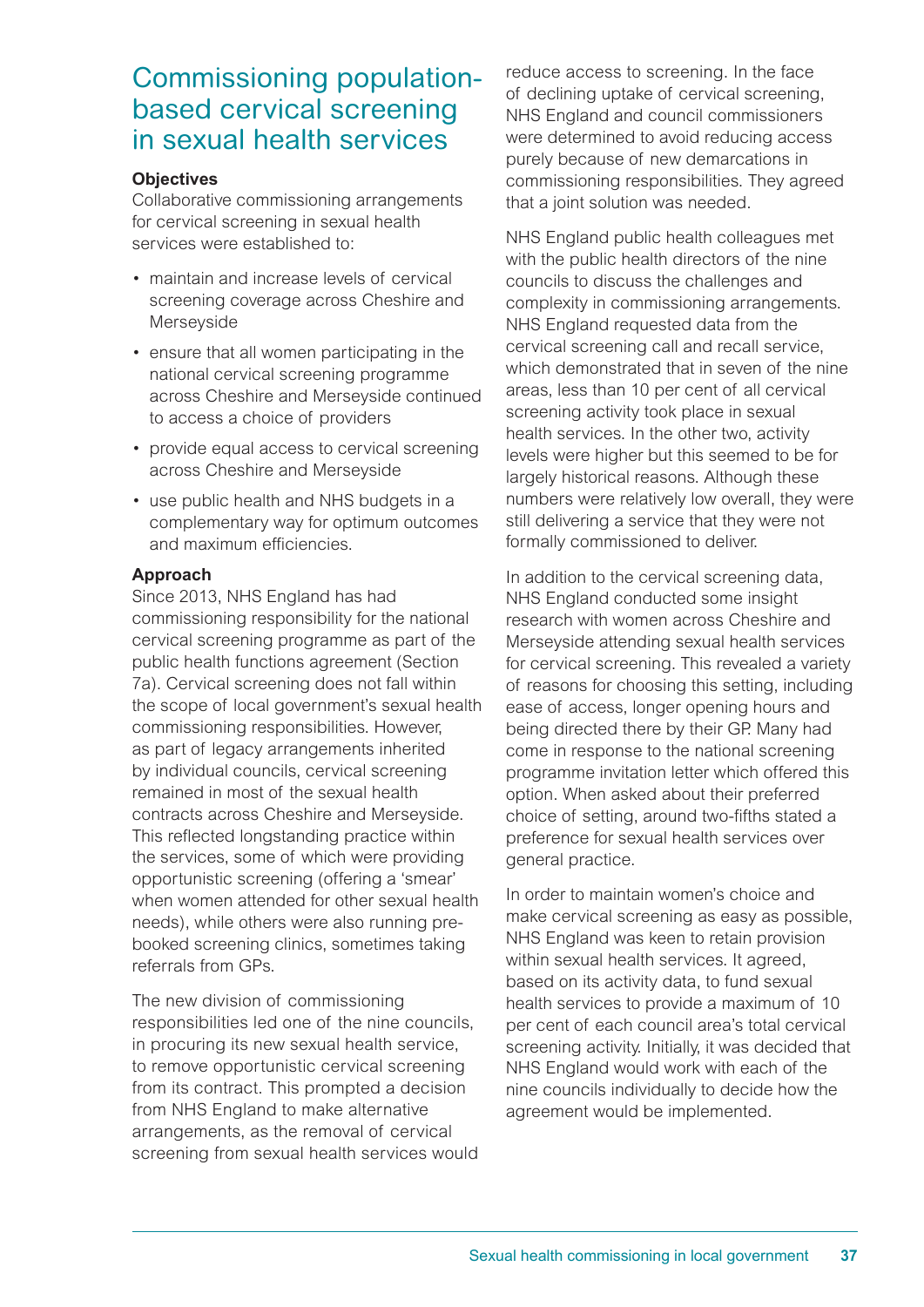However, this work progressed slowly, complicated by each council being at a different stage of procurement and having different expectations and requirements.

Meanwhile, the public health directors were considering how to manage the broader fragmentation arising from the Health and Social Care Act – which had resulted in disjointed commissioning and service provision; a severe administrative burden on councils from cross-charging; unintended negative consequences of re-commissioning (or de-commissioning) services from providers whose workforce was delivering both NHS- and council-commissioned care; and above all, variations in service quality for local residents.

Many of the nine councils were in the process of, or about to start, re-procuring their sexual health services. In the face of year-on-year reductions in the public health grant, all were trying to achieve innovation and efficiencies and give more focus to prevention. As one of a number of joint actions to address these concerns, the councils decided to develop a common sexual health service specification, derived from the national specification, for use across the sub-region. This was part of a whole system approach, with the specification setting out how council-commissioned services would link to those commissioned by the NHS, in order to ensure consistent and integrated provision for their local populations without gaps or duplication. For reasons of feasibility, it was agreed the specification would be used for individual council procurements rather than attempting to cocommission a single Cheshire and Merseyside service, although one pair of councils did decide to use it for a joint procurement.

Local workshops were held with

commissioners across the system to scope what should be included in the specification. This process coincided with the work already started by NHS England described above. The head of public health at NHS England North West suggested including cervical screening in the common specification and offered to work with the councils to achieve this.

Following high-level liaison by the lead director of public health for sexual health with councils and CCGs, new collaborative commissioning arrangements were agreed. As a result, a section was included in the councils' common service specification stating that the provider, by signing a contract to deliver the sexual health service, would also be agreeing to deliver cervical screening commissioned by NHS England. This standard wording now forms part of the procurement documentation for every local sexual health tender.

Most of the councils agreed that a direct contractual arrangement between NHS England and each provider would be simplest, thus avoiding the need for crosscharging arrangements. Most providers already had an existing NHS England contract for which an addendum, based on the national cervical screening specification, was sufficient. Each provider was awarded funding equivalent to 10 per cent of total screening activity in the local authority area, for a local tariff and paid upfront at the beginning of the year (regular activitybased invoicing being too labour-intensive for the relatively small sums involved). A small minority of councils preferred to include cervical screening in their own contract with the provider, receiving the up-front funding from NHS England themselves and, in turn, being invoiced by their providers.

While specifying the mechanics of screening and reporting, NHS England took a flexible approach to service delivery, allowing providers to design this based on local needs. As well as including cervical screening in regular clinic services, some providers have made it part of outreach services targeting specific vulnerable groups, such as a women's health day in a drug and alcohol service or a sexual health service for women in secure units. In view of the insight findings, NHS England's preferred approach was for each provider to offer a mix of opportunistic and pre-booked screening.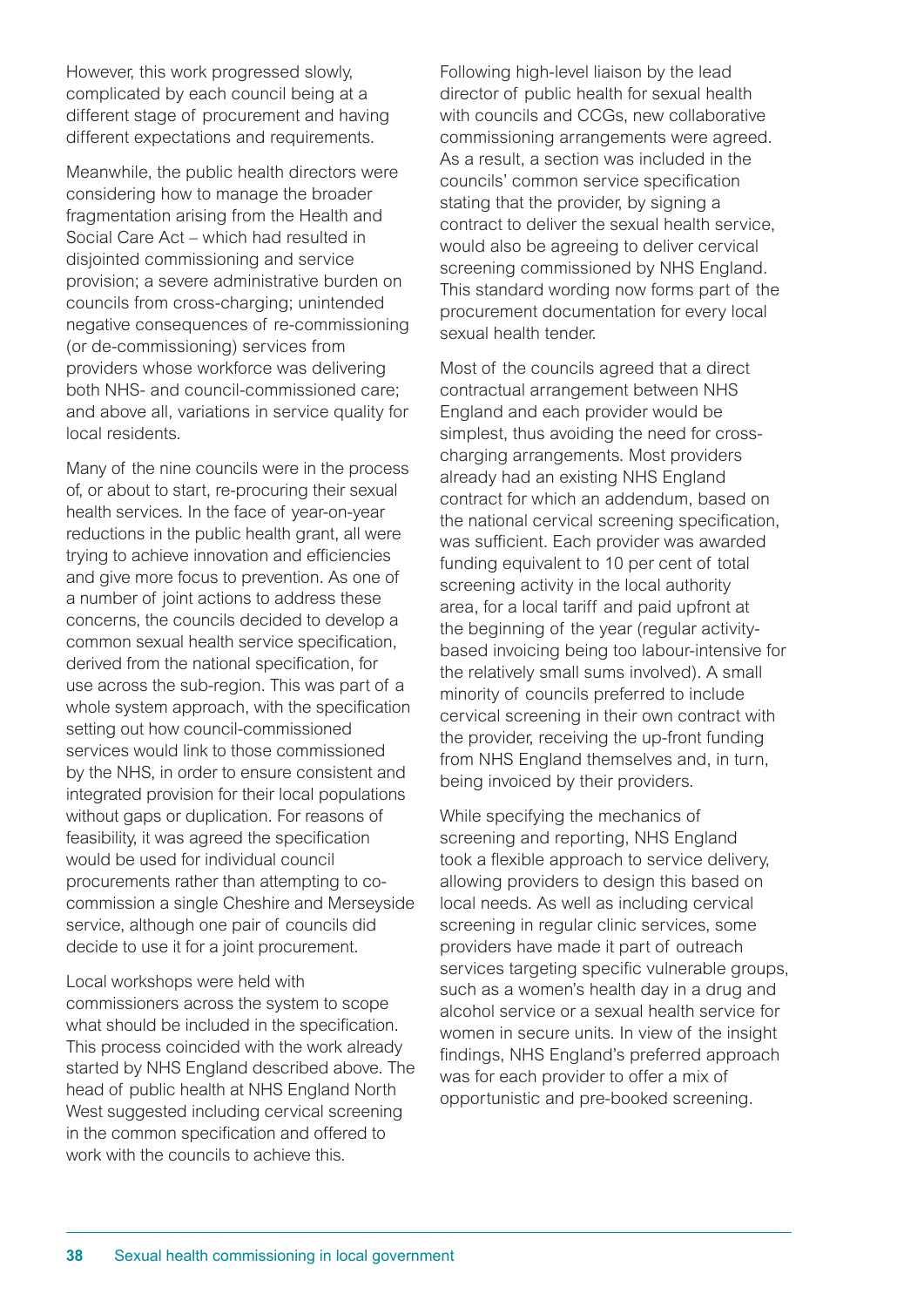Depending on the stage of local procurement, it was sometimes necessary to agree that only opportunistic screening would be offered at first; but once procurement had been completed using the new shared specification, the providers were always required to deliver pre-booked screening as well.

NHS England will review activity yearly with each provider based on their data return. If the level of activity in any local authority area approaches the agreed ceiling, the provider is expected to discuss this with NHS England to ensure that the reasons behind it are understood. NHS England recognises that cervical screening cannot be allowed to dominate the sexual health service, and there is no expectation this would take over from screening provision in primary care. Both the NHS England and council contracts with providers include a simple key performance indicator for cervical screening. To reduce the reporting burden, NHS England has agreed to give screening data updates to the council commissioners so that performance can be monitored at their regular sexual health contract monitoring meetings, rather than setting up separate monitoring arrangements.

In view of current pressures on primary care, the possibility of GP federations subcontracting some of their screening workload to sexual health services has now been raised in one area. From the NHS England point of view, the priority is to ensure that local women continue to have a choice of provider.

It is too early to say whether the new arrangements have had an impact on local screening rates, as 2018/19 will be the first year to generate a full set of annual activity data in most council areas. However, as the initiative has coincided with the launch of Public Health England's national multimedia campaign to promote cervical screening uptake, it may be difficult to know to which of these any future increase should be attributed.

"We should be proud because we've got nine local authorities on board and we have along the way overcome all these barriers, but actually it was about just getting everybody round the table together and saying 'this needs to work'."

#### **Helen Dickinson**

Public Health Programme Manager, NHS England and NHS Improvement North West

#### **Challenges**

There was a mismatch between activitybased funding arrangements in use for level three (specialist) GUM services and the new cervical screening contracts. The GUM tariff included a fee for each first appointment, so appointments for cervical screening still attracted council funding as well as the NHS England contribution. In addition, with mandated open access, there was considerable cross-border flow of service users. While not a major problem for NHS England, whose budget is for screening across a wider geographical footprint, this threw up the need for crosscharging arrangements between council commissioners. This discrepancy will disappear for those councils whose reprocurements include a move to an integrated sexual health function incorporating service levels one, two and three with block funding.

While the need to maintain cervical screening access was recognised by all, the differences between councils in the timing and nature of procurements made it hard initially for NHS England to engage with all the commissioners. For example, in one area the sexual health service had just been reprocured (without cervical screening in the model) and there was a reluctance to create disruption. In another, the existing provider did not have the capacity to take on cervical screening. However, the commissioners from across the system coming together with a shared objective and agreeing to put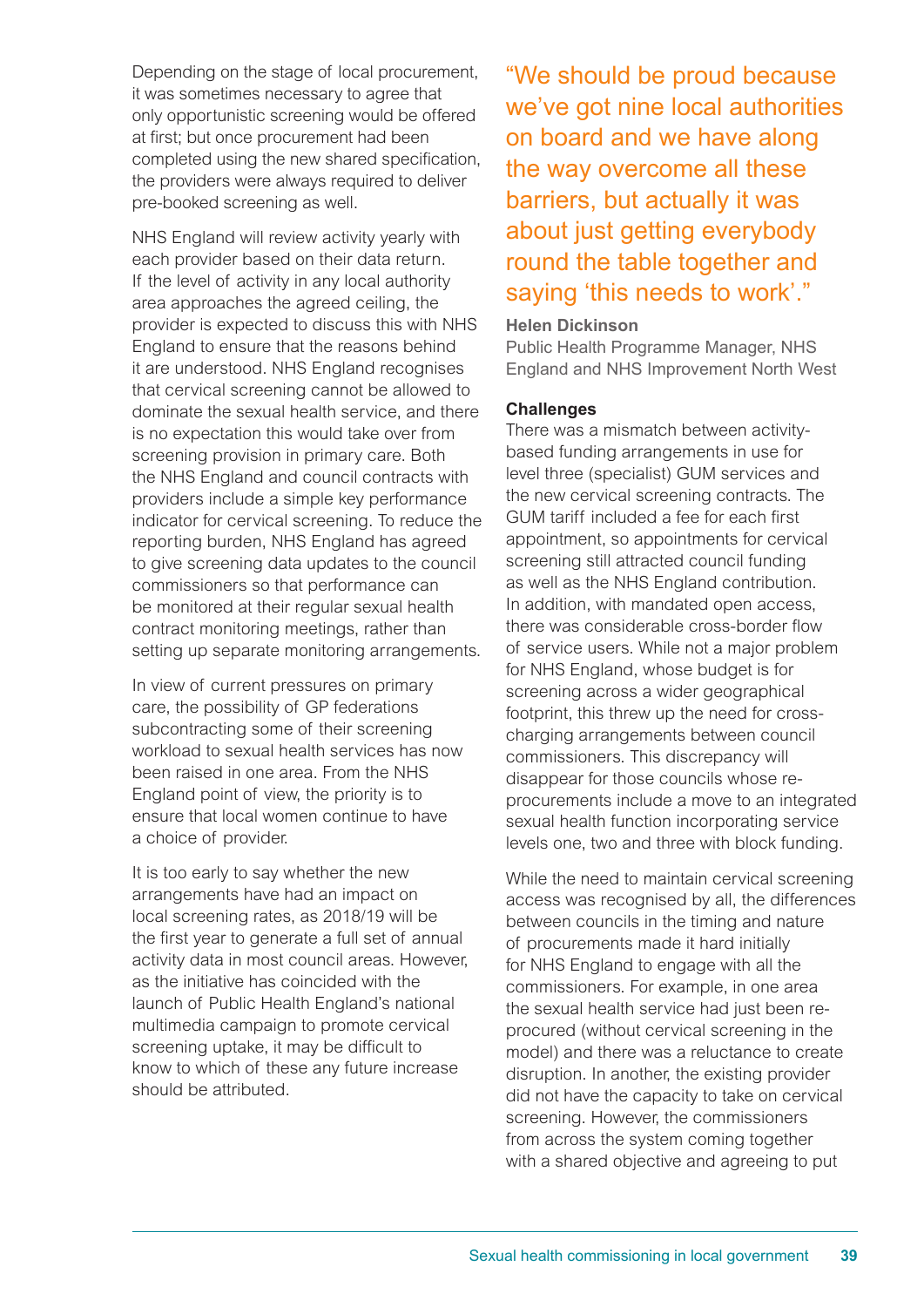cervical screening into the common service specification put out a strong message that this was everyone's business. Progress was also facilitated by NHS England's flexible and staged approach, its development of a limited number of contracting options for each council to choose from, and the standardised wording created for procurement documents and contract variations.

Year-on-year decreases in the public health grant have placed enormous pressure on public health directors and their teams. Each council has faced different constraints with little room for manoeuvre, making it a struggle to negotiate common, consistent approaches between councils. However, the extra attention given to collaboration by being part of a national pilot, plus the development of a common service specification and the standardised approach to contracting arrangements, enabled a successful solution to be found for cervical screening in sexual health services.

"Every opportunity to engage a woman in the cervical screening programme has to be acted upon. And if we say to the service, 'you can't do it because you're not commissioned to do it', the only person that's losing out is the woman in question."

#### **Simon Bell**

Public Health Commissioning Manager and Programme Lead for Sexual Health, Halton Borough Council

#### **Achievements**

The collaboration between councils and NHS England on cervical screening has fostered a much better understanding among all commissioners of how the parts of the system work together. The sexual health commissioners liaised closely with each other through their regular forum and the role of the public health directors was key, in particular their lead for sexual health, in sitting down with NHS England, reviewing the evidence and giving high-level commitment to working collaboratively.

Once the commitment had been made and the principles ironed out, implementing cervical screening in sexual health services provided a quick win for collaborative commissioning, with immediate benefits for the local population.

Although the contract value of cervical screening is relatively small, setting up a formal contractual and financial relationship with NHS England has provided clarity that women receiving cervical screening in sexual health services are participating in the national screening programme. This ensures the appropriate data are reported to NHS England, whereas before, reporting was haphazard.

The council and NHS commissioners acknowledged there was a problem and recognised that they needed to find a solution together. NHS England provided valuable data. It took time and hard work on all sides but the relationship was open, honest and constructive, and the process was driven by the needs of the population.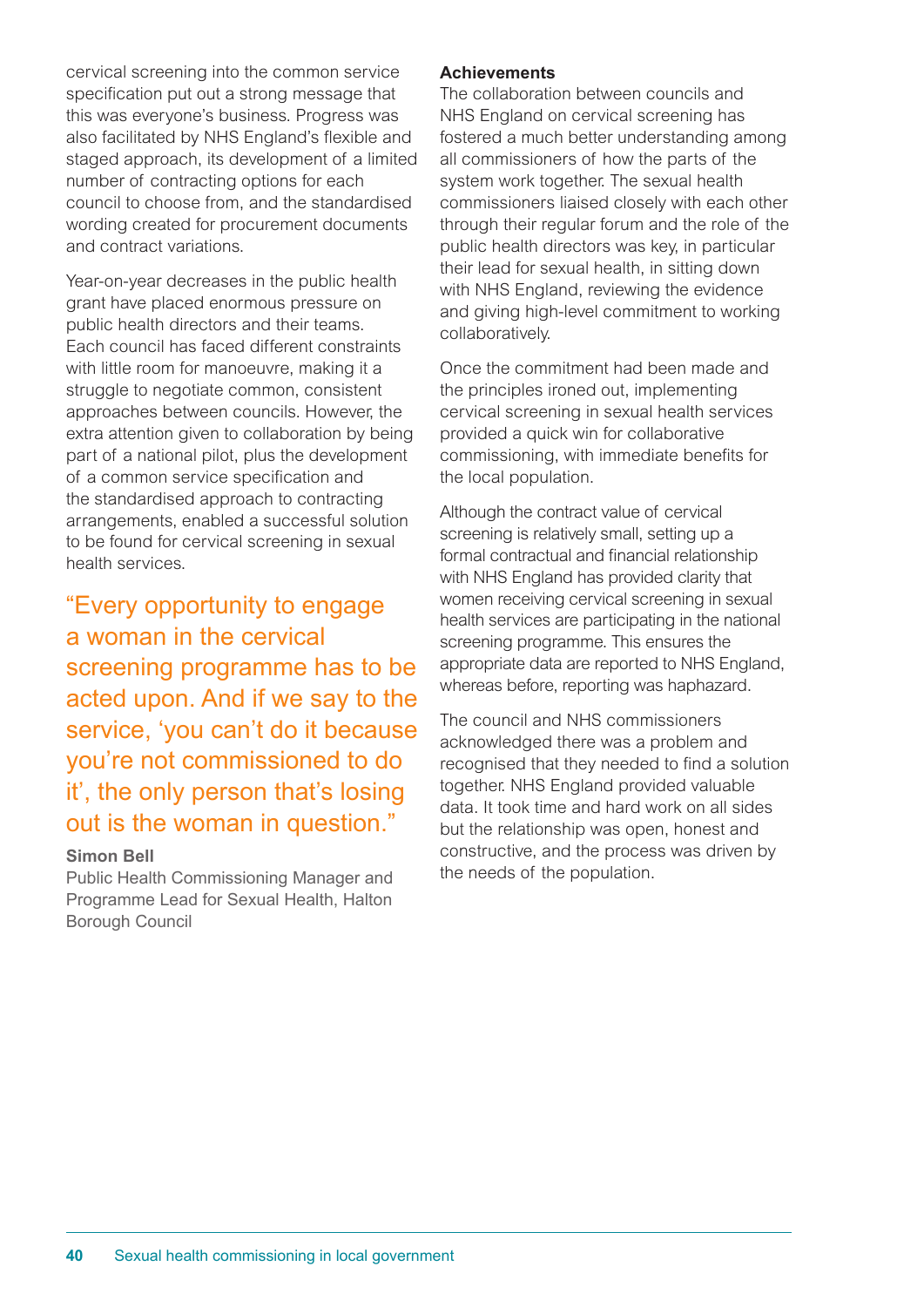"Initially it was just very slow and a bit in everyone's 'too hard to do' box until the collaborative commissioning forum came together and cervical screening was identified as a quick win."

#### **Helen Dickinson**

Public Health Programme Manager, NHS England Cheshire and NHS Improvement North West

#### **Lessons learned**

Transformation requires dedicated resources. With each council commissioner responsible for several topic areas in addition to sexual health, they had very limited capacity to take on more tasks. The part-time pilot programme lead appointed by CHAMPS to support the sexual health commissioning pilot, with funding from each public health director's budget, provided local advocacy, facilitated the process, ensured everyone was included in discussions and followed through to make sure action was taken.

Public health leadership is key to success. The Cheshire and Merseyside public health directors and the NHS England regional head of public health championed the search for a collaborative solution, and this was influential in ensuring that all commissioners came on board.

Joining up commissioning does not have to be complicated or controversial. Although much work went into its development, the cervical screening solution implemented in Cheshire and Merseyside was pragmatic and relatively straightforward once knowledge and expertise had been pooled to work it out.

A focus on the needs of the local population facilitates agreement on shared goals. Screening data and insight research confirmed that cervical screening in sexual health services was needed, paving the way for agreement between council and NHS England commissioners on objectives and the collaboration required to achieve them.

A contractual relationship brings benefits for commissioners and providers. The NHS England contract gives providers security in knowing the volume of activity expected of them and the financial reward attached, while for commissioners it allows performance monitoring and data collection.

The contracting model adopted for cervical screening can be used for other NHS England-commissioned services to be delivered by sexual health providers. In Cheshire and Merseyside, a similar approach is now being taken to the introduction of HPV vaccination for men who have sex with men.

"It was getting the public health directors on board that was really key. If we hadn't had them on board from the start, we wouldn't have got much further."

#### **Helen Dickinson**

Public Health Programme Manager, Cervical Screening Commissioning Team, NHS England Cheshire and Merseyside

### "NHS England were brave and decided to put their money where their mouth is. They said they would pay up to a set number of screens in each local authority area, and we could then build that into our service specification and contracts."

#### **Simon Bell**

Public Health Commissioning Manager and Programme Lead for Sexual Health, Halton Borough Council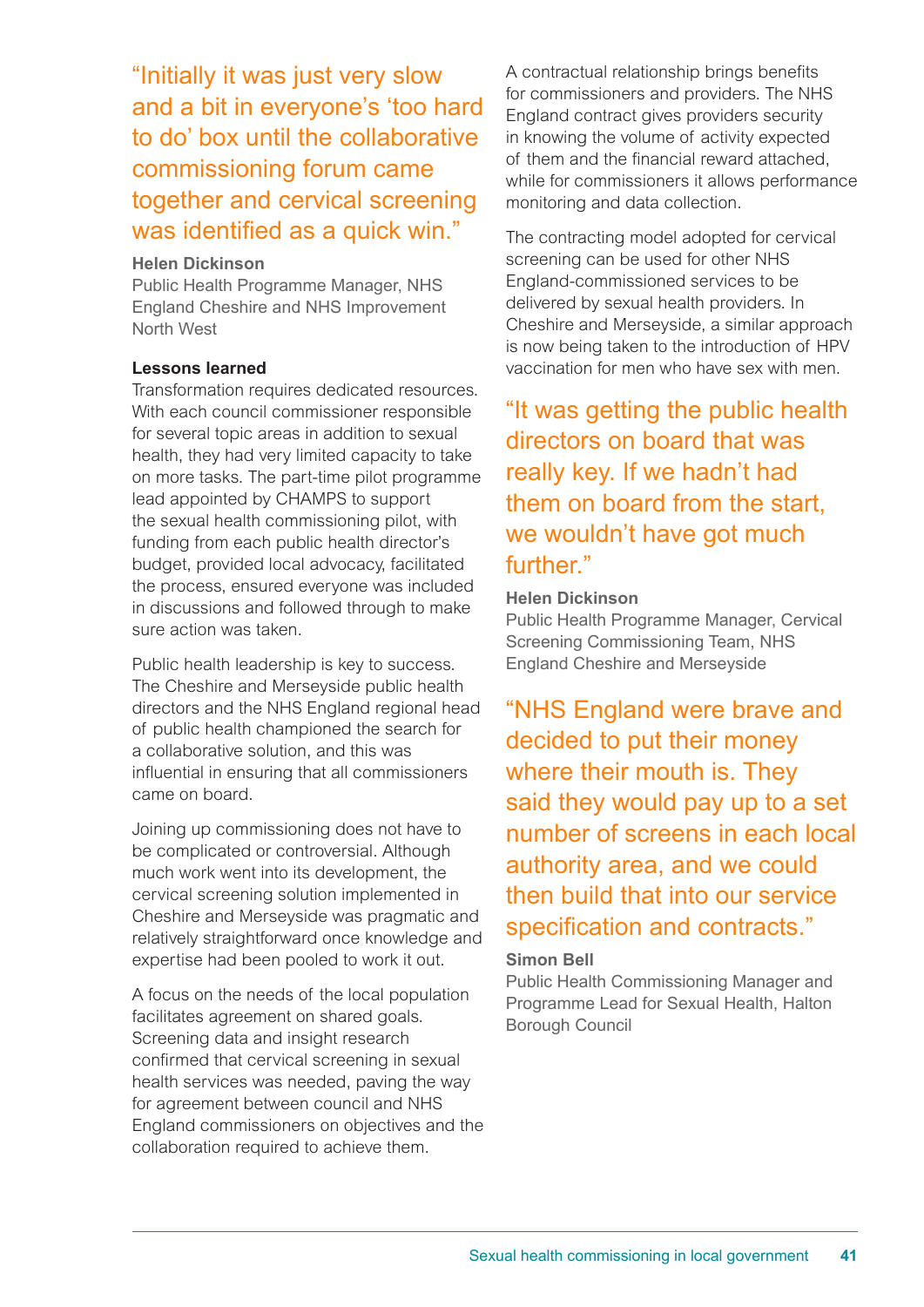### **Contacts**

#### **Lead commissioners**

Simon Bell Public Health Commissioning Manager and Programme Lead for Sexual Health, Halton Borough Council simon.bell@halton.gov.uk

Lara Ashton Public Health Commissioning Manager, NHS England and NHS Improvement North West lara.ashton@nhs.net

Helen Dickinson Public Health Programme Manager, NHS England and NHS Improvement North West helen.dickinson7@nhs.net

#### **Director of Public Health**

Ian Ashworth Director of Public Health, Cheshire West and Chester Council, and Lead Director for Sexual Health in Cheshire and Merseyside ian.ashworth@cheshirewestandchester.gov.uk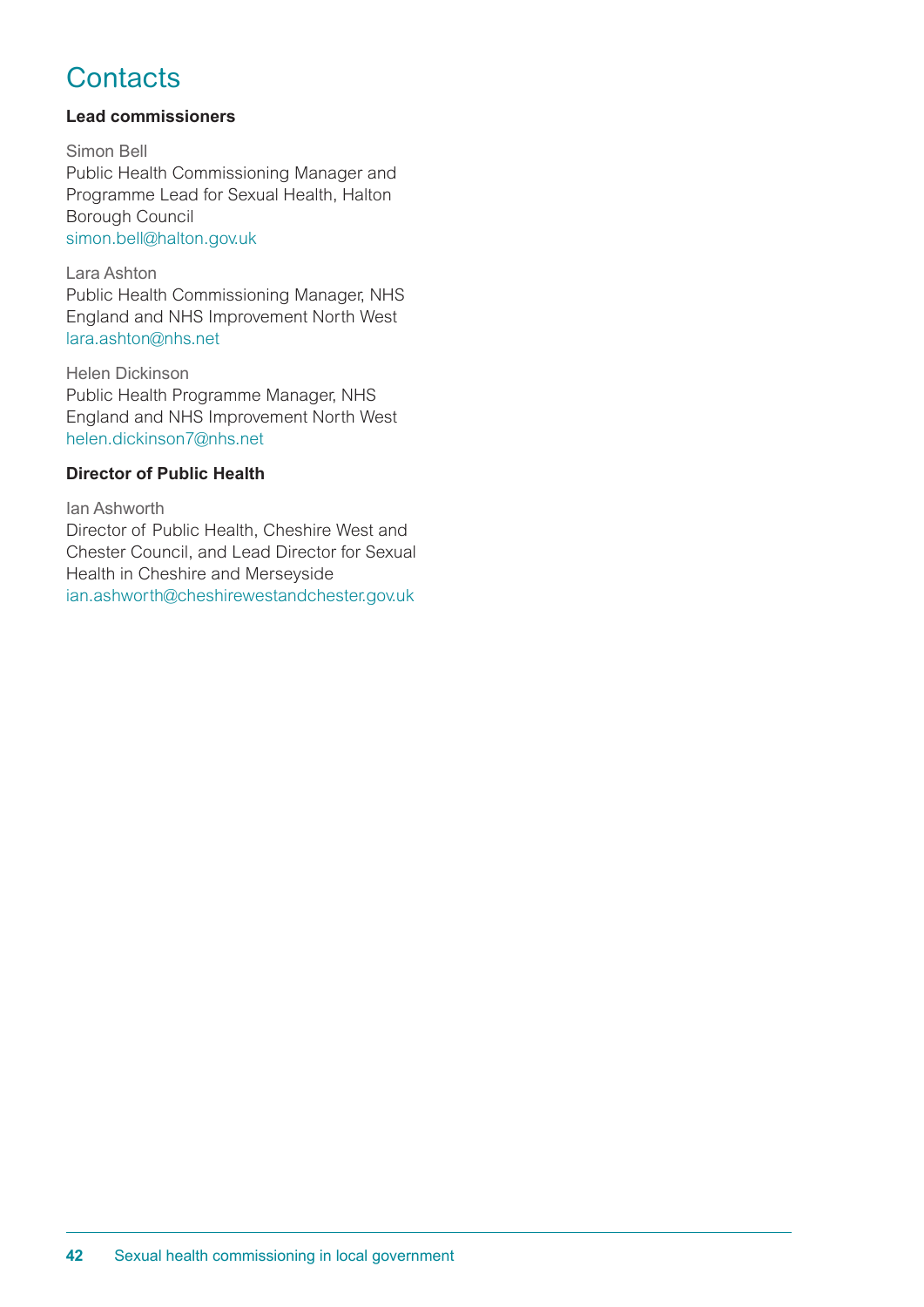## **Integrated sexual health commissioning across Leicester, Leicestershire and Rutland**

Joint commissioning of a specialist sexual health service, and use of Section 75 agreements to align IUS fitting for contraceptive and non-contraceptive purposes

"Coming to the table with a very open, clear approach recognising what the differences may be across the landscape – that worked quite well."

**Ivan Browne** Director of Public Health, Leicester City Council

"The Section 75 was a nice coming together of the need of the local authority to balance its books with the public health duty of the local authority and the NHS to improve the health of the population, regardless of who pays."

#### **Mike Sandys**

Director of Public Health, Leicestershire and Rutland county councils

#### Keys to success

- Successful collaborative commissioning depends on strong relationships, a clear shared vision, equal respect for each partner's priorities and a willingness to compromise.
- Delegating the NHS's commissioning responsibility for intra-uterine system (IUS) fitting to local government is a costeffective way to avoid service gaps arising from the fragmented commissioning of this service for contraceptive and noncontraceptive purposes.
- Adding an extra schedule to existing Section 75 agreements is a relatively simple mechanism for delegating the commissioning of specific services.

### **Outline**

Leicester, Leicestershire and Rutland (LLR) have identified a way to work collectively on sexual health that respects their diverse organisational, political and geographical characteristics. This has been supported through the development of strong relationships, in particular between the public health teams which manage sexual health commissioning. There have been two major outcomes of this collaborative approach.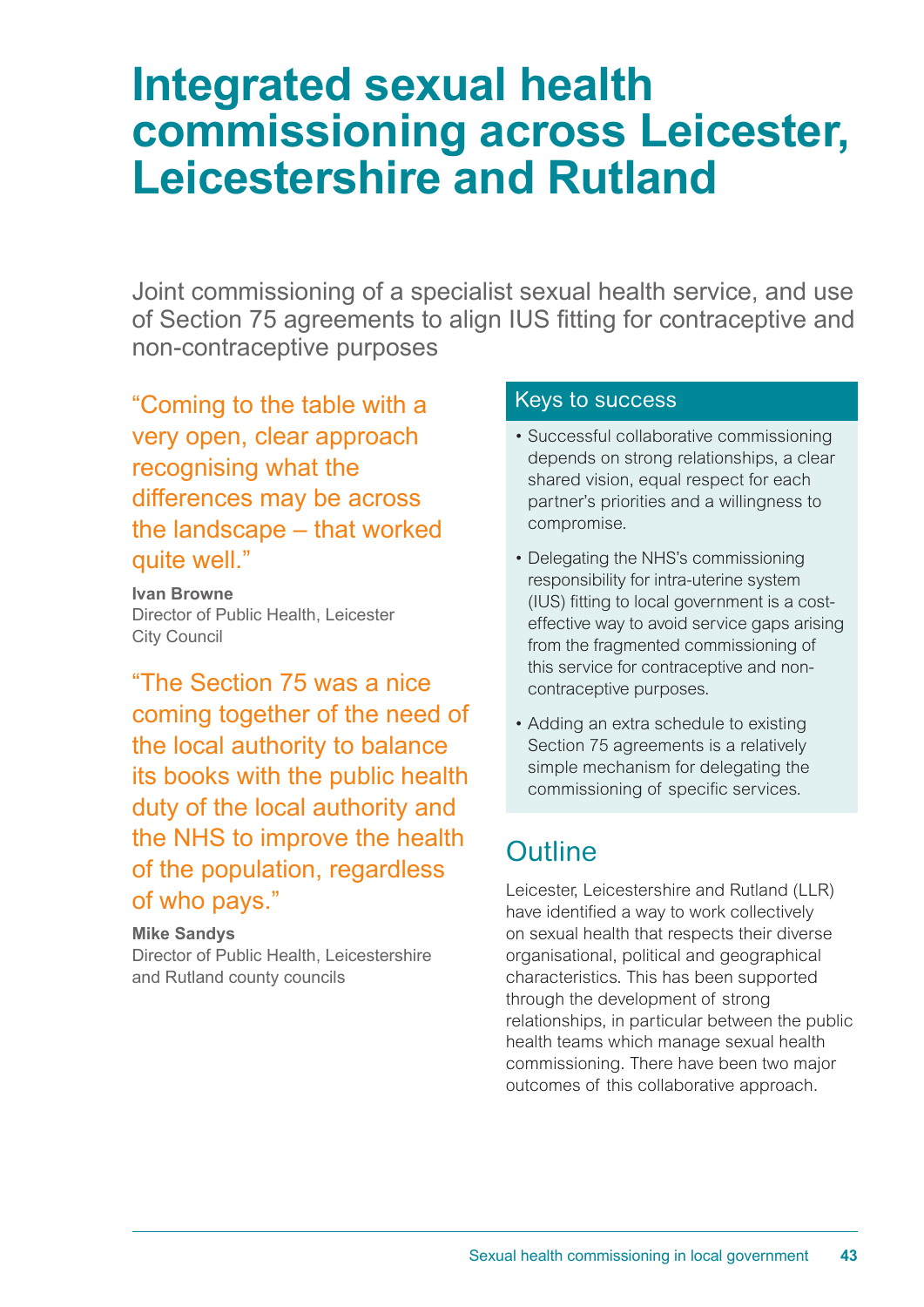Firstly, the three councils jointly procured the LLR Integrated Sexual Health Service (ISHS) in 2013 and 2018. This open-access service allows residents to choose where to attend across the three areas, without the need for cross-charging between councils. The 2018 procurement included the Haymarket accommodation project which resulted in a new service hub in a central Leicester shopping centre, offering a more attractive and accessible location for residents and an innovative service model, while reducing rental costs.

Secondly, a Section 75 agreement was used to enable each council to commission IUS fitting for non-contraceptive purposes, including for heavy menstrual bleeding, as per National Institute for Health and Care Excellence (NICE) guidance, on behalf of their local CCGs. This took the form of a new schedule added to existing Section 75 agreements. In this way, the same general practice and specialist sexual health providers are now able to fit IUSs for both contraceptive and non-contraceptive purposes, costs are allocated to the appropriate commissioner, and local women can access a seamless service.

### **Context**

The city of Leicester is a compact urban area, with a predominantly young and ethnically diverse population of around 350,000, including 37 per cent self-defining as Asian/British Asian, and with high levels of deprivation. By contrast, the county of Leicestershire has a mix of small towns and rural areas, with around 690,000 residents, and Rutland is similarly rural, with around 39,000 residents. Both counties have ageing, predominantly white populations and lower levels of deprivation than the city.

Leicester, with its younger and more deprived population, bears the greater burden of sexual health inequalities. Teenage conception rates are declining across the three council areas, but the city's rate of 23.5 per 1,000 remains above the England average of 17.8, while Leicestershire's and Rutland's are low, at 12.3 and 6.1 respectively. Conversely, the prescribing rate of long-acting reversible contraception (LARC) is lower in Leicester, at 25.8 per 1,000 (excluding injectables), whereas Leicestershire's and Rutland's rates are closer to the national average of 47.4, at 44.9 and 47.8 respectively. New diagnoses of STIs across the combined area are relatively low and, of the three, only Leicester has high prevalence (according to NICE's definition) of diagnosed HIV, at 3.93 per 1,000 population in 2017. However, rates of late HIV diagnosis are above the England average; syphilis and gonorrhoea rates are showing the national trend which is creeping up; and chlamydia detection rates in 15 to 24-yearolds were below the Public Health England recommended level of 2,300/100,000 (at 1,934 in Leicester, 1,703 in Leicestershire and 2,238 in Rutland) in 2018, although higher than in 2017.

Leicester City Council is a unitary authority governed by an elected mayor, who appoints and chairs a small executive team. Leicestershire (upper tier) and Rutland (unitary) county councils have a cabinet-led structure. Leicester City CCG is co-terminous with the city council, while West Leicestershire CCG and East Leicestershire and Rutland CCG both serve Leicestershire, and the latter also serves Rutland. Leicestershire and Rutland councils share a public health director and the services of a public health team employed by Leicestershire County Council, while Leicester has its own. A sustainability and transformation partnership (STP) operates across the three areas.

#### **Approach**

Leicester, Leicestershire's and Rutland's councils have worked together and across the system to collectively commission sexual health services for the greatest benefit of their residents. This is supported by a legal and formal partnership agreement and subsequent integrated sexual health partnership board, chaired by the directors of public health.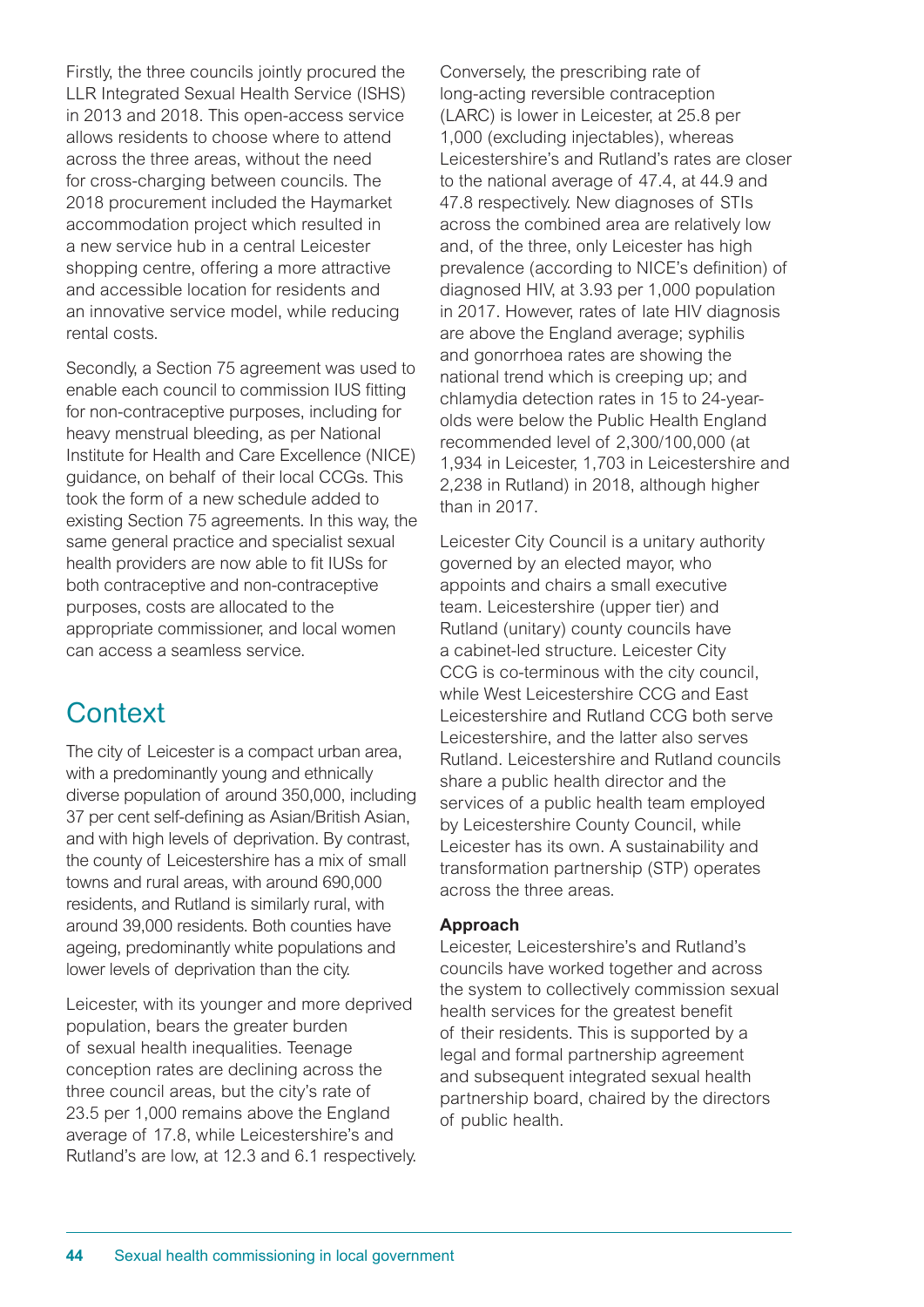The different councils have slightly different strategic approaches and governance structures. For example Leicestershire and Rutland councils have sexual health strategies, with specific subgroups including a commissioners' group (of which Leicester City Council, NHS England and the three local CCGs are members). This aims to align sexual health commissioning intentions and pathways across the area, utilising individual organisational governance structures as needed. Leicester City Council does not have a sexual health strategy but has a specific health needs assessment, with actions for local commissioners that form its action plan. Strategic priorities on sexual health remain aligned across the three council areas, with changes in emphasis based upon local population need. Although the approaches and governance structures are different, strong relationships, and the desire to work in partnership and avoid duplication, have created opportunities to work collaboratively across the system to improve clinical and efficiency outcomes.

This case study provides two key examples of this integrated working approach:

- joint commissioning of a Leicester, Leicestershire and Rutland specialist sexual health service
- use of Section 75 agreements to reconnect elements of sexual health commissioning (aligning IUS fitting for contraceptive and non-contraceptive purposes).

Collaborative commissioning, in particular the use of Section 75 agreements, has benefited from the existing relationships between individual councils and their local CCGs. For example, in Leicestershire, where public health is a standalone department in the council, the director of health and integration within the chief executive's department leads on Section 75 development for health and social care and is well-connected with key officers in the CCGs.

Because aspects of sexual health are just a small part of several different CCG officers' roles, it has not always been easy for them to be actively engaged in sexual health. However, the working relationships have been strengthened through the involvement of the two county CCGs in the development of the Leicestershire and Rutland sexual health strategies, and the engagement of all three in agreeing new commissioning arrangements for IUS fitting.

The Leicestershire and Rutland director of public health sees his own role as fostering a culture of joint working, agreeing common approaches with peers in Leicester City Council, communicating the positive impact of partnerships, and advising, supporting and troubleshooting when needed. Schemes such as acquiring the new city centre premises required more leading from the front and 'holding the line' for his own council, in terms of balancing costs and savings, while he describes his approach in relation to the Section 75 negotiations as 'backseat' system leadership, and acknowledges the skills of his public health commissioning team in achieving successful outcomes.

The Leicester City Council director of public health stresses the importance of buy-in from councillors and their ability to act as a voice for the public, highlighting the role of scrutiny, the health and wellbeing board and lead members. Because of the mayoral structure of the council, the lead member for health plays a prominent role – taking a close interest in the development of sexual health commissioning, especially for the city's own population. However, while the lead member's role as a champion can be invaluable on more sensitive areas of work, there has been less need for their involvement in the development of the Section 75 arrangements, which are more pragmatic than political.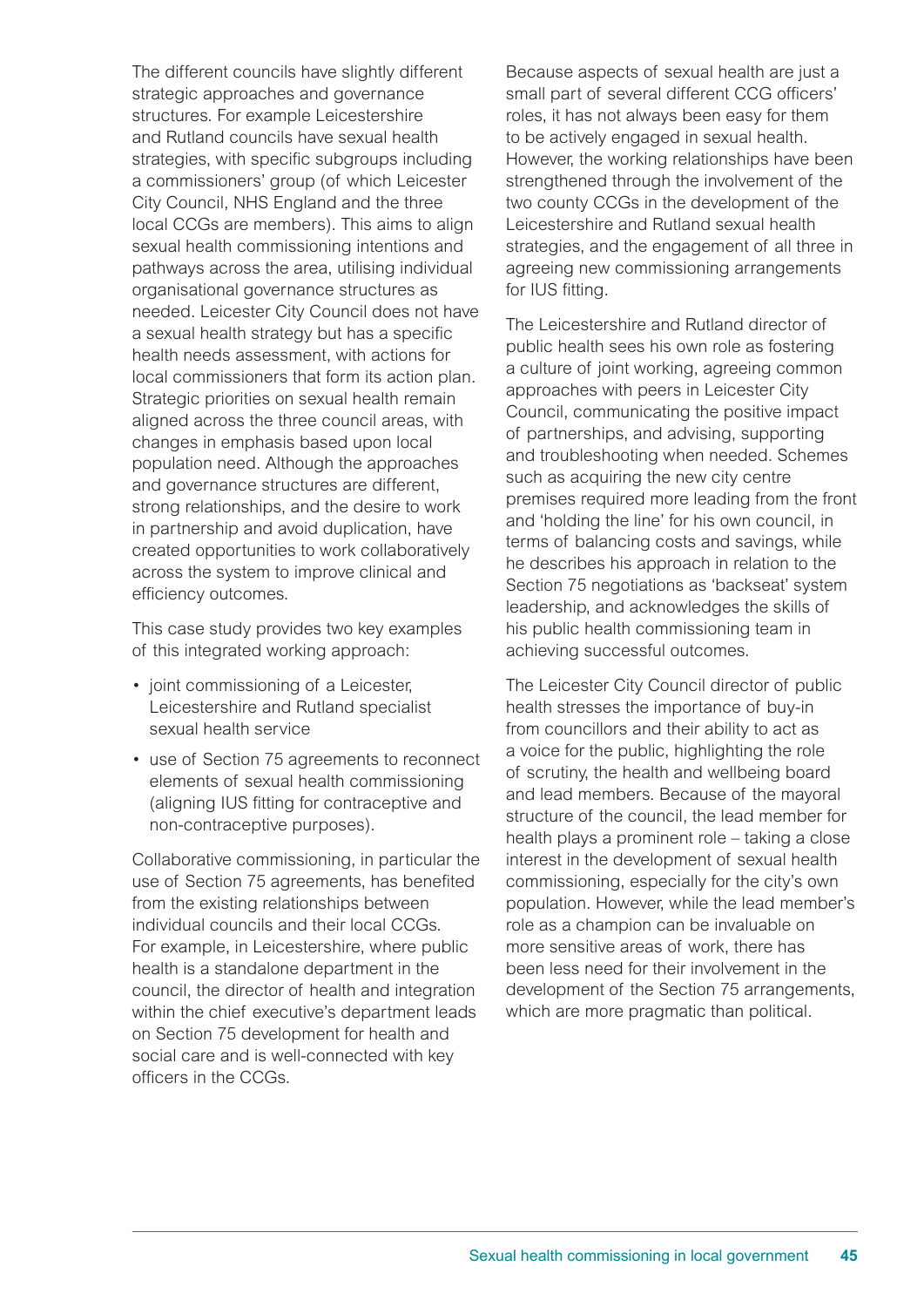### **Example 1**: jointly commissioned specialist sexual health service

#### **Objective**

The overarching collaborative commissioning objective was:

• to commission a single integrated sexual health service with open access, for the populations of Leicester, Leicestershire and Rutland, within the context of a reducing budget.

In 2013, the three councils jointly procured a single integrated sexual health service. In 2018, following a service review, refreshed needs assessment and extensive public consultation, a joint re-commissioning exercise was undertaken using a competitive tender process, and the same provider was successful in winning the new contract. The integrated service can be used by residents of all three local authority areas at any site, on an open-access basis. The contract is activity-based, with the council of residence being charged for each attender using an integrated sexual health tariff, so there is no 'out of area' cross-charging between the three. Each council has a separate contract with the same provider, and these mirror each other except for services to meet specific local needs and overall contract value (such as an emphasis on black, Asian and minority ethnic communities in Leicester).

An accessible, central Leicester shopping centre building has been leased and refurbished by the city council to fit the new service model, which uses self-service technologies such as vending machines and booking-in kiosks. Being based outside the NHS gave the commissioners the freedom to move the service from its previous, less accessible, higher-rent NHS premises.

The council rents the premises and sublets it to the provider as a condition within the service specification, and through the lower rental charge, along with innovation fostered by a dedicated fund within the commissioned budget, has managed to maintain the clinical service activity. The new site has seen an increase in patient volume in its first few months.

Collaborative commissioning is led through the Integrated Sexual Health Service partnership board. There was joint project management of the procurement. The Leicestershire/Rutland public health team led on the overall project management of service re-commissioning as well as the service modelling, quality and performance, and mobilisation workstreams; while the Leicester public health team led on the consultation and engagement, procurement and accommodation workstreams. The two public health teams jointly manage the contract via a single contract management process.

While NHS commissioners are not parties to the integrated sexual health service contract, the service specification requires the provider to work with NHS England to deliver opportunistic cervical screening. This was agreed at the joint sexual health commissioners' group, following which NHS England established its own contracts with the sexual health provider for this service. Collaborative commissioning of HIV treatment and care with sexual health services has been considered but judged impracticable because of the requirement for inpatient care, the larger geographical footprint and the noncompetitive, provider-based approach of NHS England's HIV specialised commissioning.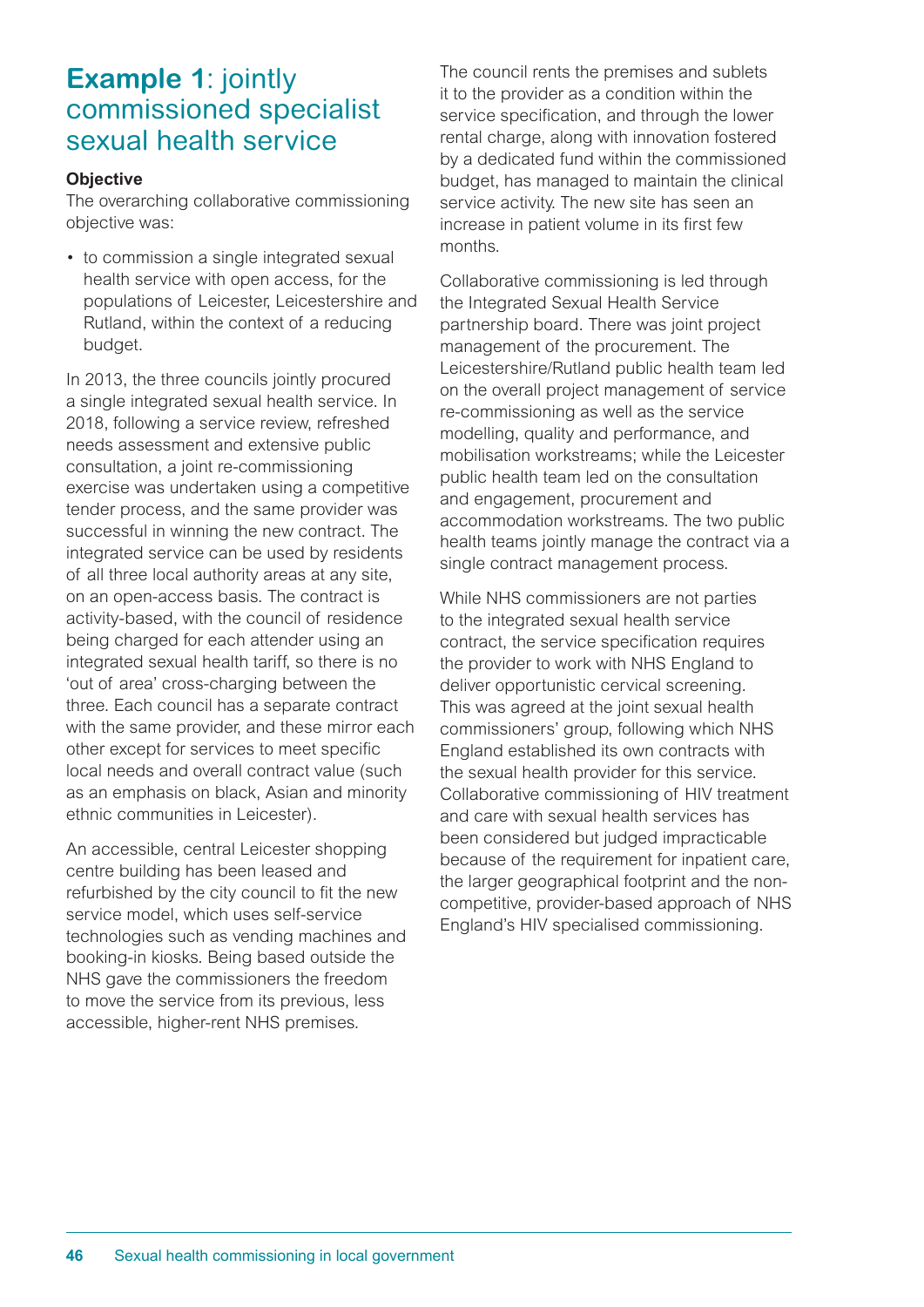### **Example 2**: use of Section 75 agreements to reconnect elements of sexual health commissioning (aligning IUS fitting for contraceptive and non-contraceptive purposes)

#### **Objective**

The objective of using Section 75 agreements between councils and CCGs was:

• to enable the same providers commissioned to fit IUSs for contraceptive purposes to fit them also for noncontraceptive purposes.

### "It made sense to use the same workforce, with the same training and quality requirements, to deliver a non-contraceptive IUS fit on behalf of the CCGs."

#### **Janet Hutchins**

Public Health Strategic Commissioner, Leicestershire County Council

A gap in service provision arose because the Health and Social Care Act 2012 gave commissioning responsibility to councils for contraception and to CCGs for gynaecology, including treatment of heavy menstrual bleeding (HMB). GPs and sexual health services had traditionally provided IUS fitting both as a form of LARC and as the first-line treatment for HMB recommended by NICE, but this service now needed to be separately commissioned depending on its purpose.

Leicester, Leicestershire and Rutland councils commissioned IUS fitting from the specialist sexual health service and also from general practice, as part of a suite of communitybased services contracts.

These new contracts covered IUS fitting for contraceptive purposes only, but faced with a vast range of large, complex services to commission, CCGs could not immediately prioritise the commissioning of IUS fitting for HMB. According to the Leicester sexual health commissioning lead, women needing an IUS for HMB were being 'bounced around the system' – from GP to sexual health services, and from specialist gynaecology back to the GP, because none were now commissioned to provide this service. In other cases, the GP might agree to fit an IUS for HMB using the council-commissioned budget but, because this was outside the scope of the contract, there would be no governance or authority to cover it – and it placed a drain on funds intended for other purposes.

Opportunities to resolve the problem arose through local health and care integration work supported by the Better Care Fund in Leicestershire and Rutland, and in Leicester by other arrangements for joint commissioning; in both cases by 'piggy-backing' onto the large Section 75 agreements set up by the CCGs and councils to delegate certain commissioning responsibilities from the NHS to local government and vice versa. This was a pragmatic solution that avoided the need to develop a specific Section 75 agreement for IUS fitting.

Separate negotiations were initiated between the sexual health commissioners in each council and their individual CCG(s) (two in Leicestershire and one each in Rutland and Leicester), and the approval processes required by each were followed. In Leicestershire and Rutland, the councils and CCGs appended a schedule on IUS fitting to their existing Section 75 agreements, while in Leicester, a schedule on IUS fitting became one among many within a new Section 75 agreement for social care that was being developed. The latter took some time because of delays in negotiating the main body of the agreement, but putting in the schedule was fairly straightforward.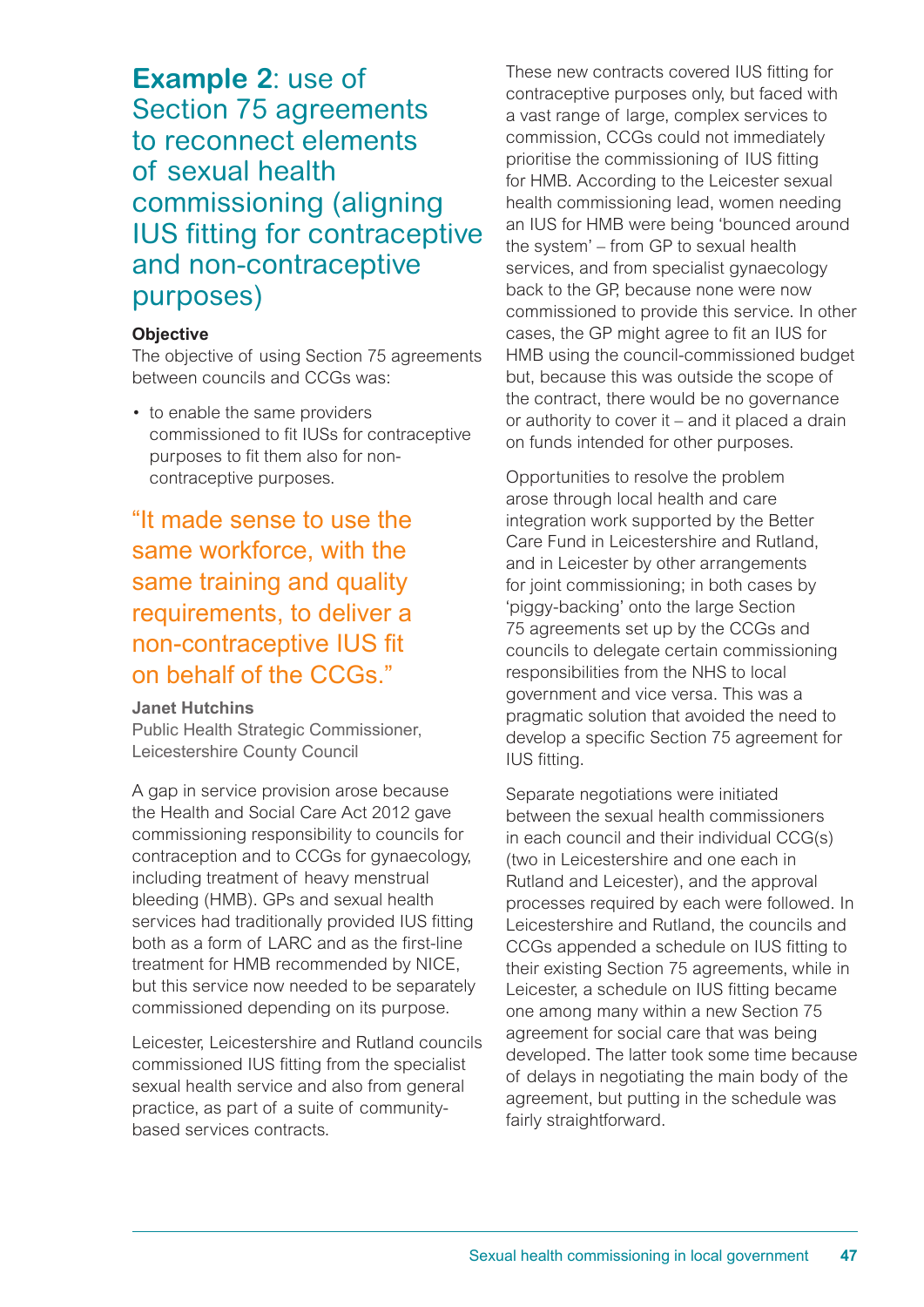As part of the required processes leading up to approval, a joint consultation with the public and stakeholders, including GPs and sexual health service providers, was completed. The draft Section 75 schedule was also shared with the relevant CCG committees for input. The support and engagement of the county council cabinets and CCGs had been gained in earlier discussions regarding their linked sexual health strategies. In Leicester, the commissioner also worked with a GUM trainee to look at the service pathway, and sought agreement through the Leicester City Council/CCG joint commissioning board. The lead member for public health played a key role in the city council's approval process.

To streamline the approach across the three councils, the sexual health commissioners jointly drafted the Section 75 schedule, as well as service specifications on IUS fitting for HMB, to be included in their contracts with the sexual health service provider and GPs. Clearly defining the scope of the service was important – namely just the fitting of IUSs, for which no additional training or qualification was required for clinicians. Any associated or follow-up care would be commissioned by the CCGs directly from GPs or specialist gynaecology services.

Local residents can now use the integrated sexual health service at whichever site they prefer if they need an IUS fitting for HMB but, unlike the rest of the sexual health service, a GP referral is required. The provider invoices the service user's council of residence, which then recharges the relevant CCG. In addition, GPs who are commissioned by the councils to fit IUSs for contraceptive purposes are now also commissioned to fit them for HMB. Where an IUS is fitted for both contraceptive and non-contraceptive purposes, the cost is shared 50:50 between the council and CCG. Financial monitoring is done through the general monitoring of the Section 75 agreement. The commissioners are now looking at data returns and are considering developing a new clinical template for primary care, to make it easier for practices to report on the reason for IUS fitting.

"There was a strategic need to draw things together and we came to the pragmatic decision that, rather than having a separate Section 75 for sexual health work, we could reduce the bureaucracy by piggy-backing onto what was already there."

#### **Mike Sandys**

Director of Public Health, Leicestershire and Rutland county councils

#### **Challenges**

While the integrated sexual and reproductive health service has a footprint across the three council areas, there was a separate contract between the provider and each council. Similarly, each council required a separate Section 75 agreement with the relevant CCG(s), and each one necessitated different legal advice. Each council and CCG had their own distinctive approvals process, including consultation, scrutiny, the health and wellbeing board and sign-off by the cabinet or the mayor's executive team. The commissioners worked closely together to share workload and standardise documents but had to allow time for each organisation to follow its due process, as well as for delays dependent on the main Section 75 development process.

The differing approval processes of each council were even more challenging when steering through the joint sexual health service procurement, as decision-making schedules were staggered, and a later decision by one council could necessitate revisiting an approval already granted by another. The commissioners maintained timely and open communication to anticipate and respond to this and ensured good project management was in place, with the support of Leicestershire's corporate transformation unit. Public health directors would intervene to resolve issues within individual councils if necessary.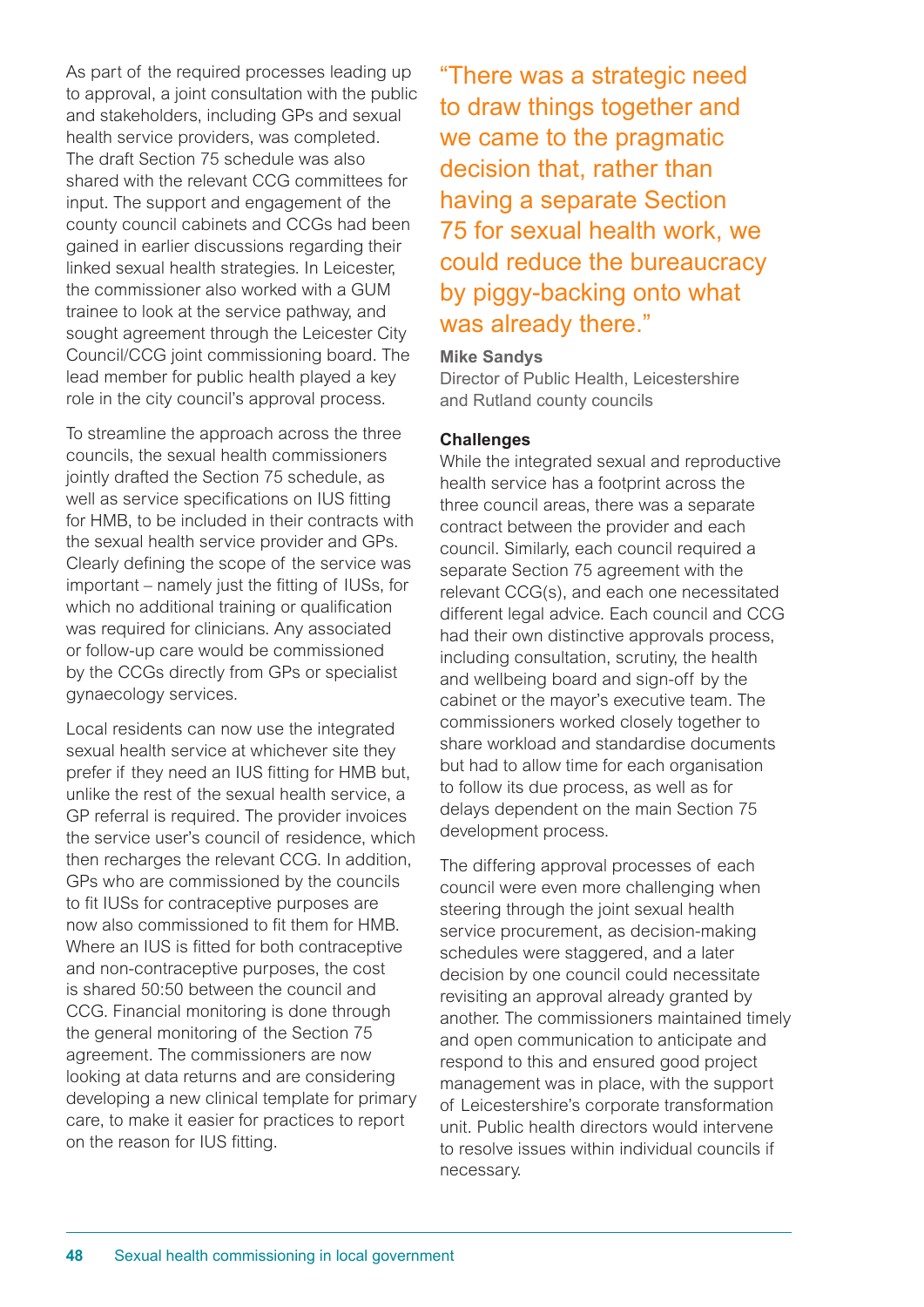There was a tension between the desire of each council to prioritise their specific requirements, whether the needs of their local community or their established internal procedures, and the need for compromise in order to achieve successful collaboration. A pragmatic, staged approach to negotiation was found to be useful, securing agreement to different elements in turn rather than aiming for 'all or nothing'. In the main, a recognition of the financial risks of not collaborating, alongside the public health benefits, ensured the adoption of common approaches despite different organisational cultures.

Leicestershire and Rutland have their own similar but respective sexual health strategies, whereas in Leicester, because of the range of other pressing health needs and inequalities among its population, engaging in sexual health strategy development was not deemed a priority. However, this did not prevent the city and county sexual health commissioners from successfully aligning the commissioning approach across all three councils and involving all the CCGs.

#### **Achievements**

The use of Section 75 agreements to commission IUS fitting for non-contraceptive purposes has enabled women across Leicester, Leicestershire and Rutland to access the appropriate first-line care for HMB, at a site of their choice, without obstacles. They are no longer being 'bounced around the system'.

The qualifications and skills of clinicians who fit IUSs are now being used more cost-effectively through two commissioned services rather than one and, because of their larger IUS-fitting caseload, it is easier for them to meet the minimum practice requirements for maintaining their qualifications and improve quality.

On sexual health, despite the challenges along the way and the differences in organisational structure and process, the three councils have managed to build a strong commissioning partnership. The strength of the partnership and the sharing of mutual public health goals formed the basis for successfully negotiating the Section 75 arrangements for IUS fitting. Other benefits of the partnership have included a larger contract value for the integrated service attracting more potential providers, the procurement of a high-quality sexual health service across a geographical footprint matching the mobility of the local population, the sharing of savings from innovation and relocation, the elimination of bureaucratic cross-charging between the three councils, and a streamlining of contract management and data reporting processes for the provider.

The collaboration between the three councils on sexual health provides a tangible example of successful collective working for the newly-developing STP, as it looks at how joint commissioning could be done across the same footprint on other health issues.

"The relationship, particularly at public health team level, has been really important, because although there are variations that might shift the priorities in each area a little bit, so many of the issues are common – and we see the value of a collaborative approach and trying to work in the same way to achieve the same kinds of services for our populations."

#### **Janet Hutchins**

Public Health Strategic Commissioner, Leicestershire County Council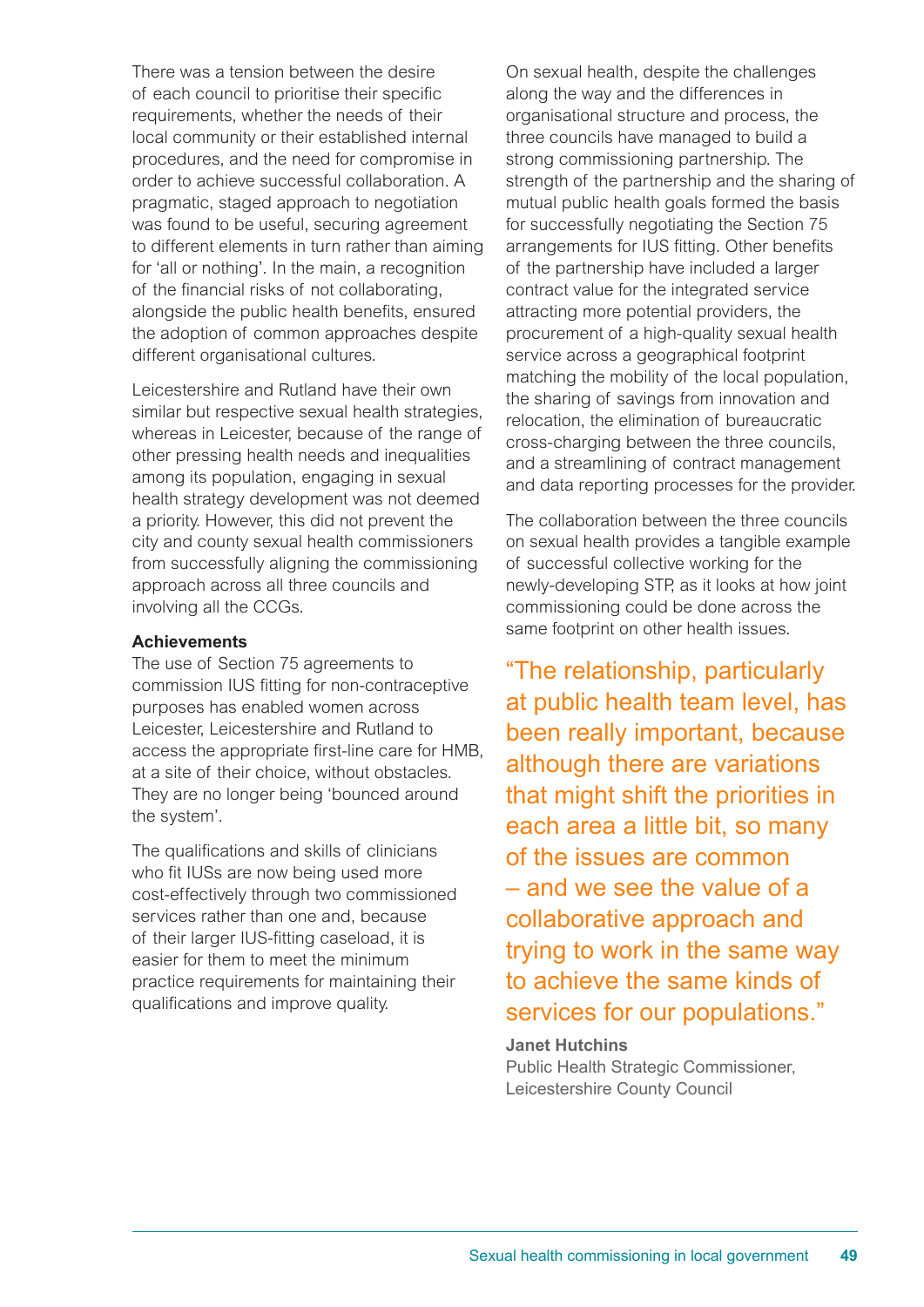#### **Lessons learned**

Commissioning IUS fitting for contraceptive and non-contraceptive purposes from the same providers makes the best use of available resources. In Leicester, Leicestershire and Rutland, IUS fitting for HMB is integrated into existing sexual health and primary care contracts, with clinicians using the same training and qualifications for both.

'Piggybacking' on existing Section 75 agreements to delegate specific CCG commissioning responsibilities to the council can overcome potential gaps in service provision. Here, putting in place a dedicated contract purely for IUS fitting for HMB would have been a challenge for hard-pressed CCGs, but delegating the responsibility to councils already commissioning the same service for contraceptive purposes was a relatively simple way to ensure provision was maintained.

When managing joint commissioning, it is important to build in sufficient time to ensure all partners' needs are addressed and their different approval processes are followed. The joint nature of the integrated sexual health service commissioning in this area meant that key decisions made by one council could have knock-on implications for the decisions made by others, and this required time, careful management and good communication between commissioning teams to work through.

In order to commission collaboratively, it is important to build strong relationships and have a clear shared vision from the outset. The commissioners in Leicester, Leicestershire and Rutland, and their public health directors, had a long history of working together, undertook needs assessments and ensured that commissioning objectives were aligned, enabling them to support each other and weather the storm when obstacles arose.

"The health needs assessment is the backbone to all the work we do. Looking at the needs of the population is a public health role, as part of our commissioning role."

**Liz Rodrigo**

Public Health Lead Commissioner, Leicester City Council

"Looking at the challenges around STPs at the moment, it's really great to have a tangible demonstration of what you can do collaboratively between all those organisations."

**Ivan Browne** Director of Public Health, Leicester City Council

### **Contacts**

#### **Lead commissioners**

Janet Hutchins Public Health Strategic Commissioner, Leicestershire County Council janet.hutchins@leics.gov.uk

Liz Rodrigo Public Health Lead Commissioner, Leicester City Council liz.rodrigo@leicester.gov.uk

#### **Directors of Public Health**

Mike Sandys Director of Public Health, Leicestershire County Council and Rutland County Council mike.sandys@leics.gov.uk

Ivan Browne Director of Public Health, Leicester City Council ivan.browne@leicester.gov.uk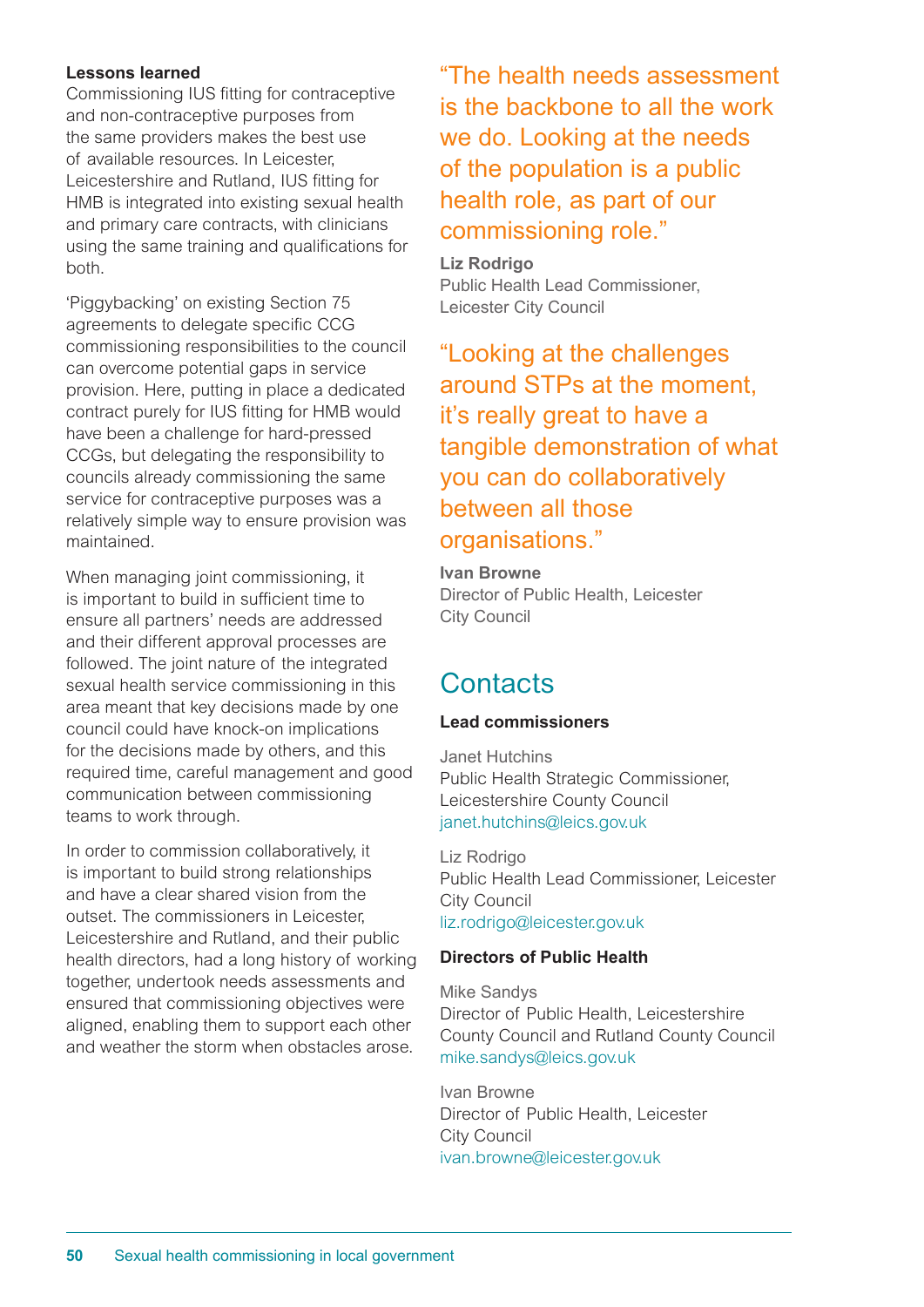## **Transforming sexual health services in Plymouth**

Collaborative commissioning using a negotiated procedure

"Contracting and procurement are important, but what's most important is that our population and patients get the right care they need without having to negotiate through barriers."

**Dr Ruth Harrell** Director of Public Health, Plymouth City Council

"Being told we were the preferred provider through a fair process…at least it gave us a breathing space and the confidence that they had some faith in us, they wanted us to do well."

#### **Dr Zoe Warwick**

Consultant in Sexual Health and HIV, University Hospitals Plymouth NHS Trust

#### Keys to success

- Using a negotiated procedure for commissioning encourages open communication between the organisations involved, in turn fostering relationships of trust and shared system leadership.
- A balance is needed between contract management and helping to shape the system. With a decreasing budget and rising demand, transparency, flexibility and a collaborative approach to finding solutions are essential.
- Commissioning expertise within the local authority can support public health specialists in finding appropriate commissioning mechanisms to meet their objectives.

### **Outline**

Plymouth City Council re-commissioned sexual health services in 2017. It used a negotiated procedure, in accordance with Public Contract Regulations 2015, to collaborate with existing providers of local sexual health services to design a new integrated model of provision. The approach was supported by the city's shared strategic vision and integrated commissioning function, whereby council and CCG budgets had been pooled as a response to increasing financial pressures and the risk of system fragmentation.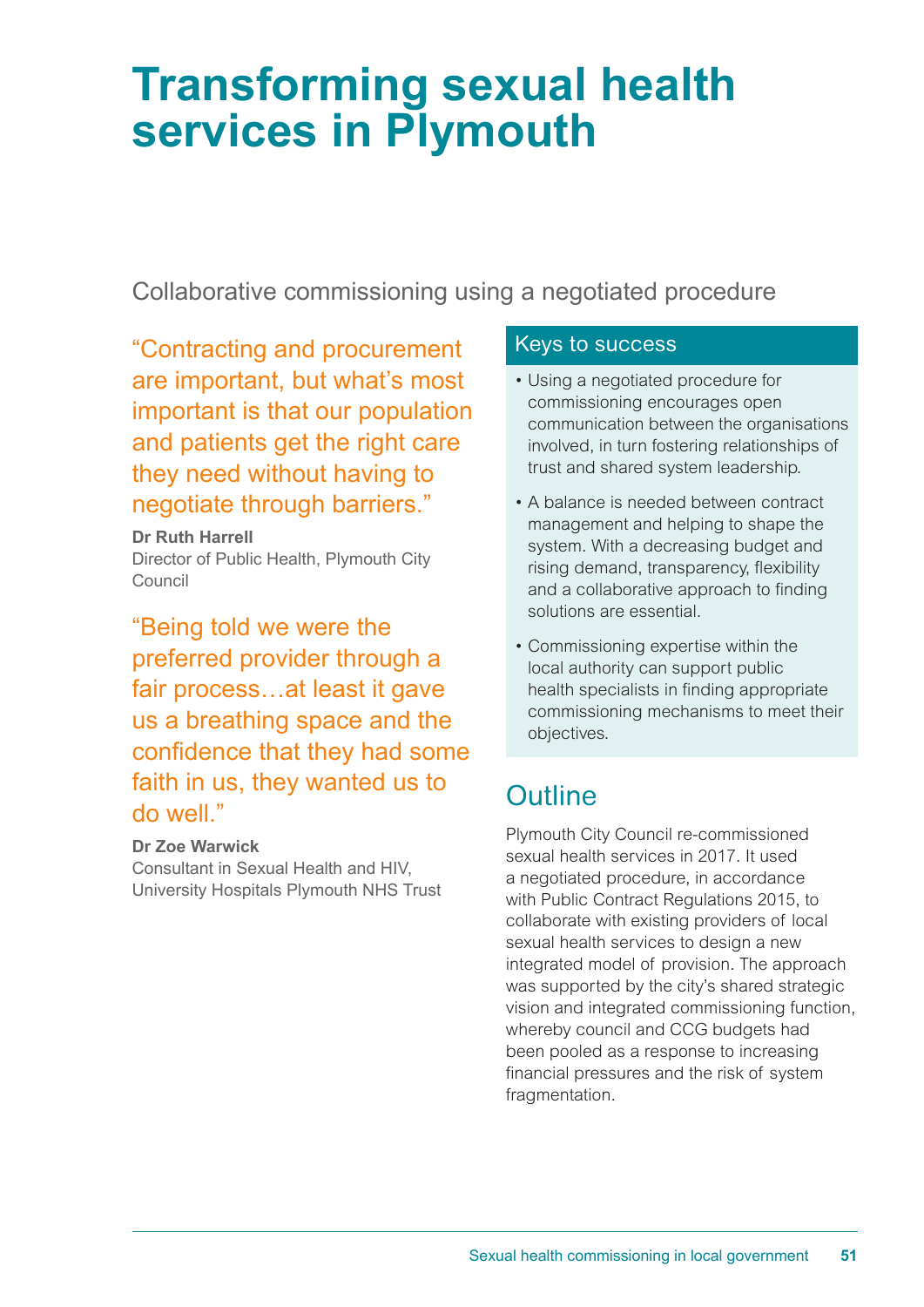Public and system engagement were key drivers of the re-commissioning. This included system design sessions to better appreciate people's experience of using services, and an extensive online consultation to understand what people wanted from future services.

While formal procurement processes were followed, a series of negotiation meetings were used to agree the detail of the specification and the contractual arrangements. This approach facilitated a relational, rather than transactional, approach to commissioning and service redesign.

### **Context**

Plymouth is the 15th largest city in England, with a growing population currently numbering 263,070. Due to a large number of students, the percentage of 18 to 24-yearolds is high (12.2 per cent compared to 8.8 per cent across England). The population is becoming more ethnically diverse but is still largely white British (93 per cent at the 2011 census). Deprivation levels are above the England average and rising, with one small area among the most deprived one per cent in England. Life expectancy is slightly below the England average and there are significant health inequalities.

In 2018, Plymouth had the 34th highest rate of new STI diagnoses out of 326 council areas in England (1,010 per 100,000 residents, compared to 784 in England). Overall, 2,656 new STIs were diagnosed. The rate of gonorrhoea has more than trebled since 2012. With 24 per cent of the 15 to 24-year-old population screened, the chlamydia detection rate was 2,350 per 100,000 (above the level of 2,300 that Public Health England recommends councils should be working towards).

HIV prevalence in Plymouth is relatively low (1.45 diagnosed per 1,000 aged 15-59, compared to 2.32 across England), with a late diagnosis rate of 39.5 per cent (compared to 41.1 per cent across England).

Teenage conceptions in Plymouth have fallen significantly, from a rate of 54.7 per 1,000 under-18s in 1998 to 25.1 in 2017, reflecting a structured and consistent focus on this issue over the last decade. Recent capacity-building for long-acting reversible contraception (LARC) in specialist services and general practice has resulted in a total prescribed LARC rate (excluding injectables) of 64.2 per 1,000 women aged 15-44 years in 2017, compared to 47.4 in England.

In 2015, Plymouth City Council and NHS Northern, Eastern and Western Devon Clinical Commissioning Group (NEW Devon CCG) signed a Section 75 agreement to merge the public health grant, the CCG spend in the Plymouth area and the council's budget for adult social care, education and skills and wellbeing. This arose out of a process of strategic leadership development initiated by the health and wellbeing board and the council's chief executive, following the move of public health into the council in 2013.

One shared plan now provides the strategic vision of all partners in the city, including a sub-plan for health and wellbeing, driving a collective approach to improving outcomes and reducing health inequalities. There is an integrated commissioning function to meet the challenges of increasing need for health and social care services and escalating financial pressures. The council's public health team is part of the office of the public health director, and sits alongside the local authority commissioning team and CCG colleagues. Leadership on integrated commissioning is provided by a director of integrated commissioning, and there is an integrated commissioning board.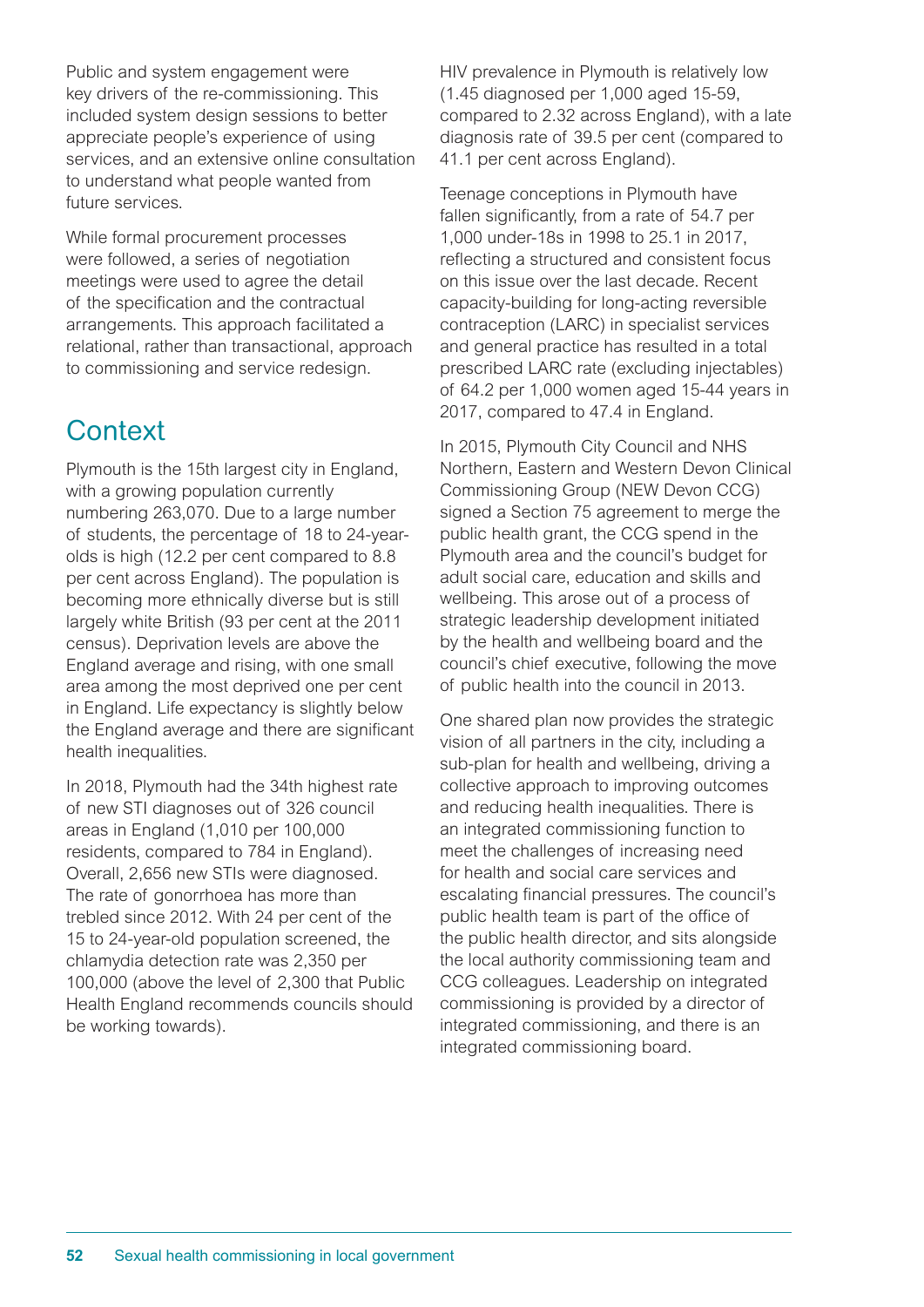### Transforming sexual health services through collaborative commissioning

#### **Objectives**

The objectives of the sexual health service transformation were:

- to develop an integrated model of service provision, where people could get all their sexual and reproductive health needs met in one place
- to increase the focus on prevention, alongside clinical service provision
- to make financial efficiencies, in order to cope with the year-on-year cut in the public health grant.

#### **Approach**

The council started re-commissioning its sexual health services after a detailed needs assessment. Public and system engagement were key drivers of the process. This included system design sessions to better appreciate people's experience of using services, along with an extensive online consultation to understand what people wanted from future services. Nearly 700 responses were analysed and used to inform the new service specification.

At the time, there were four distinct sexual health services which generally worked well together but, for example, a woman wanting to get tested for STIs and to have a contraceptive implant fitted would have to go to two separate services in different places. Achieving a more integrated experience for service users was therefore a primary driver for service transformation, along with a desire to give greater priority to prevention and ultimately reduce the demand for clinical services. A further driver was the need for significant cost efficiencies, which made the continuation of four separate services unsustainable.

Having heard reports of commissioning processes elsewhere causing destabilisation, system fragmentation or unnecessary costs without evidence of improved quality or outcomes for the local population, the team spent a long time considering the best way forward. It sought extensive advice from the council's internal legal and procurement experts, as well as external legal advice. This resulted in a decision to use a negotiated procedure to commission the new service in accordance with Public Contract Regulations 2015. The procedure was discussed and agreed in commissioning team meetings and referred to the commissioning board for approval.

Re-commissioning was led by an experienced and well-respected specialist in public health with a good understanding of sexual health, supported by strategic commissioning colleagues. In line with procurement advice to test the market, a prior information notice (PIN) was issued calling for expressions of interest from any providers who felt they had the right skills and expertise, and could secure the right premises and facilities, to deliver the integrated service model required. A number of responses were received, but the only submission that met the commissioners' criteria was from the current providers, responding as a collaborative.

The collaborative consisted of the hospitalbased GUM service, a community interest company providing community contraceptive services, and two voluntary sector organisations – one specialising in HIV and the other providing services for young people. Anticipating the council's decision to recommission, the GUM provider had already started to prepare by ensuring its service was as lean as possible, undertaking workforce remodelling to reduce costs, and making successful approaches to NHS England and the CCG to secure funding for aspects of its service not covered by the council's public health grant (namely cervical cytology, vulval dermatology, pelvic pain and sexual dysfunction).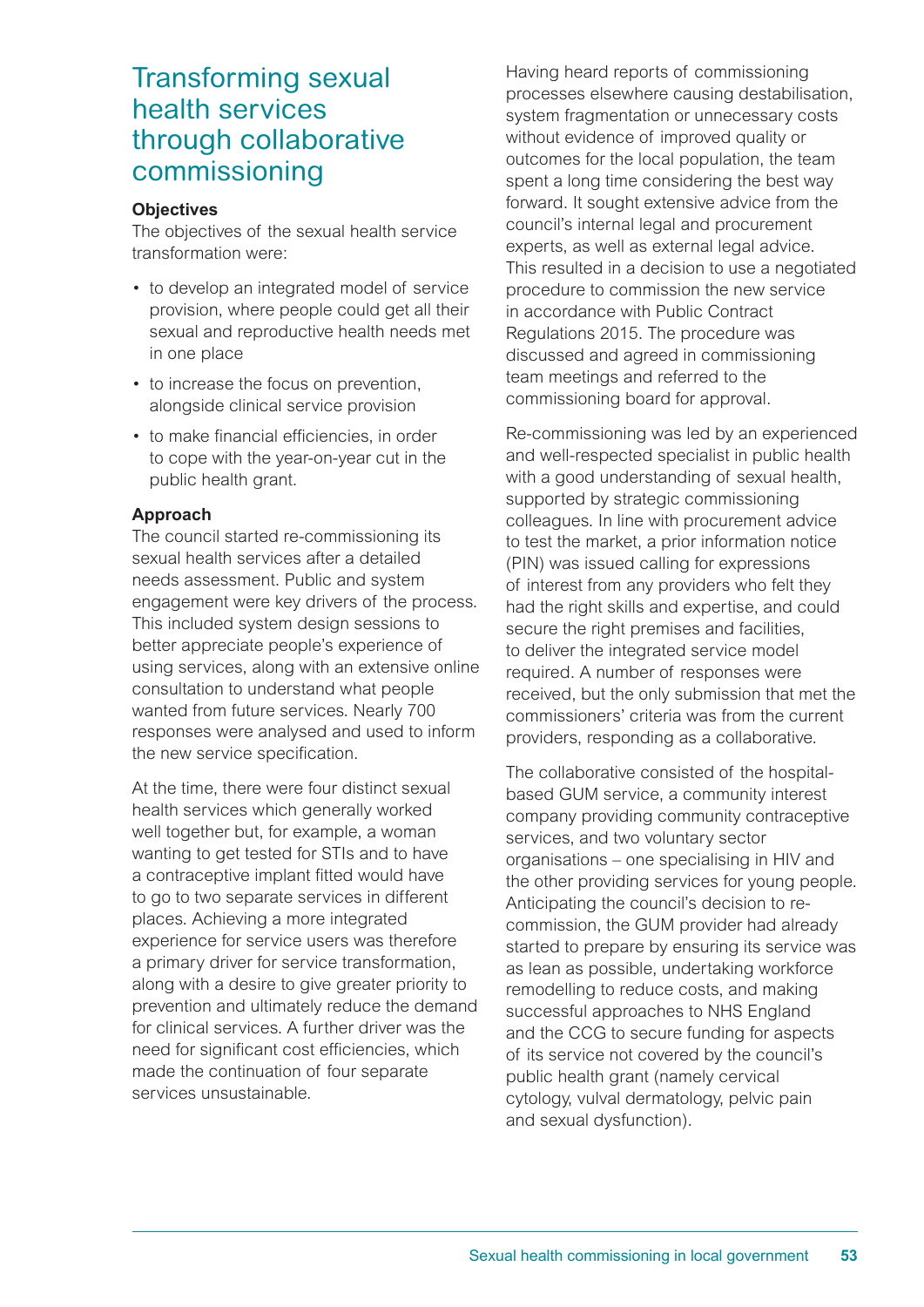In addition, it had brought together the main local provider organisations and agreed to work together to submit a collaborative bid. While all had supported this idea in principle, further discussions were necessary to understand what this would mean for all providers.

The council was able to conclude that these were the only providers who had demonstrated they could provide the proposed integrated service, and that it would therefore undertake a negotiated procedure with them to commission the new service. From that moment on, the usual tendering process was applied but with just the one bidder. An invitation to tender was issued and evaluation processes included an evaluation board, a scored framework, advice from a clinical expert and a presentation to an evaluation panel. The bidders also faced questions from a young people's panel, recruited with support from colleagues in the council working with children and young people.

After successfully completing these stages, the providers submitted a best and final offer. This was followed by business negotiation meetings and, once all details were agreed, the council's cabinet approved the contract. The public health portfolio holder and shadow portfolio holder had been regularly briefed during the whole re-commissioning process.

The contract was signed between the council and the NHS hospital trust, as lead provider, which in turn signed subcontracts with the other three providers. However, in practice the contract is a shared document and all the providers are equally signed up to its objectives as partners.

The providers were advised that financial efficiencies of 11 per cent would be needed over the three-year contract term, after which the need for more efficiencies could not be ruled out. They were asked to share responsibility for achieving the best outcomes within this financial envelope. The contract was awarded with the option to extend by three separate years.

It included a one-off £120,000 development grant to cover costs associated with service transformation, on the basis that 'the system needs to pay' rather than 'the provider must absorb the costs'. At a recent contract review, the lead provider requested a three-year extension in order to provide the security needed for them to invest in a new patient records system with greater functionality. The commissioners felt this was reasonable and agreed the extension. This is an example of the iterative negotiated approach pioneered in the council, as opposed to a traditional contract management model.

All parts of the system are represented on a mobilisation and a governance group, and contract monitoring meetings are held between the council and the lead provider. All partners are now considering how to rationalise these meetings and create a new whole-system forum to discuss current challenges and agree jointly where efforts should best be focused.

Launched in October 2017 and branded 'Sexual Health in Plymouth' (SHiP), the new service is characterised by the following:

- a clear focus on prevention and selfmanagement through a systematic approach to communication of information and advice, including innovative uses of media and marketing techniques to support behaviour change
- improved accessibility by ensuring that services are delivered in the most appropriate settings and at the most convenient times for the population, with specific focus on high-risk and vulnerable groups
- an integrated 'front door' with a central telephone number and online system for advice, information and self-management
- a clear focus on optimisation of new technologies and treatments, including online services
- a focus on cost-effectiveness, with all partners sharing responsibility for delivering services within defined budgets.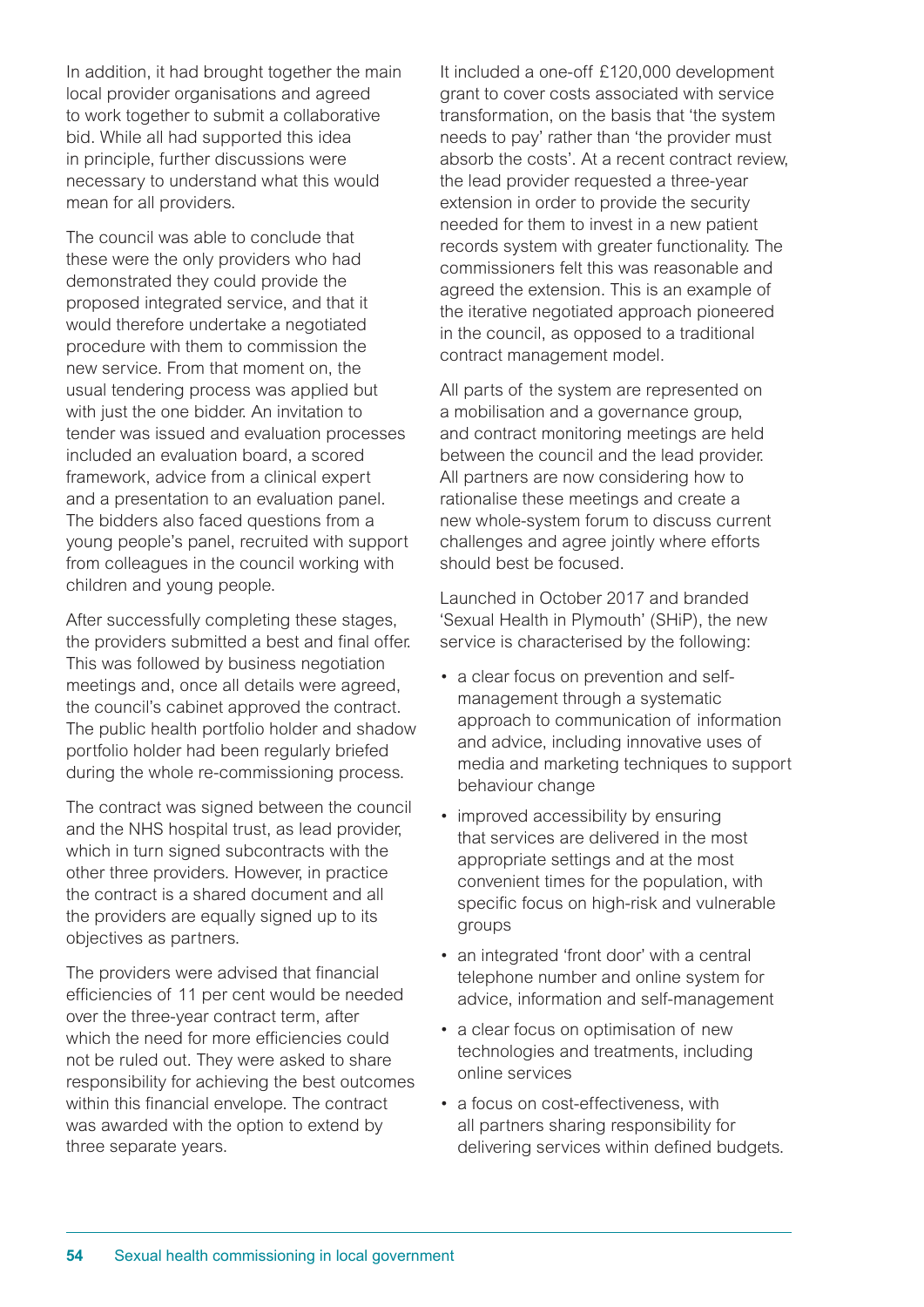Implementation has entailed some major structural changes. The NHS hospital trust and the community interest company worked together on the 'nuts and bolts' required to run an integrated service, including merging their patient record systems. Then the sexual health teams of those two organisations were merged, with the community interest company staff transferred into the trust. A review of premises is to follow. An online STI testing service (mainly targeting asymptomatic over-16s) has been up-and-running since September 2018, its development informed by an evidence review on how e-health services can improve access for certain groups, a qualitative study of views about online STI testing, and focus groups with young adults on its design and functionality.

The introduction of the new model has been incremental. The process of integration is constantly underway, with providers regularly reviewing capacity and where it could be reallocated across the system to best effect.

The approach is fluid and responsive, rather than sticking to a delivery model tightly defined in the contract's service specification. For example, to meet the needs of homeless people and street sex workers, a new service was initiated out of a homeless hostel and day centre. However, after a few months of operation attendance rates remained low, so the service was stopped and the capacity moved elsewhere.

The integrated contract does not include abortion services, commissioned by the CCG, or HIV treatment care, commissioned by NHS England. However, links with CCG commissioners are close because of the integrated commissioning system, while HIV specialised commissioners, though based over two hours away in Bristol, have remained engaged and provided input to sexual health commissioning when needed. Services for HIV, abortion and sexual health are situated next to each other in the hospital trust, with an integrated clinical team ensuring seamless pathways for service users.

Sexual health was the first service to be contracted in Plymouth in the way described above. Since then a similar approach has been taken to the commissioning of other services for the city, such as an integrated contract for children's services, with a single provider delivering three council and CCG-funded functions for the same population group.

"It was a question of saying 'we want you to help us, to work with us to design the new service'. It's still a formal and contractual arrangement but it's not a commissioner wagging a finger. It's about saying 'these are our challenges, this is our model, this is our budget, how are we going to do this?'"

**Laura Juett**

Public Health Specialist, Plymouth City Council

#### **Challenges**

The council faced uncertainty as to how innovative its commissioning could be whilst working within a legally governed framework. Aware that local conditions in the South West can make it difficult for new providers to come into the market, it also recognised the strength of the existing providers, who understood local needs and were willing to work together. It could see the advantages of being able to work with them directly but a competitive element was required in the early stages, followed by a tendering process involving intensive effort and lengthy time away from clinical services for senior clinicians. By using the negotiated procedure, however, the council was able to ensure that the chosen providers could focus their efforts on how to meet the service specification without the pressure of a competitive process. While judging that the time and effort expended on the tendering process could have been better directed elsewhere, the clinician leading the bid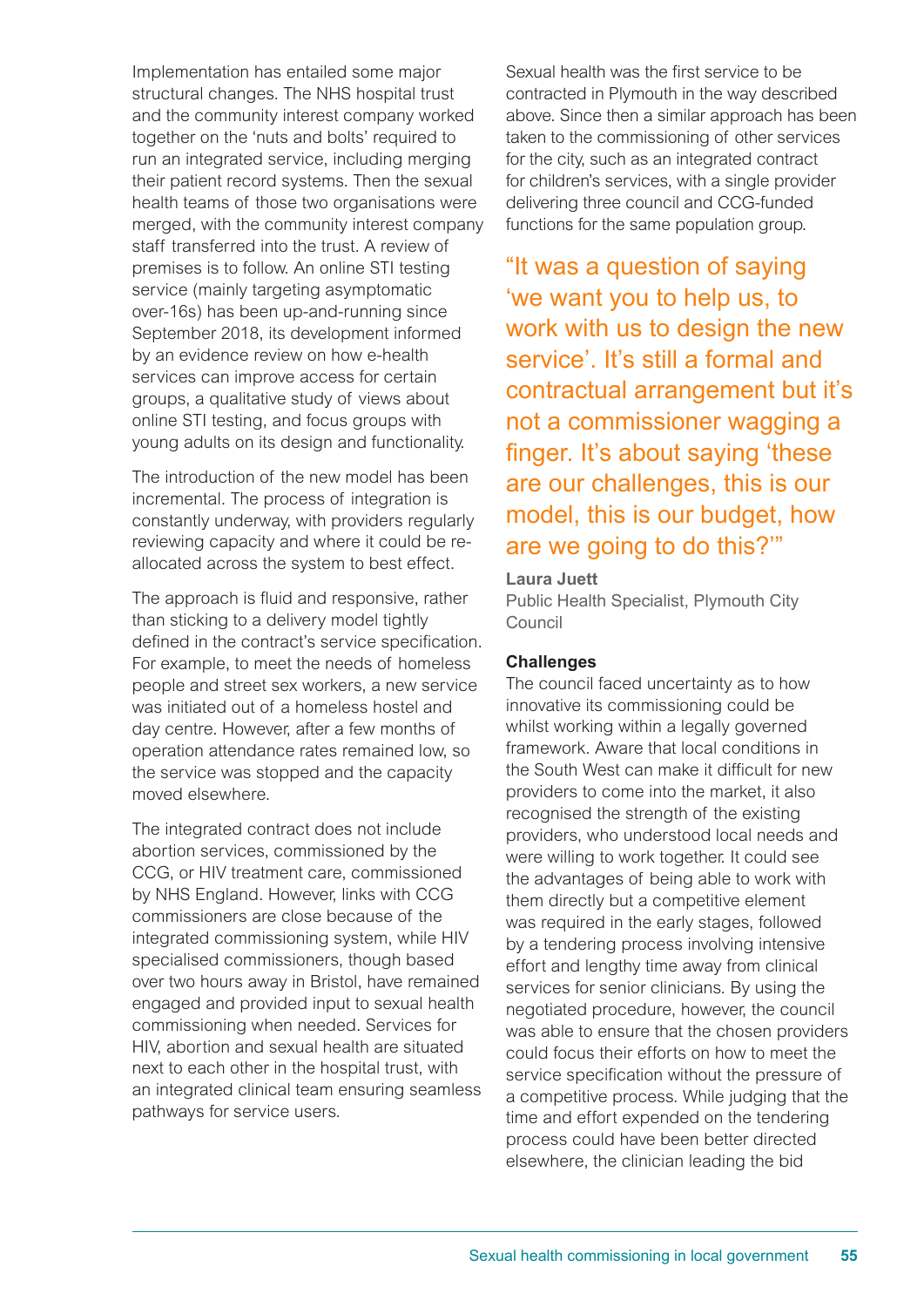acknowledges that it provided a lever to make long-needed changes and transform the service at a pace that would otherwise not have been possible.

Similarly, service transformation has placed enormous pressure on clinicians and other staff who have had to carry on running extremely busy services at the same time. The lead commissioner recognises that this has, at times, placed a drain on goodwill and staff morale. In retrospect, the creation of a dedicated post (resources permitting) to support the transformation process could have helped relieve some of these pressures.

Declining budgets, coupled with rising demand, present a major and ongoing challenge. Because of cuts to public health funding, the council has had to include yearly budget reductions in the sexual health contract. However, the number of people using the service is growing, STI rates remain high, and the new online service has not yet led to a reduction in demand for face-toface services. While the block contract (as opposed to an activity-based tariff) provides a necessary means to control costs, it has introduced risk into the system.

Maintaining a collaborative relationship between all providers in this context is challenging but essential. Rather than using traditional performance management approaches, the council has sought to help with demand management by providing upfront funding for new service developments and working with the providers to identify ways forward. Nevertheless, how the city continues to fund its growing population's needs will be a constant challenge over the next few years.

There have been significant workforce challenges. A number of staff within the provider organisations have retired or left, some because they preferred not to become part of the new integrated service. Valuable skills and knowledge have been lost, recruitment has been a struggle, and difficulties will continue in the medium term until new staff are recruited and trained up. However, in the longer term this should

facilitate the creation of a more integrated dual-trained workforce.

Bringing together providers highlighted differences in organisational structure, practices and culture which can pose a challenge to integration. By using a relational approach the council has provided leadership to support culture change and help resolve differences. This change is ongoing and can still be hard, but there is a strong commitment from commissioners and providers to working together with transparency, allowing concerns to be expressed and supporting each other through difficult decisions. In this way, problems – and how to resolve them – are owned by the whole system.

### "I don't feel we were let off lightly but I do think it's much better to only put one service through all of that [procurement process], because it was a massive amount of work."

#### **Dr Zoe Warwick**

Consultant in Sexual Health and HIV, University Hospitals Plymouth NHS Trust

#### **Achievements**

The city's integrated commissioning function has facilitated a collaborative approach to the commissioning of sexual health services. There is a shared understanding of the whole system and a recognition that the budget is allocated to meet the needs of the population, regardless of who holds which funds. The focus has been on creating an inclusive culture and getting everyone involved in thinking how things could be done differently.

Partners recognise the importance of relationships and learning as drivers for change and improvement. Although conventional contract management processes are in place, there is an acceptance that service transformation may not follow defined plans and that the system can adapt as necessary. This in turn means that SHiP is more agile and equipped to deal with the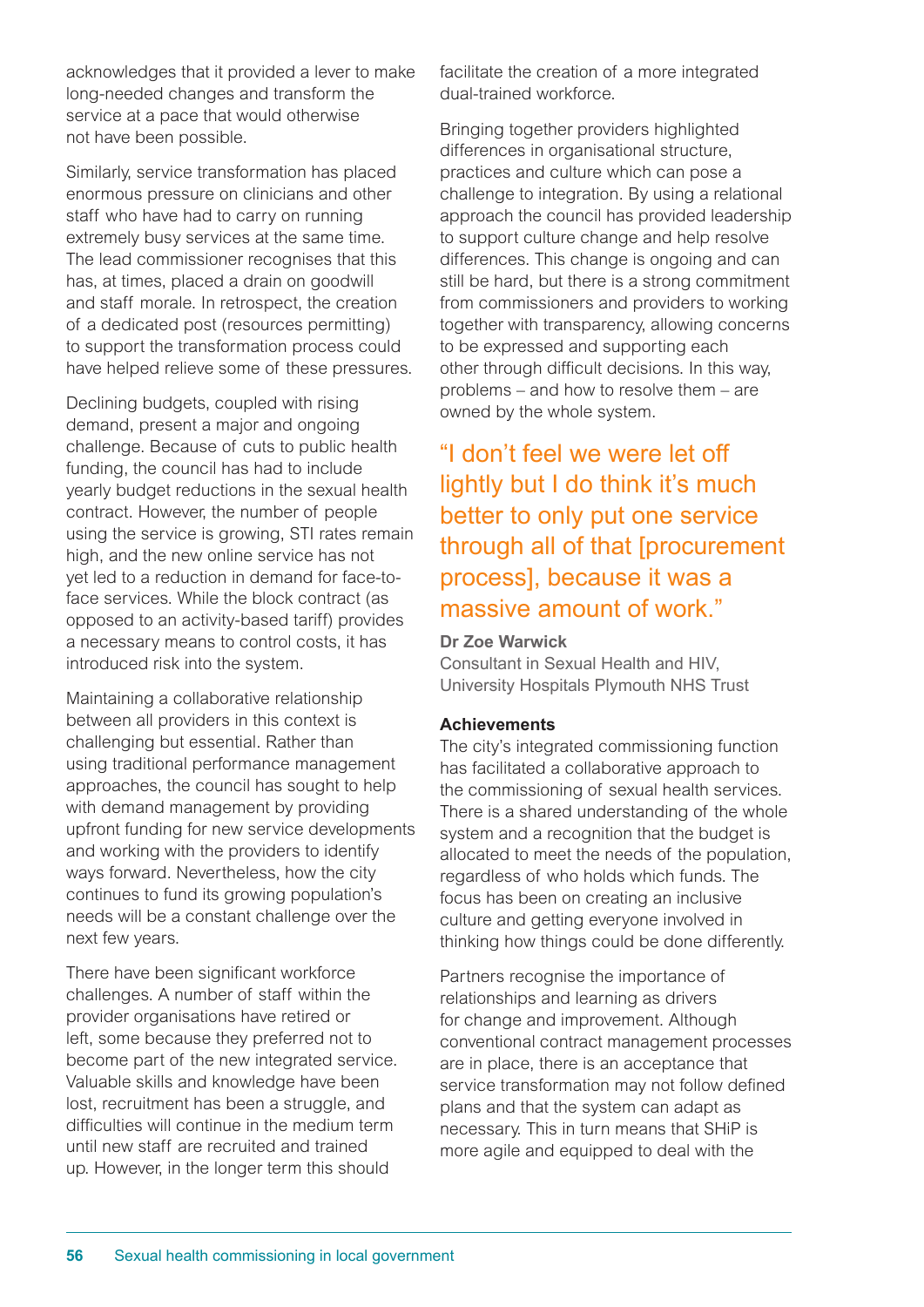changing needs of the local population. For example, providers have collaboratively taken the initiative to move funds between their respective services, increasing the budget for prevention.

A large wellbeing system design group, with membership including the voluntary sector, statutory providers, the council, the CCG, GPs, pharmacies, Healthwatch and local councillors, supports the development and implementation of the city's health and wellbeing strategy. This group served as a forum for widespread engagement in sexual health system redesign, including through discussion at its meetings and a dedicated engagement event where case studies about people in Plymouth were presented to stimulate creative thinking about how the system should respond to their sexual health needs.

While the STP does not have a specific workstream on sexual health, its prioritisation of prevention supports the drive for a greater focus on prevention in sexual health.

Sexual health services in Plymouth are now more accessible. It is too soon to judge any impact of the changes on public health outcome indicators. However, the key success, says the public health specialist who led the commissioning process, is having created a completely different culture across the sexual health system.

"I'm proud of our collaborative approaches. We've taken a long time to understand each other's positions and points of view, and hopefully that means we've got a better understanding of what people need and want."

#### **Laura Juett**

Public Health Specialist, Plymouth City Council

#### **Lessons learned**

Commissioning is about collaboration and coproduction, not just contracting. In Plymouth, system leadership involved giving up perceived hierarchies and creating the space for all parties to come together as equals so that the issues, challenges and opportunities could be explored and people could have shared ownership. It is important to invest time in those processes.

An experienced and respected public health specialist can be a good system leader. In Plymouth, the director of public health provided support by checking that things were going in the right direction, troubleshooting when needed and making sure that senior colleagues and councillors were appropriately briefed, while the public health specialist mainly focused her energies on working with providers and ensuring appropriate process was followed.

It is not necessary for public health staff to have technical expertise in procurement if this can be accessed within the council. The specialist based in the public health directorate worked closely with procurement, legal, finance and strategic commissioning colleagues based in the people directorate, including the holder of a joint post with the CCG, who all contributed expertise and helped to find solutions.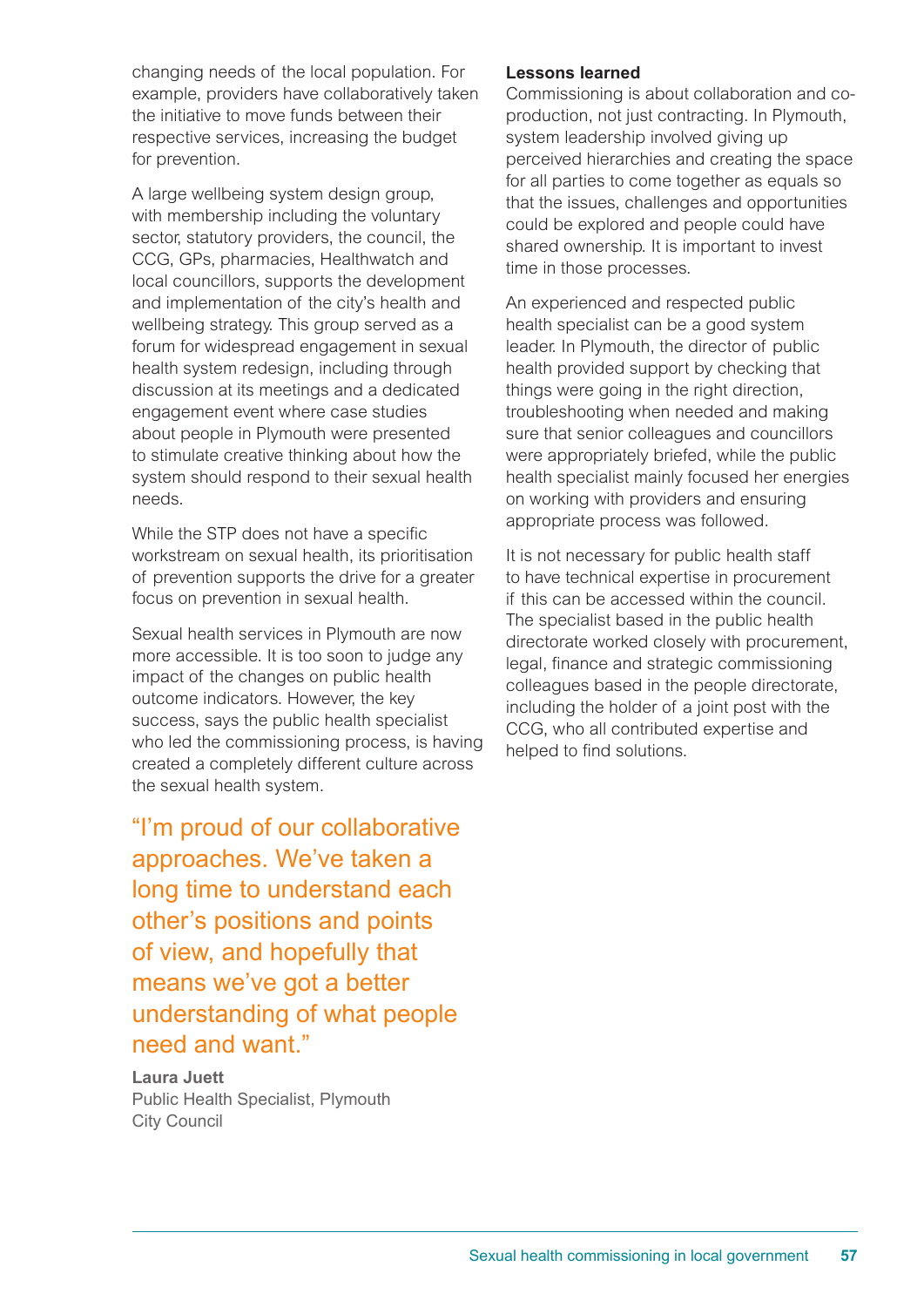The location of commissioning in local government facilitates the prioritisation of prevention. In Plymouth, this meant the council supporting the sexual health provider collaborative's decision to maintain funding levels for voluntary sector partners. The public health director sees it as her role to keep a focus on prevention in the STP and ensure that the role played by the voluntary sector is not underestimated. Innovative ways of measuring the impact of prevention services are needed in order to better demonstrate the ongoing value of this investment.

"When you are struggling financially you can go one of two ways – either fight over every penny and get an adversarial relationship with your providers, or you say 'let's work together and do the best'. We did the latter."

**Dr Ruth Harrell** Director of Public Health, Plymouth City Council

### **Contacts**

#### **Lead commissioner**

Laura Juett Public Health Specialist, Plymouth City Council laura.juett@plymouth.gov.uk

#### **Director of public health**

Dr Ruth Harrell Director of Public Health, Plymouth City Council odph@plymouth.gov.uk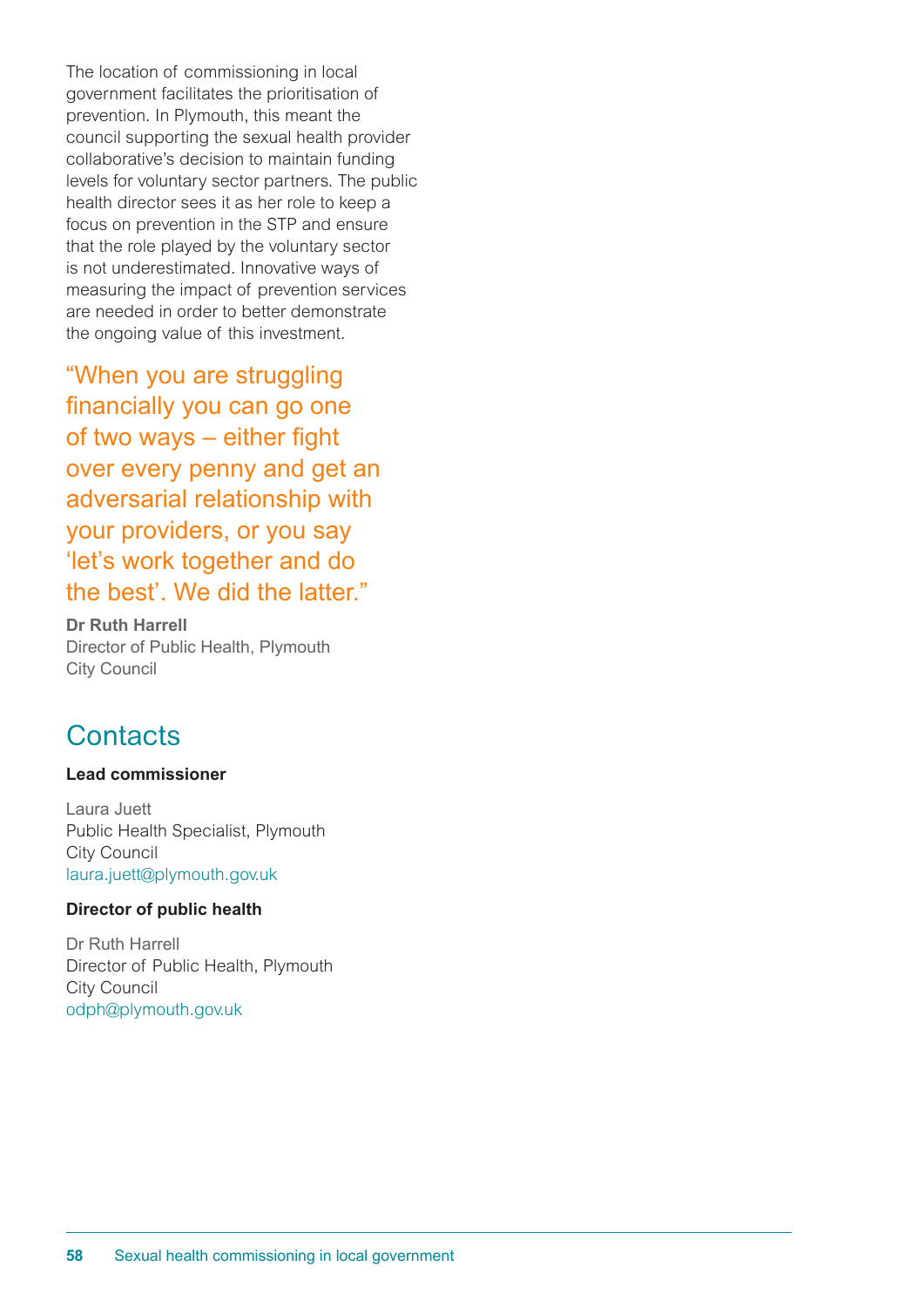## **Conclusion**

The case studies described in this publication show how local authorities and their commissioning partners around the country are implementing the principles of Public Health England's 'Making it work: a guide to whole system commissioning for sexual health, reproductive health and HIV'. The issues addressed and the local solutions identified vary between case studies, but they all provide learning about the value of collaborative commissioning and how it can be done successfully.

The need for whole-system commissioning is greater than ever, and the key messages included in 'Making it work' are still highly pertinent. The case studies provide examples to illustrate all of these messages, some more fully than others. They are reproduced below as an aide-memoire to consolidate the learning shared through the case studies themselves.

### Key messages<sup>15</sup>

Put people at the centre of commissioning, and base decisions on assessed needs.

Take service user pathways as the starting point for commissioning, with the aim of ensuring people experience integrated, responsive services.

Review whether existing service provision and configuration best meet identified needs for the area.

Maximise opportunities to tackle the wider determinants of health.

Build on the director of public health's role to deliver system stability and integration across the sector.

Draw on the expertise of clinicians and service users, and the public's views, to inform commissioning.

Build trust across commissioning organisations by developing strong relationships and dialogue with counterparts to develop local solutions.

Collaborate – a larger commissioning footprint can make the best use of limited resources to improve outcomes.

Document the approach to collaborative working, with clearly defined individual and collective responsibilities.

Ensure commissioned services have the capacity to educate and train the current and future workforce.

Acknowledge the economic climate requires new thinking and innovation – doing more or less of the same may not radically change outcomes or provide better value.

There is no one right way – it is for local teams to make collaborative commissioning for sexual health, reproductive health and HIV a local reality.

<sup>15</sup> From 'Making it work: a guide to whole system commissioning for sexual health, reproductive health and HIV' (page 6). Public Health England, 2014. [https://assets.publishing.service.gov.uk/government/](https://assets.publishing.service.gov.uk/government/uploads/system/uploads/attachment_data/file/408357/Making_it_work_revised_March_2015.pdf) [uploads/system/uploads/attachment\\_data/file/408357/](https://assets.publishing.service.gov.uk/government/uploads/system/uploads/attachment_data/file/408357/Making_it_work_revised_March_2015.pdf) [Making\\_it\\_work\\_revised\\_March\\_2015.pdf](https://assets.publishing.service.gov.uk/government/uploads/system/uploads/attachment_data/file/408357/Making_it_work_revised_March_2015.pdf)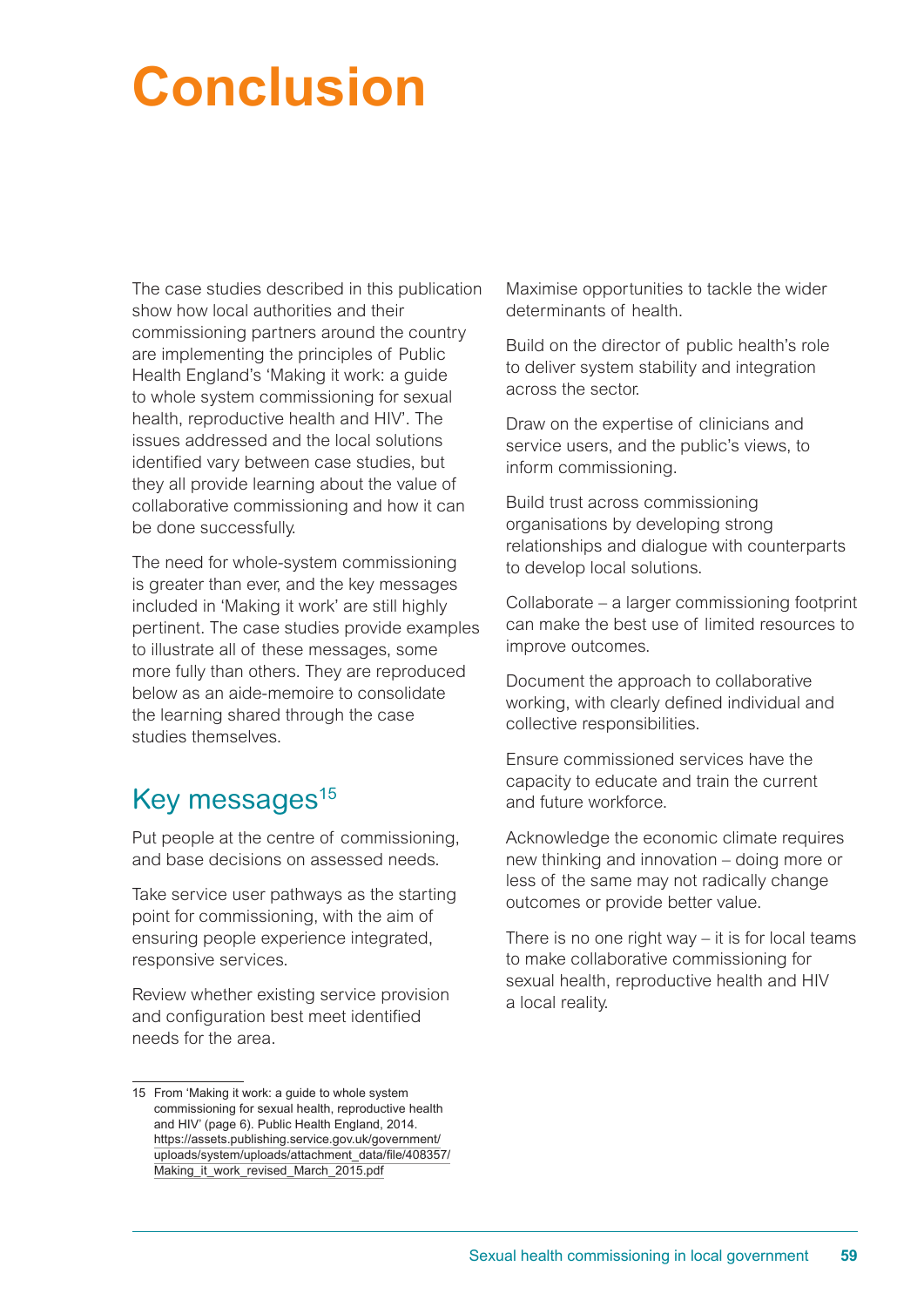## **Appendix**

#### Figure 1. Commissioning arrangements from April 2013



#### Local authorities commission

- Comprehensive sexual health services. These include:
	- 1. Contraception (including the costs of LARC devices and prescription or supply of other methods including condoms) and advice on preventing unintended pregnancy, in specialist services and those commissioned from primary care (GP and community pharmacy) under local public health contracts (such as arrangements formerly covered by LESs and NESs)
	- 2. Sexually transmitted infection (STI) testing and treatment in specialist services and those commissioned from primary care under local public health contracts, chlamydia screening as part of the National Chlamydia Screening Programme (NCSP), HIV testing including population screening in primary care and general medical settings , partner notification for STIs and HIV
	- 3. Sexual health aspects of psychosexual counselling
	- 4. Any sexual health specialist services, including young people's sexual health services, outreach, HIV prevention and sexual health promotion, service publicity, services in schools, colleges and pharmacies
- Social care services (for which funding sits outside the Public Health ringfenced grant and responsibility did not change as a result of the Health and Social Care Act 2012), including:
	- 1. HIV social care
	- 2. Wider support for teenage parents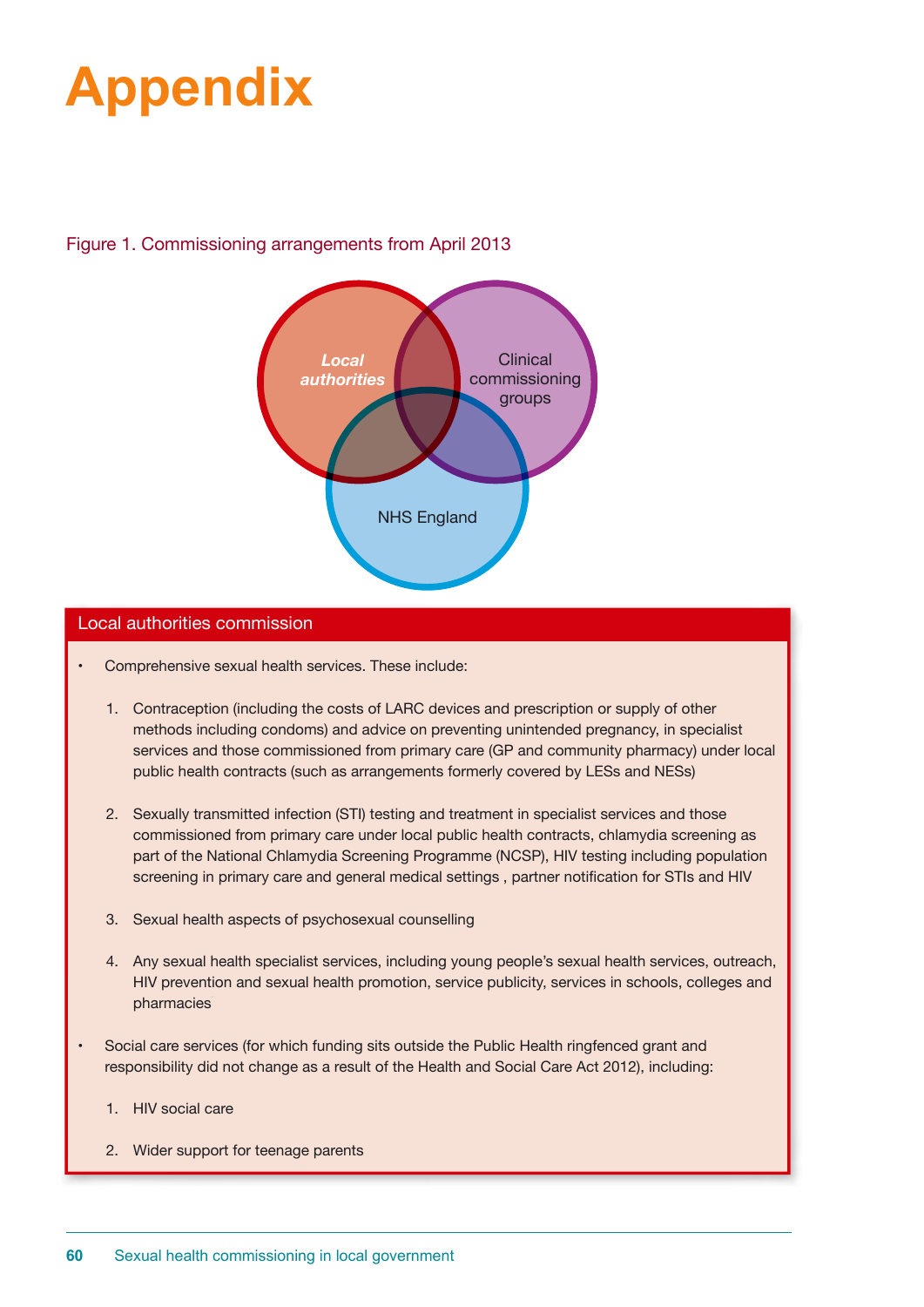

#### Figure 1. Commissioning arrangements from April 2013

#### Clinical commissioning groups commission

- Abortion services, including STI and HIV testing and contraception provided as part of the abortion pathway (except abortion for fetal anomaly by specialist fetal medicine services – see "NHS England commissions")
- **Female sterilisation**
- Vasectomy (male sterilisation)
- • Non-sexual health elements of psychosexual health services
- Contraception primarily for gynaecological (non-contraceptive) purposes
- HIV testing when clinically indicated in CCG-commissioned services (including A&E and other hospital departments)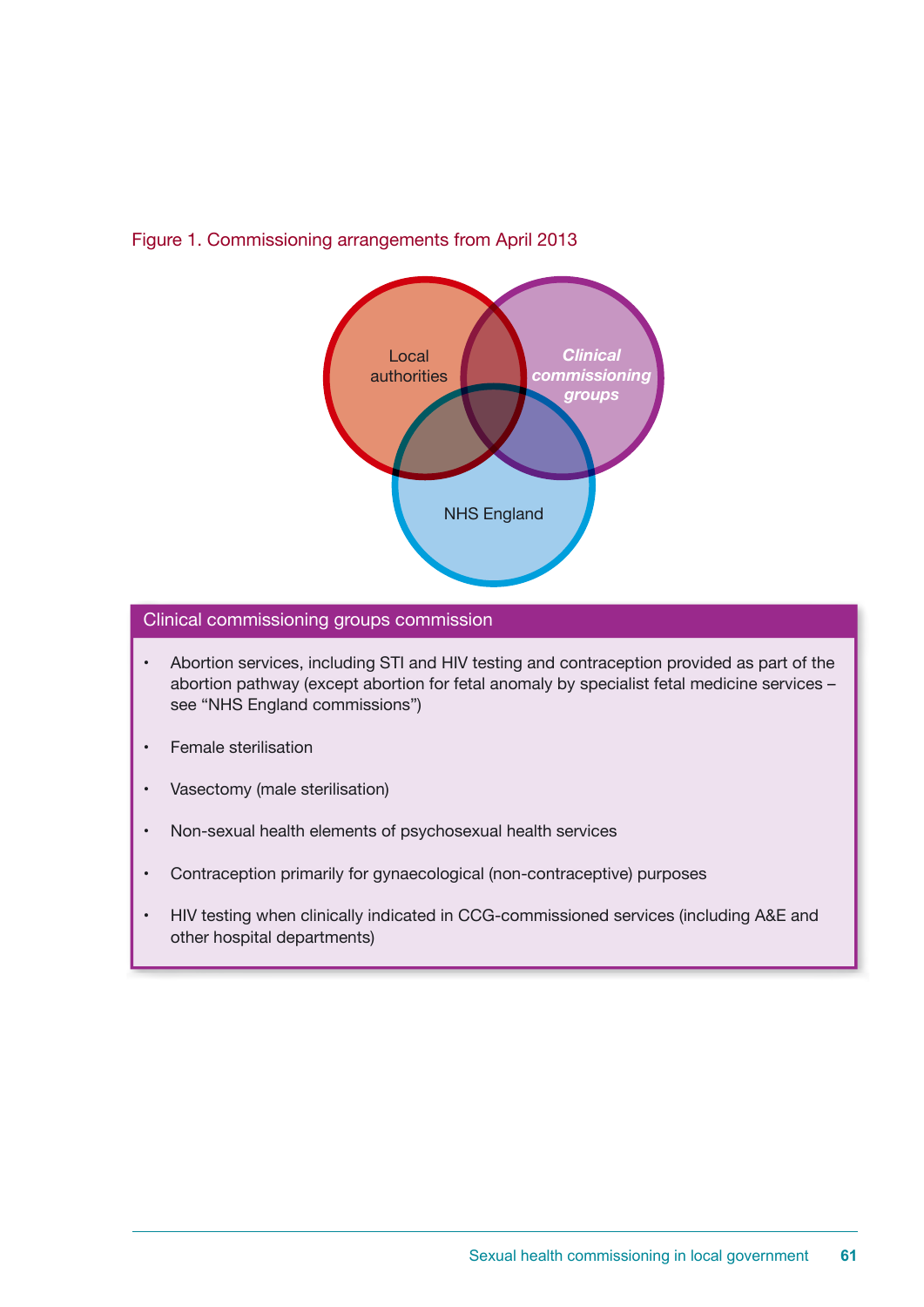#### Figure 1. Commissioning arrangements from April 2013



#### NHS England commissions

- Contraceptive services provided as an "essential service" under the GP contract
- HIV treatment and care services for adults and children, and cost of all antiretroviral treatment
- Testing and treatment for STIs (including HIV testing) in general practice when clinically indicated or requested by individual patients, where provided as part of "essential services" under the GP contract (ie not part of public health commissioned services, but relating to the individual's care) $v$
- HIV testing when clinically indicated in other NHS England-commissioned services
- All sexual health elements of healthcare in secure and detained settings<sup>vi</sup>
- • Sexual assault referral centres
- • Cervical screening in a range of settings
- • HPV immunisation programme
- • Specialist fetal medicine services, including late surgical termination of pregnancy for fetal anomaly between 13 and 24 gestational weeks
- NHS Infectious Diseases in Pregnancy Screening Programme including antenatal screening for HIV, syphilis, hepatitis B

#### From 'Making it work: a guide to whole system commissioning for sexual health, reproductive health and HIV' (page 6). Public Health England, 2014.

https://assets.publishing.service.gov.uk/government/uploads/system/uploads/attachment\_ data/file/408357/Making\_it\_work\_revised\_March\_2015.pdf further details see when  $\frac{1}{2}$  downloads/about/noms/work-with-partnership-agreement-partnership-agreement-partnership-agreement-partnership-agreement-partnership-agreement-partnership-agreement-partnership-agreement-p